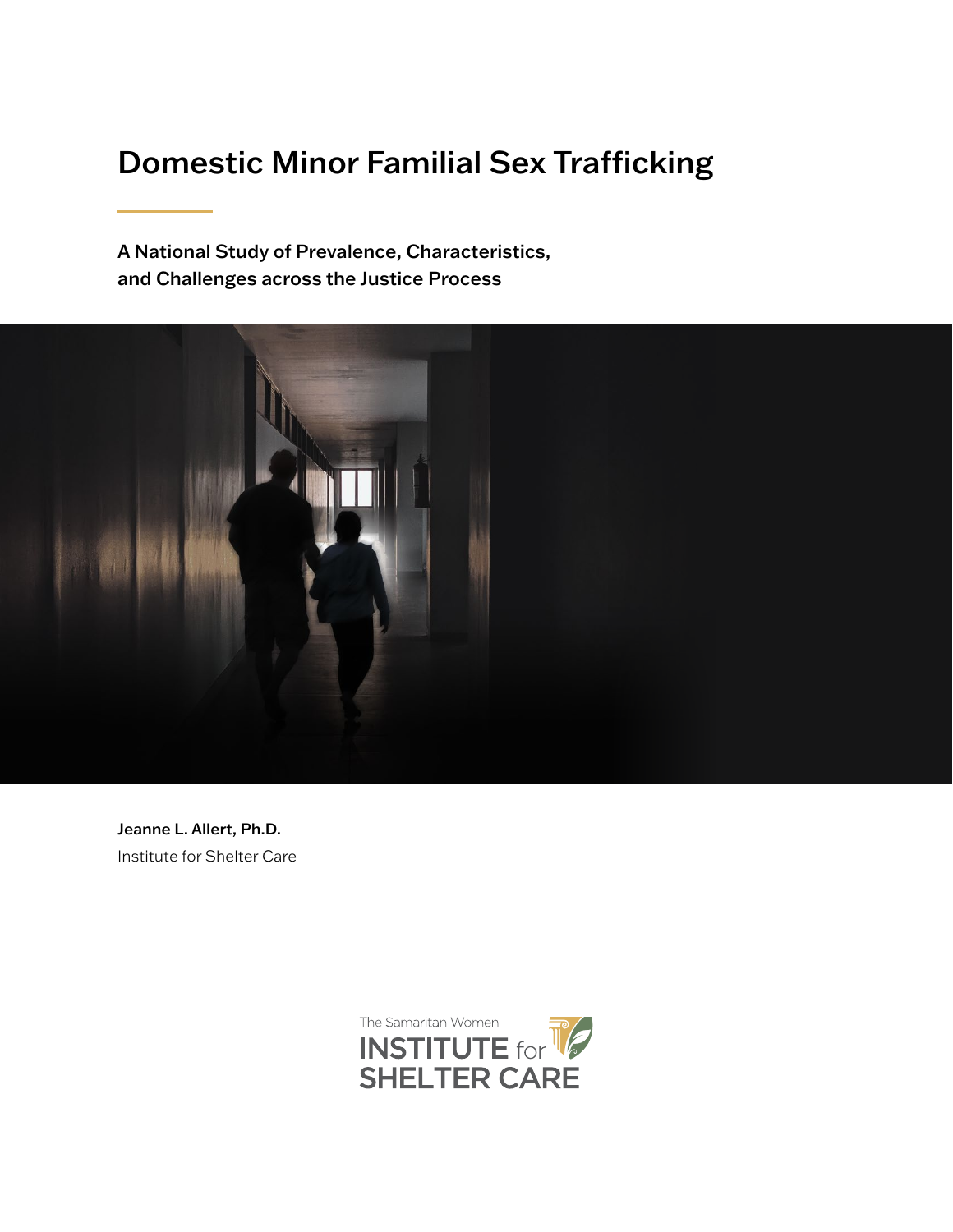Preferred citation:

Allert, J. (2022). *Domestic Minor Familial Sex Trafficking: A National Study of Prevalence, Characteristics, and Challenges across the Justice Process.* Institute for Shelter Care.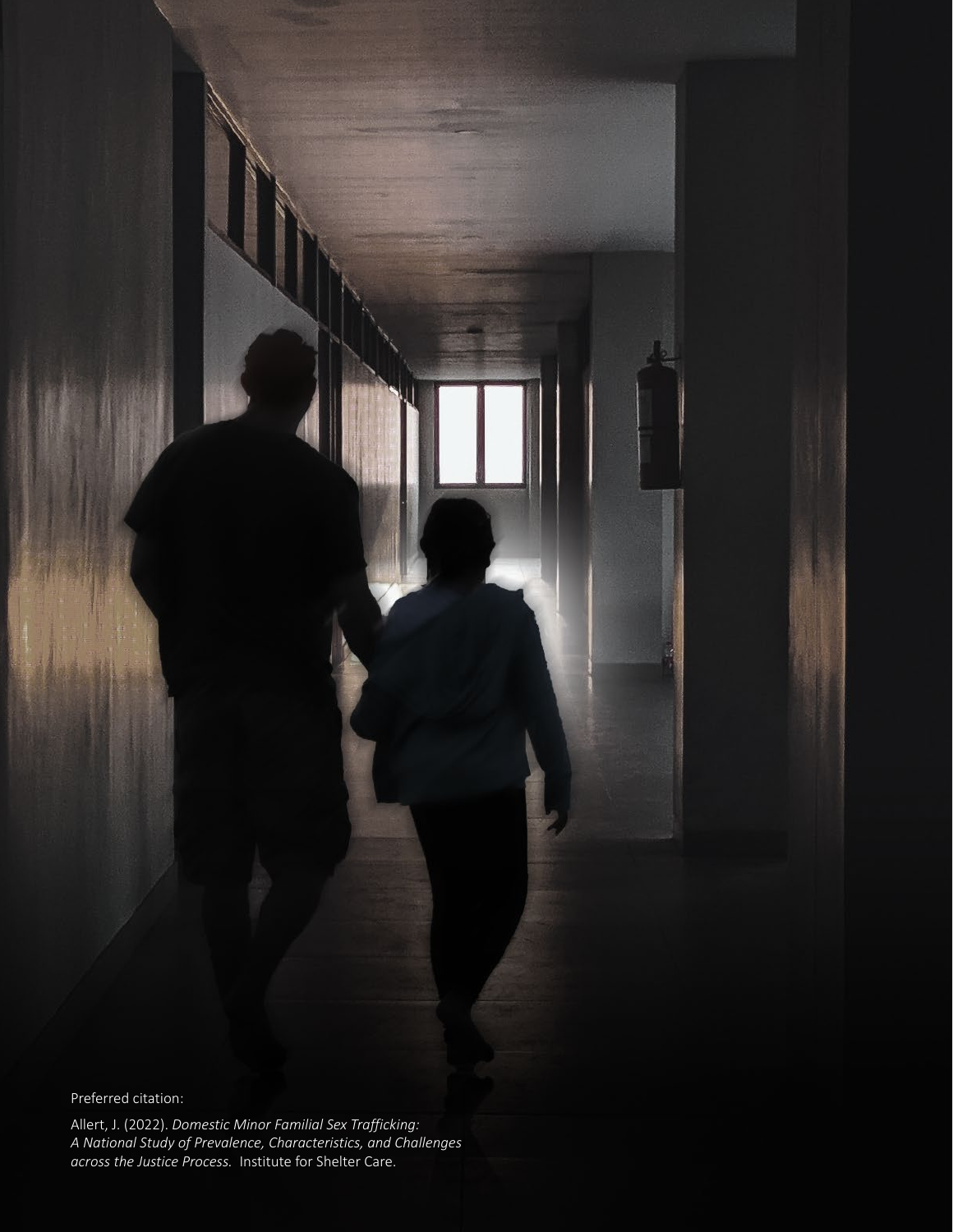

# Executive Summary

his study provides a thoughtful description of—and guidance for future research on the prevalence, characteristics, and challenges of domestic minor familial sex trafficking. The data was derived from a national survey and in-depth interviews of justice professionals from 24 states, representing 3,505 cases of domestic minor sex trafficking during the period of 2018-2021, of which 917 cases were confirmed familial. Prevalence from this study suggests 26 percent of cases were family-facilitated, but justice professionals believe the number to be higher due to insufficient disclosure, lack of evidence, and how cases are recorded. Reports from individual states also suggest a higher prevalence. Major findings call for increased training of frontline professionals and mandated reporters, modified tools to improve victim identification, a more attuned understanding of the unique relational dynamics between the child victim and related perpetrator, and challenges to our assumptions about the efficacy of family contact and/or reunification in cases of familial exploitation.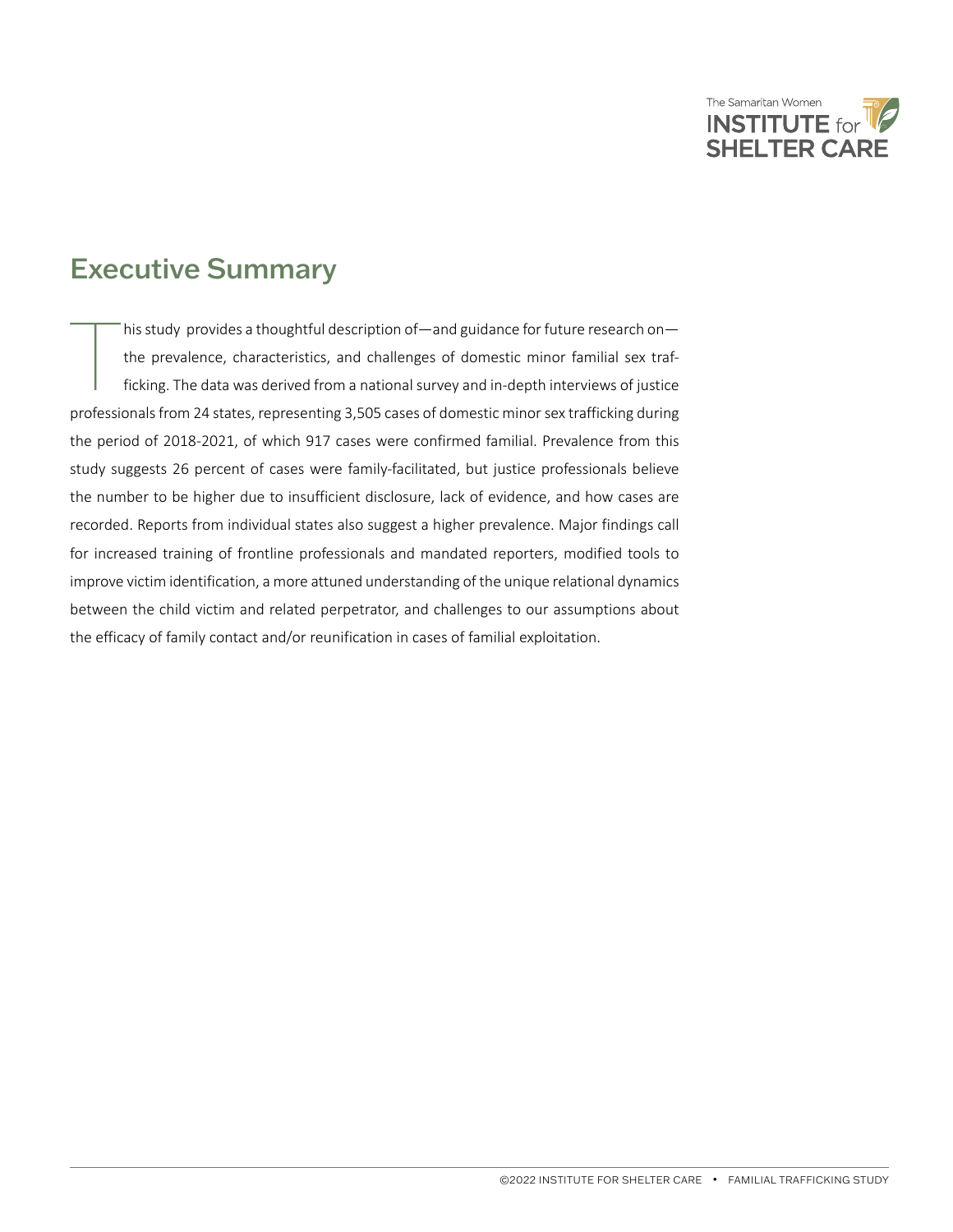

# Acknowledgements

his work is dedicated first to the countless children whose abuse was never noticed, never spoken, never justified, as well as to those who had the courage to come forward. We may struggle to find you, but we will never stop looking.

Secondarily, this work endeavors to honor the daily "soul crushing" commitment made by justice professionals to protect and serve the most vulnerable among us. Thank you for your participation in this study and for using your experiences with these cases to instruct others and impact social change.

Gratitude is also offered to those who contributed significantly to this publication: Rachel Shade, John DeMichael, and Chelsea Longo.

> You, LORD, hear the desire of the afflicted; You encourage them, and You listen to their cry, defending the fatherless and the oppressed, so that mere earthly mortals will never again strike terror. - Psalm 10:17-18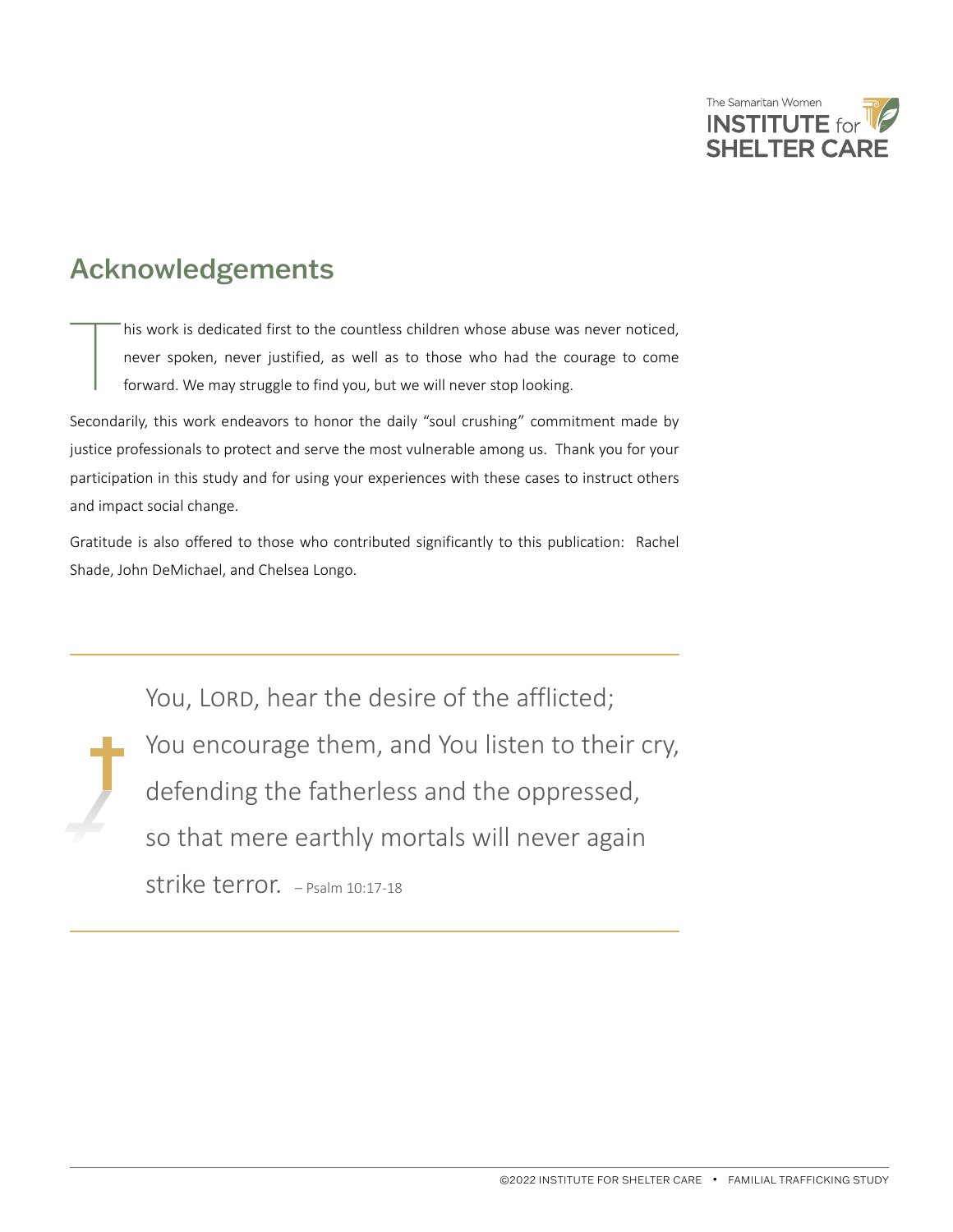

# Table of Contents

| What Improves Outcomes  41                     |
|------------------------------------------------|
|                                                |
|                                                |
| Psychological/Emotional/Spiritual Stability 42 |
|                                                |
|                                                |
|                                                |
|                                                |
|                                                |
|                                                |
|                                                |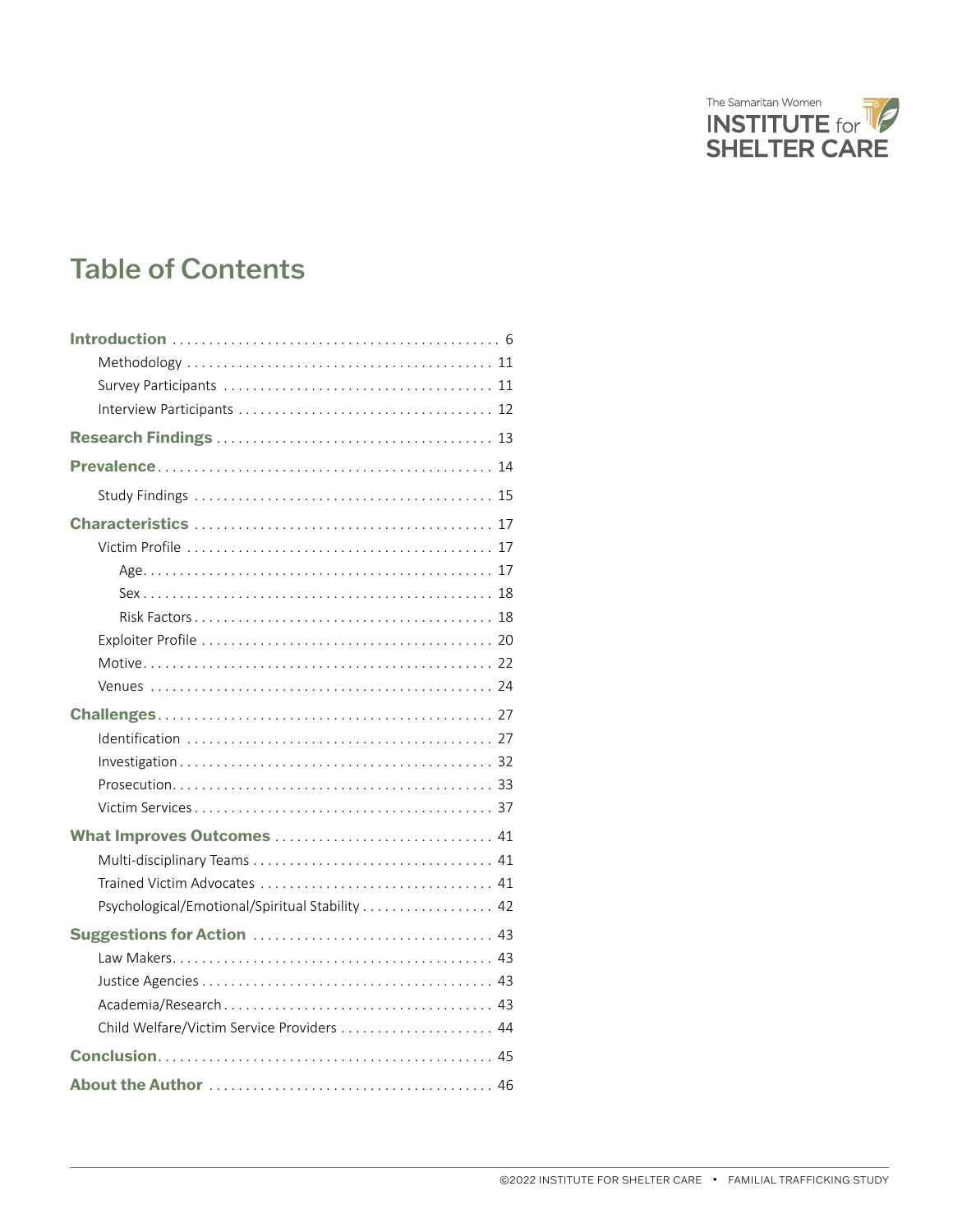# <span id="page-5-0"></span>Introduction

The United States formally recognized the commercial sexual exploitation of minors as<br>sex trafficking with the 2000 Trafficking in Persons Protection Act (TVPA). Federal statute<br>18 U.S.C. § 1591 outlines that: it is a fede sex trafficking with the 2000 Trafficking in Persons Protection Act (TVPA). Federal statute 18 U.S.C. § 1591 outlines that: it is a federal offense to knowingly recruit, entice, harbor, transport, provide, obtain, or maintain a minor knowing or in reckless disregard of the fact that the victim is a minor and would be caused to engage in any sex act, on account of which anything of value is given to or received by any person. In other words, it is illegal to offer or to obtain a child and cause that child to engage in any kind of sexual activity in exchange for anything of value, whether that be money, goods, personal benefit, in-kind favors, or some other benefit. When the victim is a minor, Section 1591 does not require proof that the defendant used force, threats of force, fraud, or coercion, or any combination of those means, to cause the minor to engage in a commercial sex act (US DOJ, 2020). The law makes it clear that a minor engaged in commercial sex is not a criminal but rather, a victim under the law.

While this reframing is vital to how we identify and respond to all minor victims, there may be an erroneous assumption about how we see all perpetrators. The modern-day trafficker has too often been characterized as a cunning and patient outsider, an in-the-shadows manipulator, able to exert his or her control through promises, money, drugs, or romance.<sup>1,2</sup> Now, twenty years into the anti-trafficking movement within the United States, another reality is to be confronted: that sometimes the perpetrator is not an outsider, but rather, an intimate threat residing within the home and heart of the victim. 3,4,5

Familial sex trafficking, similar to intrafamilial sexual abuse (incest), is an unspoken yet distinct form of abuse against children.<sup>6</sup> Unlike other crimes that occur in public places, intrafamilial abuse usually occurs in private places, and the victims may try to hide evidence of it or deny that it took place.<sup>7</sup> What makes domestic minor Familial Sex Trafficking (FST) distinct from incest or domestic minor sex trafficking (DMST) are two factors: the presence of an economic exchange, and the unique relation-ship between the victim and the perpetrator. According to [22 U.S. Code § 7102](https://www.law.cornell.edu/uscode/text/22/7102), sex trafficking is defined as the recruitment, harboring, transportation, provision, obtaining, patronizing, or soliciting of a person for the purpose of a commercial sex act. Severe forms of trafficking in persons are those in which a commercial sex act induced by force, fraud, or coercion, or in which the person induced to perform such act has not attained 18 years of age. DMST is considered a severe form of human trafficking (US DOJ, 2000). FST has been more succinctly defined as a type of trafficking that occurs when a family member (the trafficker) gives offenders sexual access to minor victims or pornography in exchange for something of commercial value (e.g., drugs, money).<sup>8</sup>

Sex trafficking as a field of criminal or psychological/trauma studies is still in its infancy. There

Rose, K. (2010). Pimp juice: Profiles of the African American popular culture pimp.<br>3 Sprang, G., and Cole, J. (2018). Familial sex trafficking of minors: Trafficking conditions, clinical presentation, and<br>5 system involve

Anidaleton, J., Edwards, E., and Ayala, R. (2019). Project PIVOT: Prevention and intervention for victims of trafficking: A<br>preliminary report of child trafficking in Kentucky.

*preliminary report of child trafficking in Kentucky*. <sup>5</sup> Reid, J. A., Huard, J., and Haskell, R. A. (2015). Family-facilitated juvenile sex trafficking. *Journal of Crime and Justice*, *38*(3), 361-376.

<sup>6</sup> Ford, J.D. and Courtois, C. A. (Eds.). (2020). *Treating complex traumatic stress disorders in adults.* Guilford Press.<br><sup>7</sup> Dedel, K. (2010). *The Problem of child abuse and neglect in the home.* Guide No. 55. ASU Cen



The modern-day trafficker has too often been characterized as a cunning and patient outsider, an inthe-shadows manipulator, able to exert control through promises, money, drugs, or romance.

Now, twenty years into the anti-trafficking movement, another reality is to be confronted: that sometimes the perpetrator is not an outsider, but rather, an intimate threat residing within the home and heart of the victim.

What makes domestic minor familial sex trafficking (FST) distinct from incest or domestic minor sex trafficking (DMST) are two factors:

1 the presence of an economic exchange, and

2 the unique relationship between the victim and the perpetrator.

<sup>1</sup> Reed, S. M., Kennedy, M. A., Decker, M. R., and Cimino, A. N. (2019). Friends, family, and boyfriends: An analysis of relationship pathways into commercial sexual exploitation. Child Abuse and Neglect, 90, 1-12.

Policing.

<sup>8</sup> Sprang, G., and Cole, J. (2018). Familial sex trafficking of minors: Trafficking conditions, clinical presentation, and system involvement. *Journal of Family Violence*, *33*(3), 185-195. doi:10.1007/s10896-018-9950-y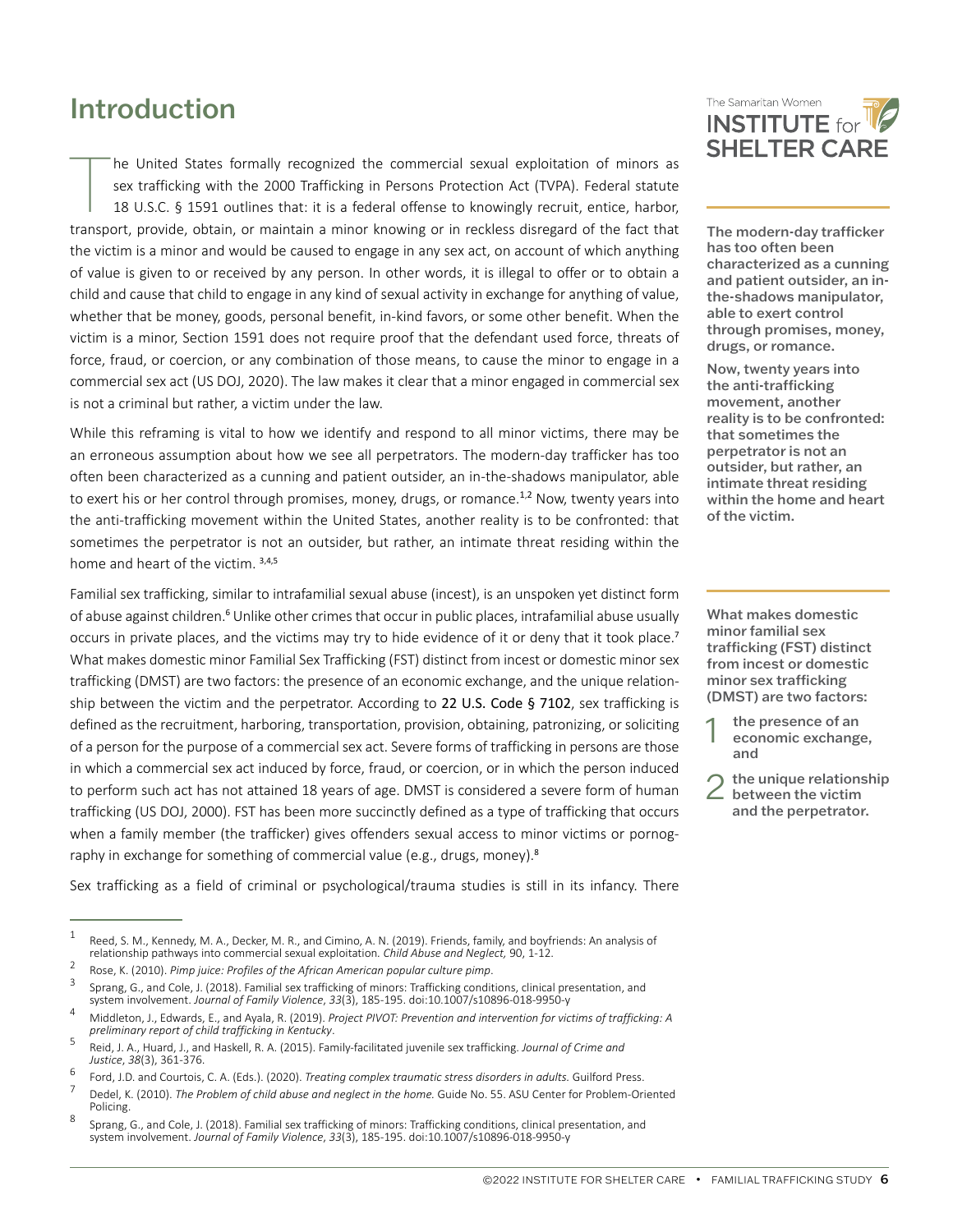is scant peer-reviewed literature on which to base advocacy, legislative, judicial, or restorative treatment actions. One of the challenges in examining the literature is the lack of coherent and consistent terminology to accurately isolate the phenomenon under study. It is worth noting that even though the 2000 Trafficking Victims Protection Act (TVPA) identified that anyone under the age of 18 involved in commercial sex was a victim, not a prostitute, that language did not become commonly adopted until approximately 2010. Today it would be incorrect to use the terms "child, juvenile or teen prostitute." A similar evolution of language is happening with this specific form of trafficking. The following terms were identified in the literature.



### **Table 1: Terminology in Use**

| "incestuous abuse" or "incest"                            | The most generalized term for this crime is child sexual abuse.<br>Under that heading is the subcategory of child sexual abuse<br>specifically enacted by a family member, historically referred to<br>as "incestuous abuse" or "incest."9,10                                                                                          |  |
|-----------------------------------------------------------|----------------------------------------------------------------------------------------------------------------------------------------------------------------------------------------------------------------------------------------------------------------------------------------------------------------------------------------|--|
| "intrafamilial sexual abuse"                              | In studies from Israel, Turkey, Portugal, and the Netherlands,<br>the phenomenon of sexual abuse by a family member has been<br>labeled "intrafamilial sexual abuse." 11,12,13,14                                                                                                                                                      |  |
| "conventional child sexual<br>abuse (CSA) with payment"   | The National Child Prostitution study (2004) referred to<br>intrafamilial sex trafficking as "conventional child sexual abuse<br>(CSA) with payment." <sup>15</sup> This term makes the status of the child<br>and the economic component clear but fails to recognize the<br>relational distinction to the perpetrator. <sup>16</sup> |  |
| "family-facilitated juvenile<br>sex trafficking (FF-JST)" | As the commercial sexual exploitation of minors became a<br>more prevalent topic in U.S. academic literature, new terms<br>were offered to represent the unique dynamics of this form<br>of abuse. Reid, Huard, and Haskell offered the comprehensive<br>term, "family-facilitated juvenile sex trafficking (FF-JST),"17               |  |
| "familial sex trafficking"                                | Most recently, the term "familial sex trafficking" has been used<br>in academic and government literature <sup>18,19,20,21</sup> but may also be<br>inclusive of adult victims.                                                                                                                                                        |  |

<sup>9</sup> Courtois, C. (2010). *Healing the incest wound*, Second Ed. W.W. Norton & Co Deloitte.

<sup>10</sup> Herman, J.L. (2000). *Father-daughter incest*. Harvard University Press.<br>11 Katz, C., and Field, N. (2020). Unspoken: Child–Perpetrator dynamic in the context of intrafamilial child sexual<br>11 abuse: *Journal of Interper* 

<sup>&</sup>lt;sup>12</sup> Magalhães, T., Taveira, F., Jardim, P., Santos, L., Matos, E., and Santos, A. (2009). Sexual abuse of children. A comparative study of intra and extra-familial cases. *Journal of Forensic and Legal Medicine*, *16*(8), 455-459.

<sup>13</sup> Selvius, K., Wijkman, M. D. S., Slotboom, A., & Hendriks, J. (2018). Comparing intrafamilial child sexual abuse and commercial sexual exploitation of children: A systematic literature review on research methods and consequences. Aggression and Violent Behavior, 41, 62-73.

<sup>&</sup>lt;sup>14</sup> Koçtürk, N., and Yüksel, F. (2019). Characteristics of victims and perpetrators of intrafamilial sexual abuse. *Child Abuse*<br>and Neglect, 96, 104122.

<sup>&</sup>lt;sup>15</sup> Mitchell, K. J., Finkelhor, D., and Wolak, J. (2010). Conceptualizing juvenile prostitution as child maltreatment: Findings from the National Juvenile Prostitution Study. *Child Maltreatment*, *15*(1), 18-36.

<sup>16</sup> Reid, J. A., Huard, J., and Haskell, R. A. (2015). Family-facilitated juvenile sex trafficking. *Journal of Crime and Justice*, 38(3), 361-376.<br><sup>17</sup> Ibid.<br><sup>18</sup> Sprang G, and Gala L

<sup>18</sup> Sprang, G., and Cole, J. (2018). Familial sex trafficking of minors: Trafficking conditions, clinical presentation, and system involvement. *Journal of Family Violence*, *33*(3), 185-195. doi:10.1007/s10896-018-9950-y

<sup>19</sup> Middleton, J., Edwards, E., and Ayala, R. (2019). *Project PIVOT: Prevention and intervention for victims of trafficking:* 

<sup>&</sup>lt;sup>20</sup> U.S. Department of State. (2021). Trafficking in Persons Report. Special Topics<br><sup>21</sup> Minnesota Office of Justice Programs Minnesota Statistical Analysis Center. (2019). Human trafficking in Minnesota. A Report to the Minnesota Legislature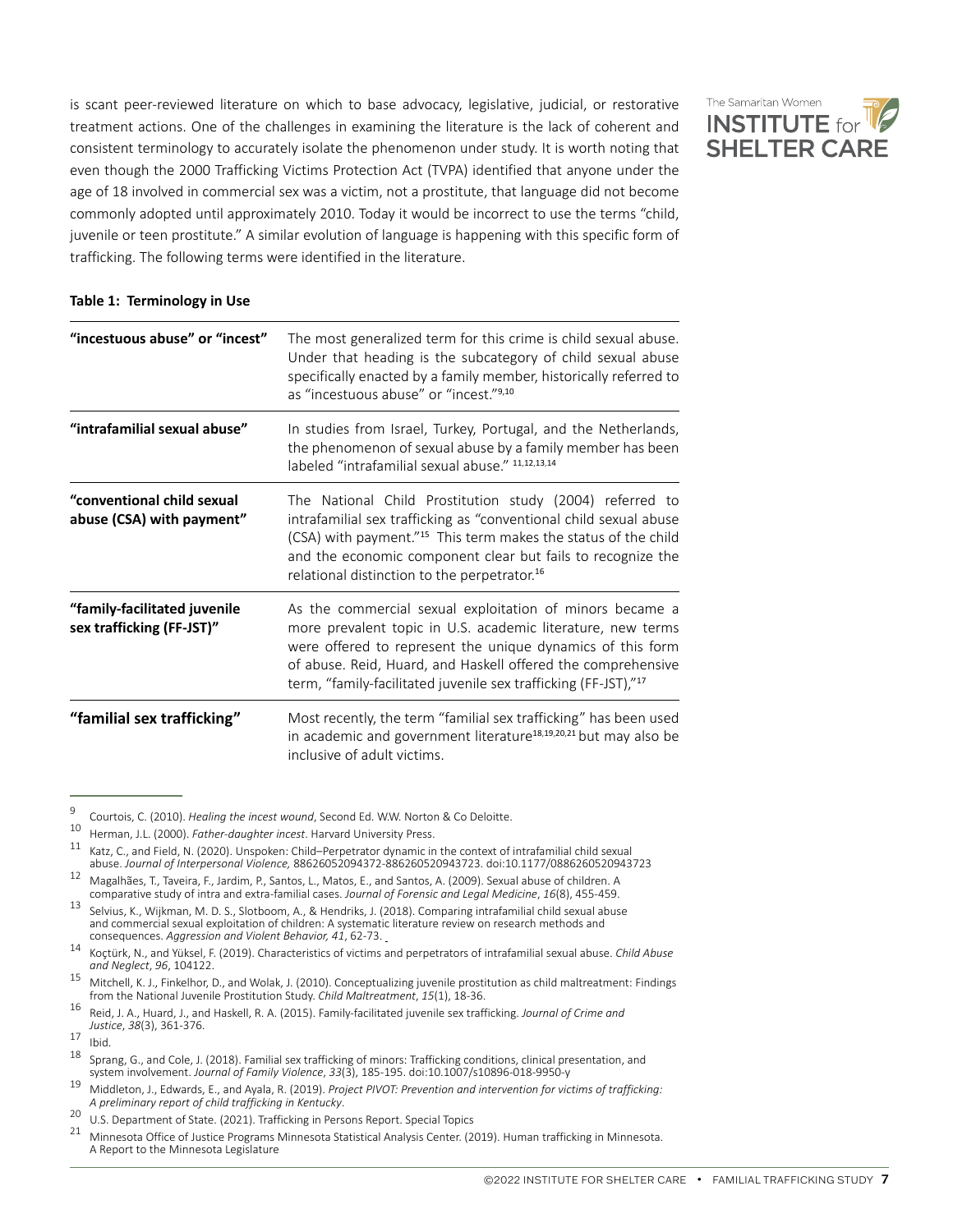It may not be possible to encapsulate all of the dimensions of this crime into a single, coherent label, but it is important to consider how the status of the child victim, the nature of the perpetrator relationship, the psycho-sexual nature of the offense, and the economic motive must be concurrently held if we are to grasp an understanding of this phenomenon. For the purposes of clarity, the commercial sexual exploitation of a minor by an individual other than a family member will be referred to as Domestic Minor Sex Trafficking (DMST). To distinguish cases and references to these acts at the hand of a related perpetrator, the term Familial Sex Trafficking (FST) will be used.

FST may be one of the most under-reported crimes, due in part to the lack of awareness. The general population may not associate a family member profiting from the exploitation of a child to human trafficking. Furthermore, it is difficult for many to accept that parents or close relatives would perpetrate such heinous abuse against a child.<sup>22</sup> At the same time, it is well established that children who are sexually abused in the home are less likely to report.<sup>23,24</sup>

Christine Cesa, a survivor of familial trafficking points out that our awareness posters and brochures are not geared towards effective outreach towards familial trafficked minors.<sup>25</sup> Too often public service campaigns reflect foreign nationals in labor trafficking situations, not American boys and girls in their own homes, or those being transported by a relative to locations for the purpose of sexual abuse.

The subcategory of domestic minor familial sex trafficking (FST) is difficult to identify, but that difficulty is exacerbated by the absence of clear and responsive reporting of the cases that have been confirmed. The Vera Institute observed that contemporary screening tools—used most often by medical and social service professionals and other mandated reporters—do not include questions about the relationship of the victim to the perpetrator.<sup>26</sup> According to Raphael, both government reports on court cases and the FBI Crime in the United States Report do not record the nature of the perpetrator-victim relationship.<sup>27</sup> The National Incident-based Reporting System fails to gather information about important details of trafficking cases such as the role of the juvenile and the type of sex trafficking (solo, familial, third-party). In fact, no uniform system currently exists to collect and analyze data on trafficking cases.<sup>28,29,30</sup>

The literature on DMST has begun to address prevalence, vulnerabilities of youth, pathways into exploitation, and the traumatic effects of this form of abuse. Studies recognize that there are important distinctions based on how the child is inducted and utilized in the commercial sex trade. Less progress has been made, however, in understanding how familial trafficking presents, how the commercial component is reflected, and the unique power and control dynamics between the familial perpetrator and the child-victim. While the Counter Trafficking Data Collaborative reports that family members are involved in nearly half of child trafficking cases, $31$  the routes to



<sup>22</sup> Smith, L., Vardaman, S. H., and Snow, M. (2009). *The national report on domestic minor sex trafficking: America's prostituted children.*

<sup>&</sup>lt;sup>23</sup> Herman, J.L. (2000). *Father-daughter incest*. Harvard University Press.<br><sup>24</sup> Raphael, J., and DePaul University College of Law. (2019). Parents as pimps: Survivor accounts of trafficking of children in the united states. *Dignity: A Journal on Sexual Exploitation and Violence,* 4(4)

<sup>&</sup>lt;sup>25</sup> Cesa, C. (2021, July 23). Navigating the unique complexities in familial trafficking. Presentation at NCOSE Summit 2021. Vera Institute of Justice. (2014). *Screening for human trafficking: guidelines for administering the trafficking victim*<br>*identification tool*. Vera Institute of Justice.

<sup>&</sup>lt;sup>27</sup> Raphael, J., and DePaul University College of Law. (2019). Parents as pimps: Survivor accounts of trafficking of children in the united states. *Dignity: A Journal on Sexual Exploitation and Violence,* 4(4)

<sup>28</sup> Mitchell, K. J., Finkelhor, D., and Wolak, J. (2013). Sex trafficking cases involving minors. *Crimes Against Children Research Center*, University of New Hampshire.

<sup>&</sup>lt;sup>29</sup> Gerassi, L. (2015). From exploitation to industry: Definitions, risks, and consequences of domestic sexual exploitation and sex work among women and girls. *Journal of Human Behavior in the Social Environment*, *25*(6), 591-605.

<sup>30</sup> Miller-Perrin, C., and Wurtele, S. K. (2017). Sex trafficking and the commercial sexual exploitation of children. *Women & Therapy*, *40*(1-2), 123-151.

 $31$  CTDC (Counter Trafficking Data Collaborative) Family members are involved in nearly half of child trafficking cases. (2021). Information Brief.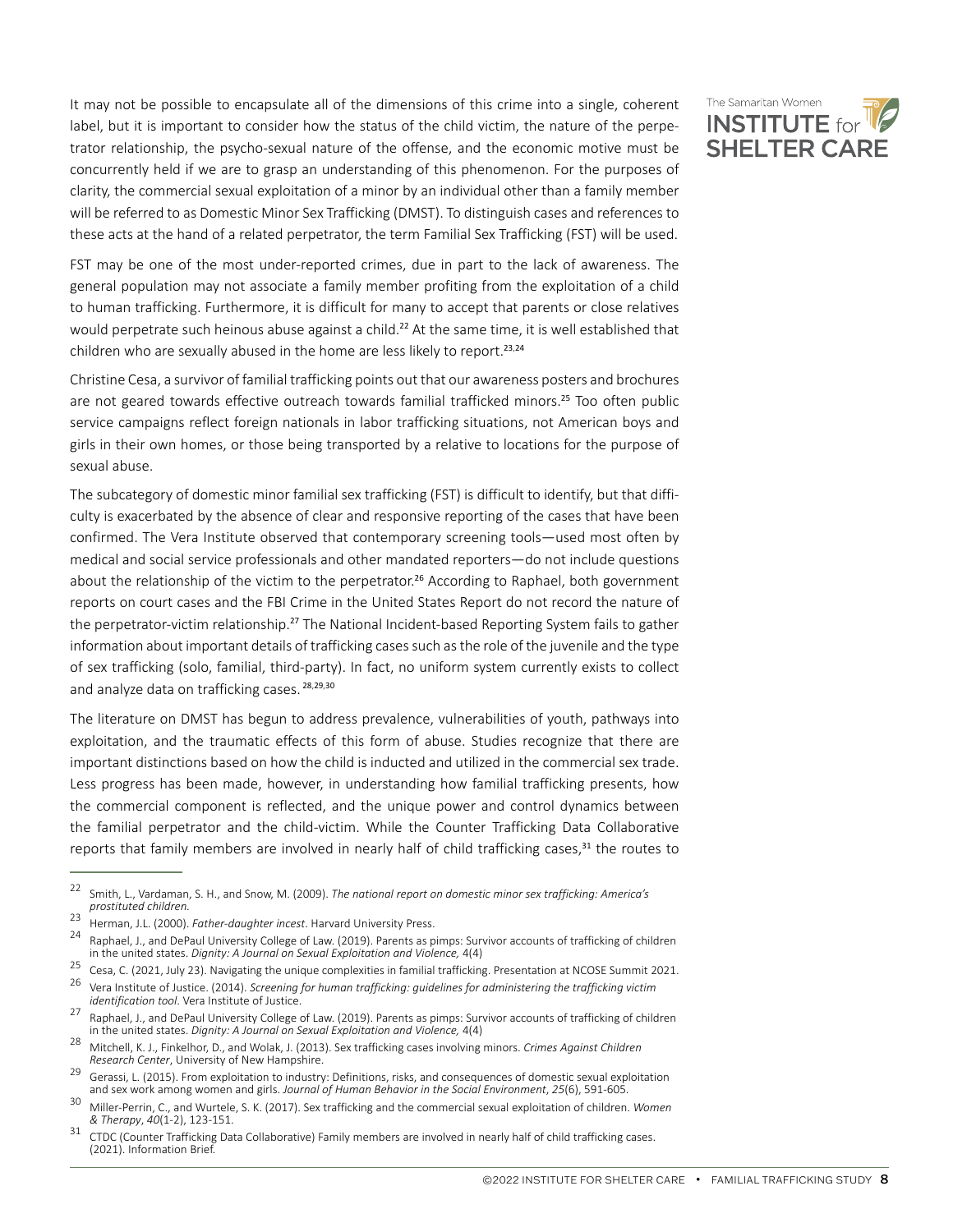victimization in international child sex trafficking differ from the pathways commonly experienced by domestically trafficked victims.<sup>32</sup> Therefore, it has been suggested that research in the field of sex trafficking may be most effective by purposefully focusing on particular forms of exploitation, in combination with specific types of victims, thereby exposing common pathways and victim types.<sup>33</sup> The National Institute of Justice (NIJ) also supports this approach and has explored possible pathways to attaining an accurate prevalence estimate on trafficking cases. Best practice suggests that the most effective means of fully understanding prevalence is to conduct sector and type-specific studies. One such sector where focused study is needed is familial sex trafficking, as evidenced by it being featured in the 2021 U.S. State Department Trafficking in Persons Report as a Topic of Special Interest.<sup>34</sup> Therefore, this study sought to advance the field of study on domestic minor sex trafficking by focusing on a discrete manifestation of this crime, those perpetrated by family members of the victims.

A consistent limitation of the research has been studies with small sample sizes.<sup>35</sup>,36,37,38,<sup>39</sup> A 2021 search of four scholarly databases yielded only twenty-one articles that offered a domestic focus on the issue of domestic minor sex trafficking. The literature scan characterized the available studies as "of low quality, utilizing largely small convenience samples."<sup>40</sup> The Reid, Huard, and Haskell study was based on 19 FST victims. One study on FST endeavored to describe the characteristics of victims and traffickers, law enforcement classifications of trafficking, clinical profiles, and system involvement based on a sample of 31 minor victims. In their findings, the authors suggested that 45 percent of cases were identified by law enforcement;<sup>41</sup> however, another study found that similar cases were not being consistently recorded.<sup>42</sup> Therefore, within the United States, there is not a clear sense of the prevalence, characteristics, and challenges presented by FST, which means as a nation, one of the most severe forms of human trafficking is not adequately being addressed. This study expanded the data collection to a larger and more diverse sample, which aids our understanding of familial trafficking as a national problem.

The research question guiding this study was: what can be known about the prevalence, characteristics, and challenges associated with FST, as experienced by justice professionals in the United States. Civil society relies on those in a frontline capacity, and those who may encounter the child in other settings, to be trained, alert, and equipped to respond to suspected abuse. Therefore, this effort mined the experiences of justice professionals (law enforcement, attorneys, court profes-



<sup>32</sup> Wilson, J. M. & Dalton, E. (2008). Human trafficking in the heartland. *Journal of Contemporary Criminal Justice, 24*. pp.296-313.

<sup>33</sup> Reid, J. A. (2012). *Girl's path to prostitution: Linking caregiver adversity of child susceptibility*. LFB Scholarly Publishing  $ILC.$ 

<sup>&</sup>lt;sup>34</sup> U.S. Department of State. (2021). Trafficking in persons report. p.30<br><sup>35</sup> Ediphurgh J. Pena Plabelil J. Hernin S. B. 8 Sequent E. (2015). Act

Edinburgh, L., Pape-Blabolil, J., Harpin, S. B., & Saewyc, E. (2015). Assessing exploitation experiences of girls and boys seen at a child advocacy center. *Child Abuse & Neglect*, *46*, 47-59.

 $36$  Katz, C., and Field, N. (2020). Unspoken: Child–Perpetrator dynamic in the context of intrafamilial child sexual abuse. *Journal of Interpersonal Violence,* 88626052094372-886260520943723.

<sup>37</sup> Reid, J. A., Baglivio, M. T., Piquero, A. R., Greenwald, M. A., & Epps, N. (2017). Human trafficking of minors and childhood adversity in Florida. *American Journal of Public Health, 107*(2), 306-311.

<sup>38</sup> Reed, S. M., Kennedy, M. A., Decker, M. R., and Cimino, A. N. (2019). Friends, family, and boyfriends: An analysis of relationship pathways into commercial sexual exploitation*. Child Abuse and Neglect,* 90, 1-12.

<sup>39</sup> Selvius, K., Wijkman, M. D. S., Slotboom, A., & Hendriks, J. (2018). Comparing intrafamilial child sexual abuse and commercial sexual exploitation of children: A systematic literature review on research methods and consequences. *Aggression and Violent Behavior, 41*, 62-73.

<sup>40</sup> Jaeckl, S., and Laughon, K. (2021). Risk factors and indicators for commercial sexual Exploitation/Domestic minor sex trafficking of adolescent girls in the united states in the context of school nursing: An integrative review of the literature. The Journal of School Nursing, 37(1), 6-16.

at<br>Interation School Nursing, *Aournal Sex trafficking of minors: Trafficking conditions, clinical presentation, and*<br>System involvement. *Journal of Family Violence, 33*(3), 185-195.

<sup>&</sup>lt;sup>42</sup> Mitchell, K. J., Finkelhor, D., and Wolak, J. (2010). Conceptualizing juvenile prostitution as child maltreatment: Findings from the National Juvenile Prostitution Study. *Child Maltreatment*, *15*(1), 18-36.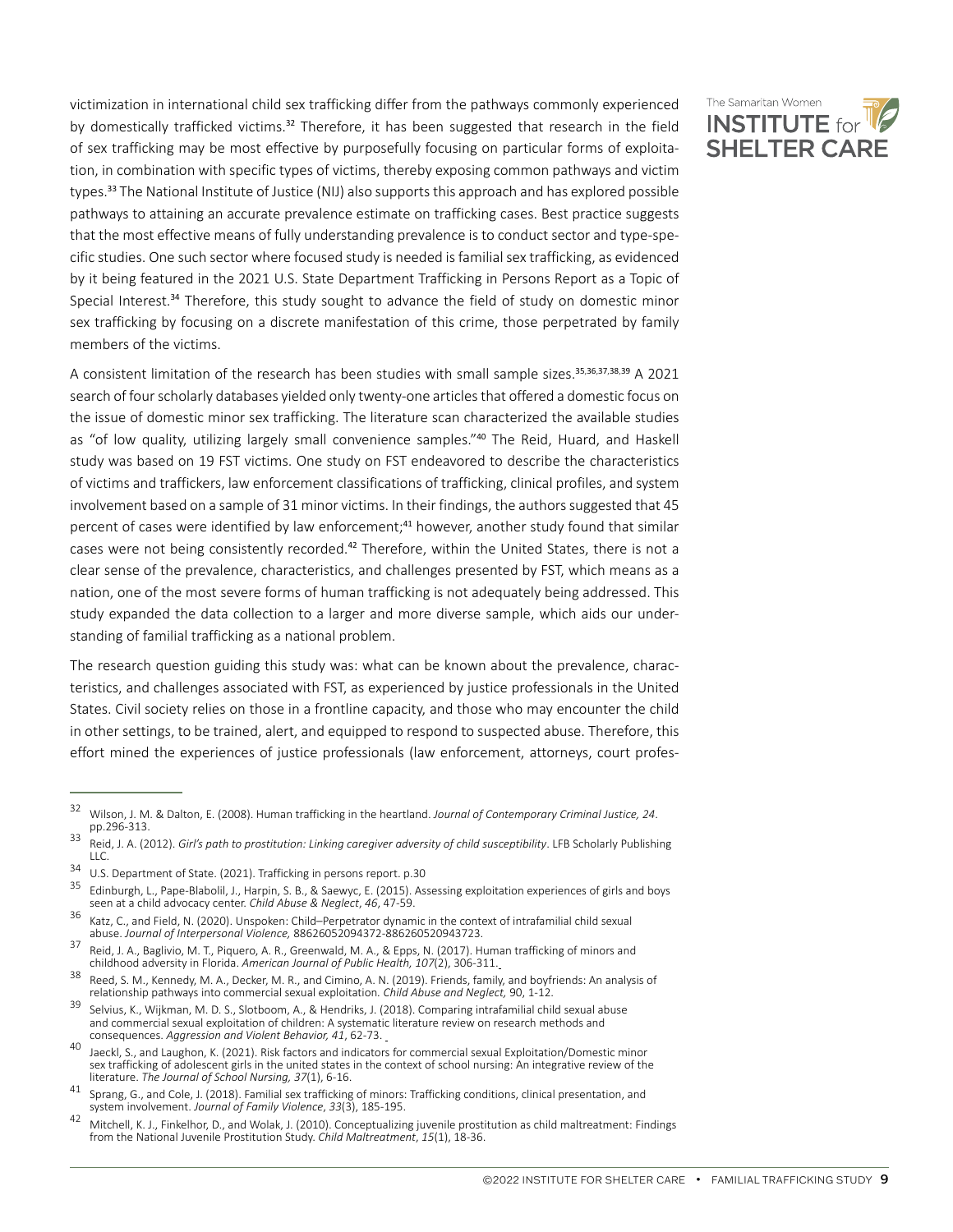sionals and victim advocates) who have encountered FST cases. The resulting observations and recommendations have been organized around the phases of the justice process including identification, investigation, prosecution, victim services, and concludes with recommendations and a discussion. By minimizing the knowledge gap and widening justice professionals' understanding of the problem, this study aims to serve as a catalyst to greater inquiry and systemic change, but more importantly, as a voice to those who have suffered at the hands of those who should have protected them.

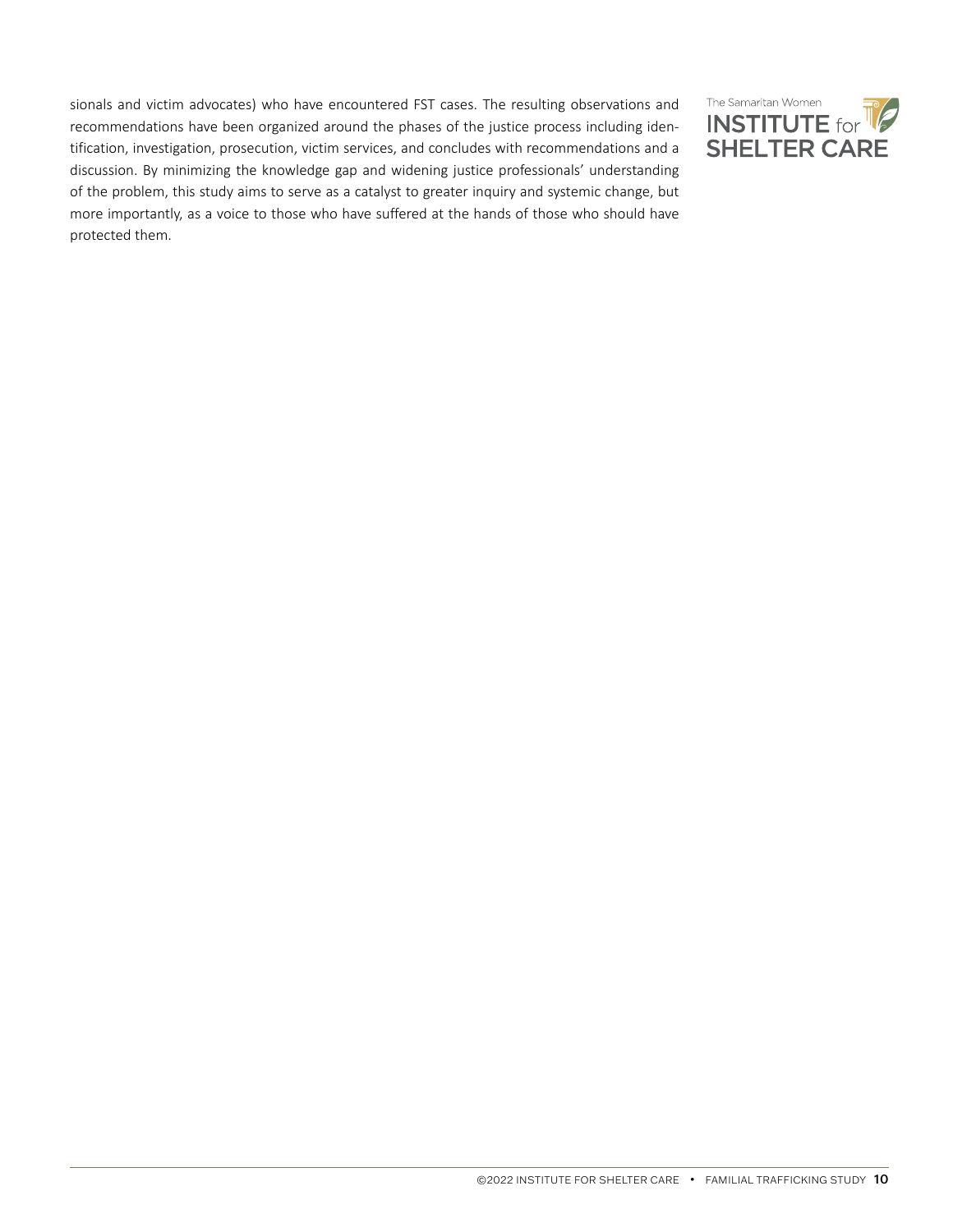# <span id="page-10-0"></span>Methodology

ata for this study was derived from two sources: a national survey of justice professionals<br>who work with trafficking cases, and in-depth interviews from a subset of those same<br>professionals to develop a thick description who work with trafficking cases, and in-depth interviews from a subset of those same ated with familial trafficking cases.

## **Survey Participants**

An email was sent to existing contacts in federal and state law enforcement as well as to members of DOJ-funded human trafficking task forces, State Governors' Offices, Offices of the Attorney General, attendees of the Conference on Crimes Against Children, and the International Association of Human Trafficking Investigators (IAHTI). The survey instrument was created from observations presented in the Raphael (2019), Sprang and Cole (2018), and Reid, Huard, and Haskell (2015) studies and included 36 substantive questions in objective or fill-in-the-blank format. The survey was open for response collection over a three and a half-month period in 2021. Respondents were asked to report general information about their professional capacity and experience

with sex trafficking cases, to reflect on their familial cases over the prior four years (2018 through 2021), and record aggregate information about those cases. The survey tool collected non-identifying data, including demographic information on victims and perpetrators, venues, aggravating factors, case outcomes and victim services.

Sixty-nine responses were received within the survey period. One response was omitted for being substantially incomplete, leaving a final data set of 68 responses. Of those, 42 respondents (62%) represented roles that can be generalized as law enforcement and 26 respondents (38%) served in roles that can be generalized as victim advocacy and/ or service provision. The largest percentage of generalized law enforcement respondents (38.23%) represented state or local law enforcement; however, many indicated that they were also deputized by federal agencies and/or served as a member of a federal task force which expanded their case reach. Federal law enforcement (Federal Bureau of Investigations or Homeland Security Investigations) comprised 10.29



Social Workers



**Image 1:** *Study Respondents by Role*

percent. State courts made up only 7.35 percent with no respondents representing federal court. Most of the respondents (47.06%) were Officers/Investigators/Detectives or those with direct responsibility for investigating trafficking crimes. The sample also included Prosecuting Attorney (7.35%), Forensic Interviewer (7.35%), Social Worker (14.71%), and Victim Advocates (14.71%).

Under generalized victim advocacy and/or service provision, 11.76 percent represented child advocacy centers (CACs); 7.35 percent represented child protective services (CPS); and 14.71 percent represented non-governmental agencies (NGOs) who work closely with law enforcement. The combined years of experience handling domestic human trafficking cases across this entire sample totaled 486 years (M = 7.36 years).

This sample  $(n = 68)$  represented twenty-four different states, with Ohio offering the most responses at 13, Florida and Michigan at 7 and Texas at 5. Twenty-one percent of case jurisdiction was national; 26.87 percent handled cases only at a state or multi-state level; 22.39 percent of respondents had jurisdiction limited to a single county, city, or town. These professionals work cases for all ages of victims (68.66%).



The combined years of experience with domestic human trafficking cases across this sample was 486 years (M = 7.36 years).

Officers/ Investigators/ Detectives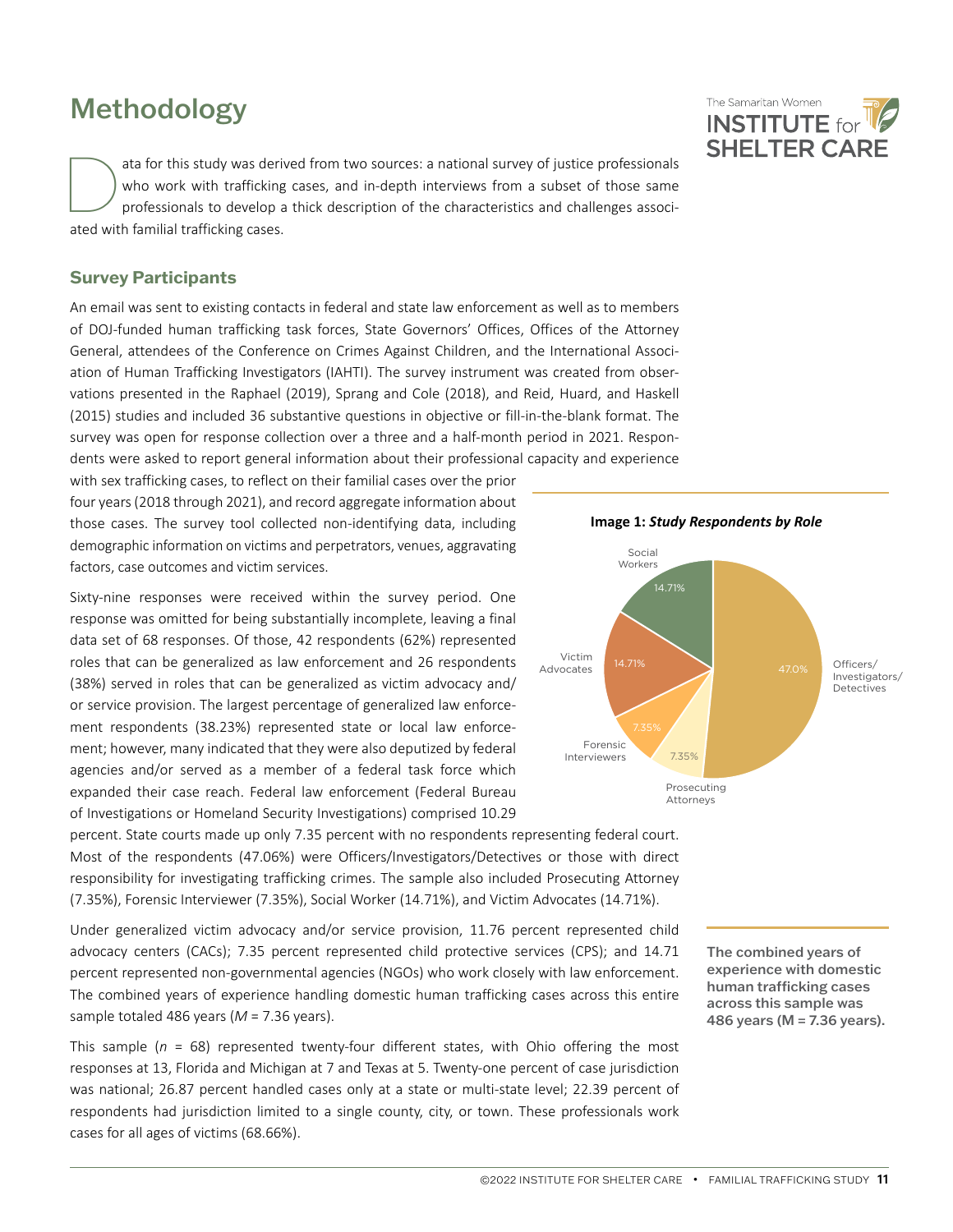<span id="page-11-0"></span>The survey inquired into the number of hours of training each respondent had in the past four years (2018-2021) specific to domestic sex trafficking. A wide range of responses yielded a total of 4,972 hours, with one outlier of 2,400 hours. Excluding that one respondent, the average number of hours of training in domestic sex trafficking over a four-year period was 38 hours, or less than 10 hours per year. Thirty-two respondents (47%) reported only five hours of training in the past four years. Inquiring about trainings specific to familial trafficking only 18 individuals reported receiving at least one training on the topic.

## **Interview Participants**

Participants for the interviews were included based on having experience with familial trafficking cases, serving in a justice capacity as an investigator, prosecutor, court professional, or victim advocate within the United States. In descriptive research, virtually any purposeful sampling technique may be used;<sup>43</sup> therefore, the goal was to glean from the experiences and perspectives of those who see these cases upfront. Eleven survey respondents each participated in a 90-minute video- or telephone-conferencing interview. Three participants requested and were granted an in-person interview. The interview participants had a greater number of years of experience with trafficking case (*M* =12.0) and worked for larger jurisdictions (federal or multi-state) than the overall survey population. All interviewees were from generalized law enforcement. Participants were neither coached on nor compensated for their participation, abating any concern about the integrity of their responses.



Only 18 individuals (26%) reported receiving at least one training on the topic of familial trafficking.

<sup>43</sup> Lambert, V. A., & Lambert, C. E. (2012). Qualitative descriptive research: An acceptable design. *Pacific Rim International Journal of Nursing Research*, *16*(4), 255-256.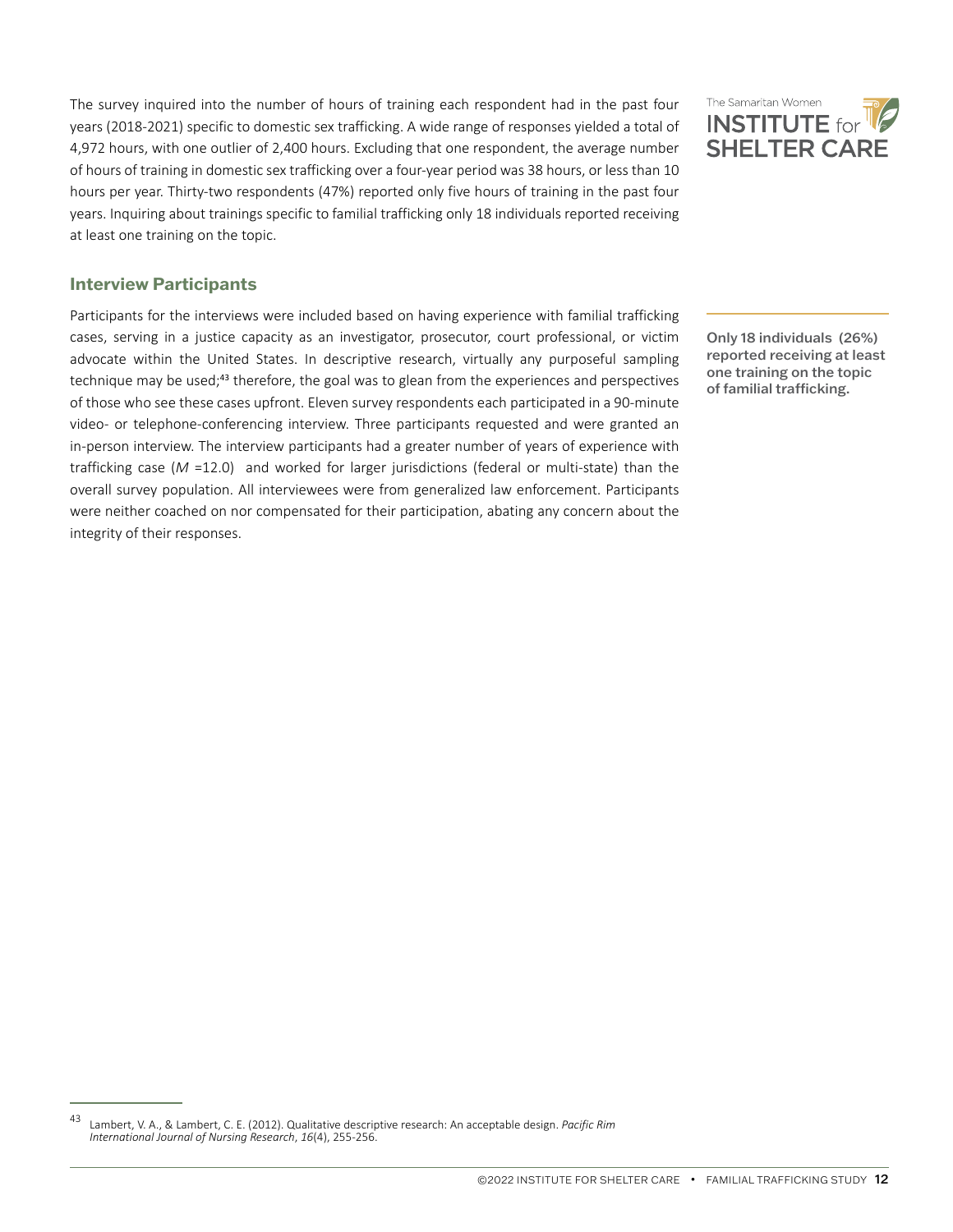

# <span id="page-12-0"></span>Research Findings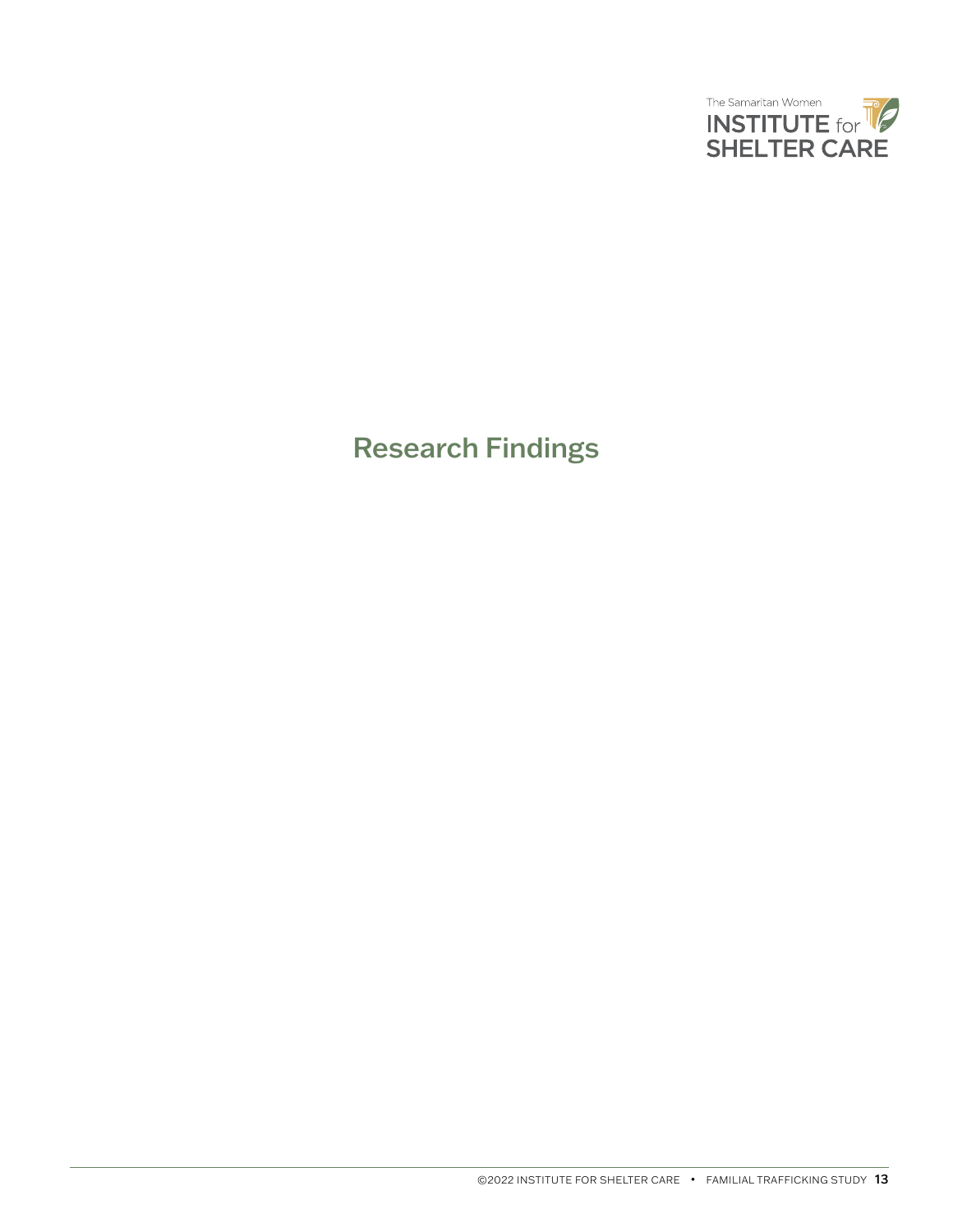# <span id="page-13-0"></span>Prevalence

ccording to StoptheTraffik.org, there are 7 major forms of human trafficking, and under sex trafficking specifically, 11 subcategories, of which familial is not included.<sup>44</sup> Yet experts in the field of intrafamilial child sex trafficking specifically, 11 subcategories, of which familial is not included.<sup>44</sup> Yet experts abuse is both distinct and profound in its effects<sup>45,46</sup> and should be uniquely considered. According to the U.S. Department of Justice (2000), 34 percent of child sexual abuse is inflicted by a family member. Ninety-four percent of sex trafficking survivors from one shelter program had histories of childhood sexual abuse, 70 percent at the hands of a family member.<sup>47</sup> In 2005, the National Juvenile Prostitution Study interviewed over 2,600 law enforcement professionals to ascertain their experiences of cases dealing with juveniles involved in prostitution.<sup>48</sup> That study broadly categorized cases into three types: third-party exploiters, solo prostitution, and conventional child sexual abuse (CSA) with payment. The study later defines that "CSA with payment" was approximately 12% of the sample and mostly facilitated by family members.<sup>49</sup> In another, familial recruitment was 16 percent.<sup>50</sup> The 2019 Data Report from the U.S. National Human Trafficking Hotline reported that familial relationship was the second most common form of induction into commercial sex.<sup>51</sup> Few research studies in the United States have been dedicated to the prevalence of familial trafficking; more studies have inferred or affirmed its existence within the context of studies about generalized DMST.<sup>52</sup>,53,54,55,56,<sup>57</sup>

Given the hidden nature of DMST, prevalence estimates are elusive,<sup>58</sup> often presented as crude estimates,<sup>59</sup> and not based on a strong foundation.<sup>60</sup> In fact, it may be among the most difficult forms of juvenile victimization to investigate.<sup>61</sup> A systematic literature review of studies conducted between 2000-2016 on intrafamilial sexual abuse and the commercial sexual exploitation of

44 https://www.stopthetraffik.org/about-human-trafficking/types-of-exploitation/<br>45 Herman, J.L. (2000). *Father-daughter incest*. Harvard University Press.<br>46 American Press.



<sup>46</sup> Courtois, C. (2010). *Healing the incest wound*, Second Ed. W.W. Norton & Co. Deloitte.<br>47 The Samaritan Women (2021). personal conversation<br>48 November 2021. [10] The Samaritan Women (2021). [10] Little (2000). Contrac

<sup>48</sup> Mitchell, K. J., Finkelhor, D., and Wolak, J. (2010). Conceptualizing juvenile prostitution as child maltreatment: Findings from the National Juvenile Prostitution Study. *Child Maltreatment*, *15*(1), 18-36.

 $\frac{49}{50}$  Ibid

Raphael J., Reichert, J.A., and Powers, M. (2010). Pimp control and violence: Domestic sex trafficking of Chicago<br>women and girls. Women & Criminal Justice 20(1-2):89-104. doi: 10.1080/08974451003641065

<sup>&</sup>lt;sup>51</sup> Polaris. (2019). 2019 Data report: U.S. national human trafficking hotline. https://polarisproject.org/wp-content/ uploads/2019/09/Polaris-2019-US-National-Human-Trafficking-Hotline-Data-Report.pdf.

<sup>52</sup> Edinburgh, L., Pape-Blabolil, J., Harpin, S. B., & Saewyc, E. (2015). Assessing exploitation experiences of girls and boys seen at a child advocacy center. *Child Abuse & Neglect*, *46*, 47-59.

<sup>53</sup> Gerassi, L. (2015). From exploitation to industry: Definitions, risks, and consequences of domestic sexual exploitation and sex work among women and girls. Journal of Human Behavior in the Social Environment, 25(6), 59

<sup>54</sup> Williamson, C., Karandikar-Chheda, S., Barrows, J., Smouse, T., Kelly, G., Swartz, G., . . Tame, C. (2010). Ohio trafficking *in persons study commission research and analysis sub-committee report on the prevalence of human trafficking in Ohio.*<br>Miller-Perrin, C., and Wurtele, S. K. (2017). Sex trafficking and the commercial sexual exploitation of children. *Women* 

*<sup>&</sup>amp; Therapy*, *40*(1-2), 123-151.

<sup>56</sup> Hopper, E. K. (2017). Polyvictimization and developmental trauma adaptations in sex trafficked youth. *Journal of Child* 

*<sup>&</sup>amp; Adolescent Trauma, <sup>10</sup>*(2) 161-173. doi:10.1007/s40653-016-0114-z 57 Kellison, B., Torres, M. I. M., Kammer-Kerwick, M., Hairston, D., Talley, M., & Busch-Armendariz, N. (2019). *"To the public, nothing was wrong with me": Life experiences of minors and youth in Texas at risk for commercial sexual exploitation*. Institute on Domestic Violence & Sexual Assault, The University of Texas at Austin.

<sup>58</sup> Reid, J. A. (2012). *Girl's path to prostitution: Linking caregiver adversity of child susceptibility*. LFB Scholarly Publishing  $ILC.$ 

<sup>59</sup> Gerassi, L. (2015). From exploitation to industry: Definitions, risks, and consequences of domestic sexual exploitation and sex work among women and girls. *Journal of Human Behavior in the Social Environment*, *25*(6), 591-605.

<sup>60</sup> Mitchell, K. J., Finkelhor, D., and Wolak, J. (2013). Sex trafficking cases involving minors. *Crimes Against Children Research Center*, University of New Hampshire.

<sup>61</sup> Reid, J. A., Baglivio, M. T., Piquero, A. R., Greenwald, M. A., & Epps, N. (2017). Human trafficking of minors and childhood adversity in Florida. *American Journal of Public Health, 107*(2), 306-311.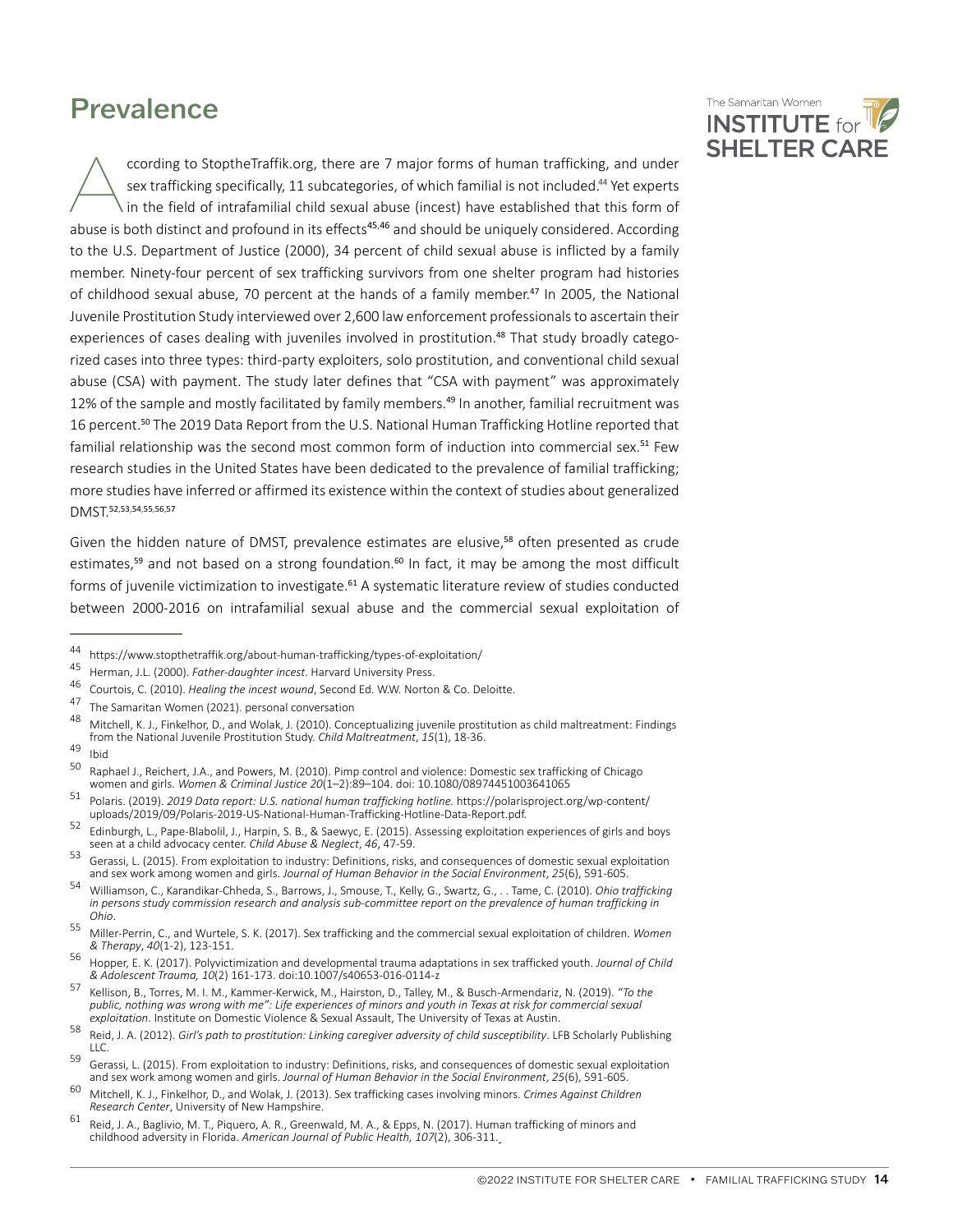<span id="page-14-0"></span>children (worldwide) identified 1,698 studies, of which only 7 were specific to the United States.<sup>62</sup> Among the scant collection of studies specific to domestic familial trafficking, prevalence estimates range from 3% to 44% of child trafficking cases.<sup>63,64</sup> Yet within state-level trafficking reports—from the Atlantic to Pacific— we are starting to see mention of familial trafficking and its prevalence.

- In **South Carolina** (2021), familial trafficking ranked third (**19%**) in the top methods of recruitment.65
- A 2022 report from the state of **Hawaii** finds that in **25%** of child trafficking cases, the first trafficker was a family member.<sup>66</sup>
- The 2021 report in **Colorado** reflected "intrafamilial" as a perpetrator category in **42%** of reported cases.<sup>67</sup>
- A report from **Minnesota** based on 2018 data found **45%** of victims were recruited by a familial trafficker and **24%** were trafficked by a familial party.68
- A **Kentucky** study identified that **over half** the cases of sex trafficking over a five-year period were familial.<sup>69</sup> A 2020 report from the Kentucky Cabinet for Health and Family Services found "caretaker perpetrator" in **47%** of child trafficking cases.70
- According to a study of four counties in **Mississippi,** familial trafficking was identified as the **most common** form of exploitation—more than gang related, pimp related, or survival sex.<sup>71</sup>

Polaris Project reports that in 2020, among all forms of trafficking whose recruitment relationships were known (4,142), the proportion of victims recruited by a family member or caregiver increased significantly – from 21% of all victims in 2019 to 31% in 2020 – a 47% increase.<sup>72</sup> Therefore, emerging evidence suggests that familial trafficking is an under recognized, but significant, type of human trafficking in the United States.

# **Study Findings**

In 2020 the author of this study conducted a smaller-scale pilot study which served as a useful precursor. That study had a sample of 38 respondents representing 1,696 sex trafficking cases. Of those, 307 or 18.1 percent were confirmed as FST. The current study represents 3,505 sex trafficking cases, of which 917 or 26.1 percent were confirmed as familial.

Survey respondents noted insufficient resources and training in forensic interviewing as impedi-



This study represented 3,505 sex trafficking cases, of which 917 or 26% were confirmed as familial.

<sup>62</sup> Selvius, K., Wijkman, M. D. S., Slotboom, A., & Hendriks, J. (2018). Comparing intrafamilial child sexual abuse and commercial sexual exploitation of children: A systematic literature review on research methods and consequences. *Aggression and Violent Behavior, 41*, 62-73.

<sup>63</sup> Hopper, E. K. (2017). Polyvictimization and developmental trauma adaptations in sex trafficked youth. *Journal of Child & Adolescent Trauma, 10*(2) 161-173. doi:10.1007/s40653-016-0114-z

<sup>64</sup> Raphael, J., and DePaul University College of Law. (2019). Parents as pimps: Survivor accounts of trafficking of children in the united states. *Dignity: A Journal on Sexual Exploitation and Violence,* 4(4) doi:10.23860/dignity.2019.04.04.07

<sup>65</sup> South Carolina Attorney General's Office. (2021). Annual report- South Carolina Human Trafficking Task Force.<br>66 South Carolina Human Trafficking Task Force.

<sup>66</sup> State of Hawai'i Department of the Attorney General. (2022). Initial report on the state's efforts to address the commercial sexual exploitation of children. Requested by House Resolution No. 83, H.D. 1 Regular Session of 2021 Submitted to The Thirty-First State Legislature Regular Session of 2022

<sup>67</sup> Colorado Human Trafficking Council (2021). Annual Report to the Judiciary Committees of the House of Representatives and the Senate, pursuant to C.R.S. § 18-3-505

<sup>68</sup> Minnesota Office of Justice Programs Minnesota Statistical Analysis Center. (2019). Human trafficking in Minnesota. A Report to the Minnesota Legislature

<sup>69</sup> Middleton, J., Edwards, E., and Ayala, R. (2019). *Project PIVOT: Prevention and intervention for victims of trafficking: A* 

*preliminary report of child trafficking in Kentucky*. <sup>70</sup> Department for Community Based Services - Cabinet for Health and Family Services (2020, November 1). Human

Trafficking Report to Legislative Research Commission.<br><sup>71</sup> Beautiful Ones Ministries, Inc. (2015). Rapid assessment on domestic minor sex trafficking: Mississippi, Hinds,<br>Madison, Rankin, and Warren counties. P.19

<sup>72</sup> https://polarisproject.org/2020-us-national-human-trafficking-hotline-statistics/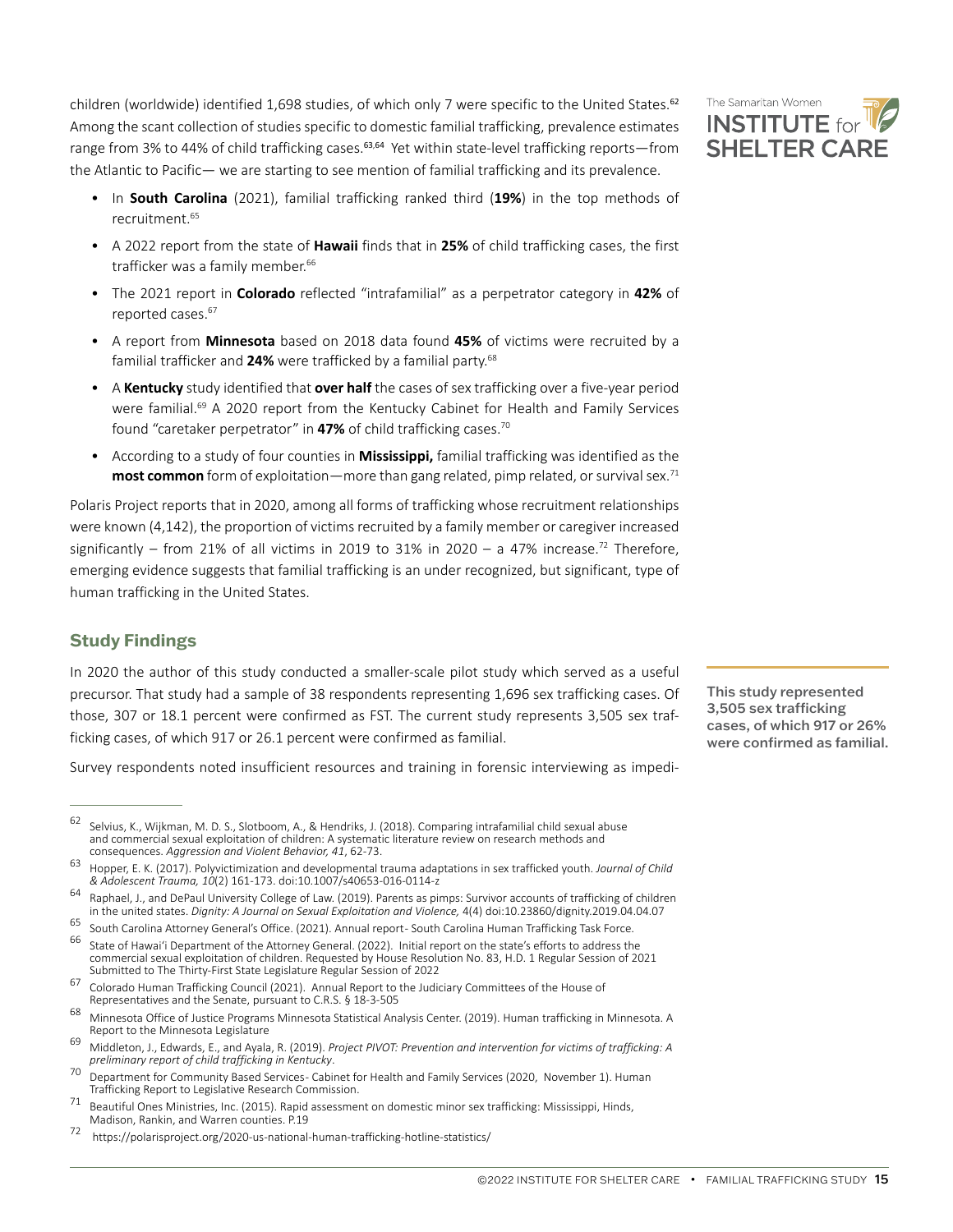ments to getting the victim to articulate what has occurred, or that Social Services does not assist as they should. More specifically, a survey respondent wrote, "[We need] child protection and law enforcement understanding the differences between sexual abuse and trafficking and the role of consent when it relates to commercial sexual exploitation of minors." Several commented that they believe their incidents of familial cases to be much higher than reported: "familial trafficking happens but it's either happening in a location where the locals don't report it (for whatever reason) or where we simply don't have sufficient law enforcement investigative resources to find the cases."

Further study should refine our understanding of the prevalence of familial cases among the universe of DSMT cases. Still, for this study to suggest that familial cases may be 26 percent of all minor sex trafficking cases—irrespective of other demographic parameters—is to assert that this is a problem of significant proportion.

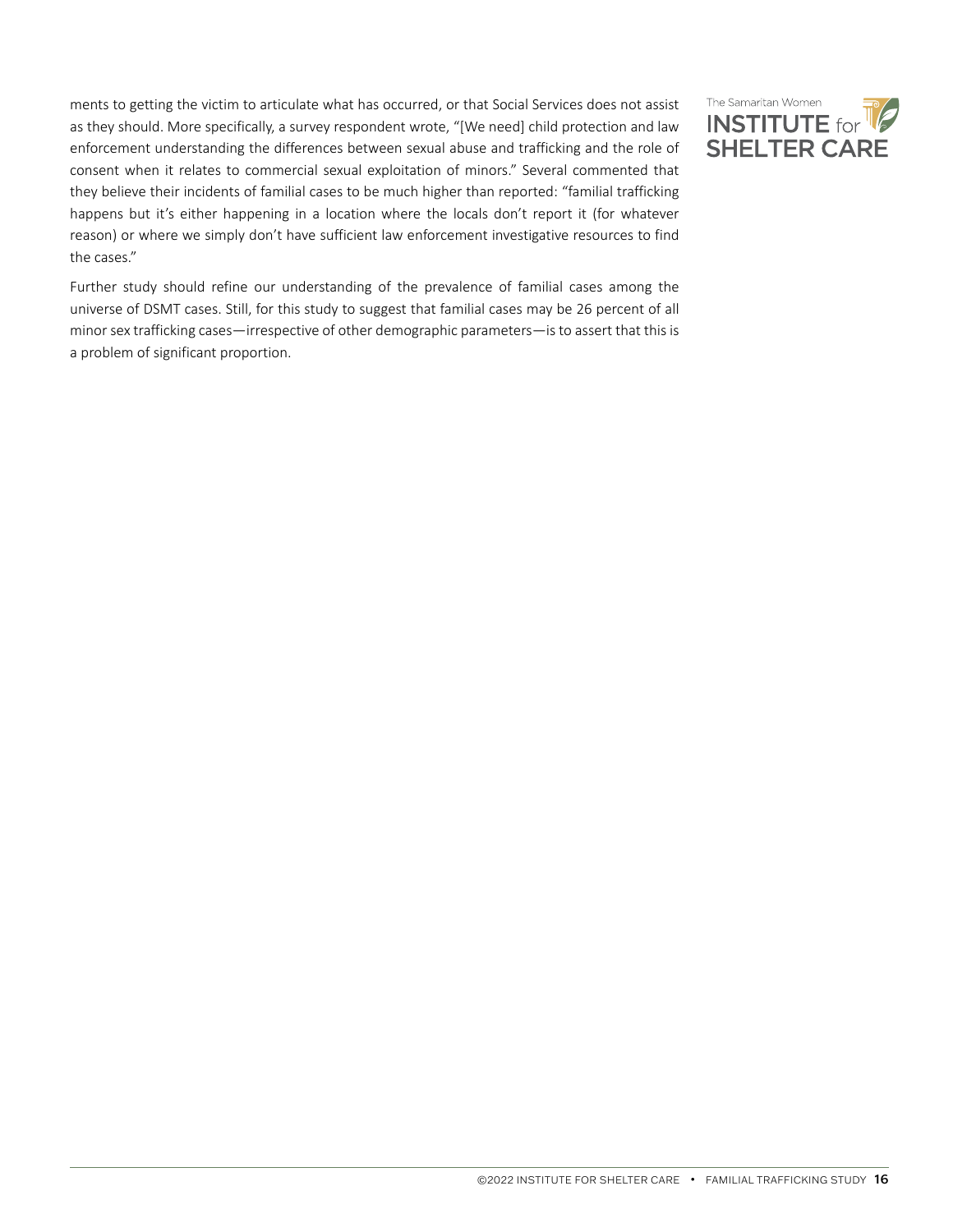# <span id="page-16-0"></span>**Characteristics**

2004 analysis of 1,450 juvenile prostitution arrests from the National Incident-Based Reporting System (NIBRS) summarized: "the typical victim in these incidents was a lone 14-year-old female who was the victim of a sex offense by an adult male acquaintance or family member that occurred during the daytime in a residence or hotel/motel."<sup>73</sup> This image provokes considerable distress but also begs more questions than it answers. How did a 14-yearold get to a motel? Who set up the transactions? Who benefitted from her abuse? Therefore, this study sought to assert a contemporary portrait of domestic minor familial sex trafficking by identifying the more common characteristics presenting in these cases.

## **Victim Profile**

#### **Age**

Consistent with incest, where offenders tend to have younger victims and offend for longer periods of time<sup>74,75</sup> children trafficked by a family member were found to be significantly younger than those trafficked by a non-family member<sup>76,77</sup> and children who were trafficked by a family member were more likely to have more commercial assaults than children trafficked by non-family members.<sup>78,79,80</sup> Sprang and Cole found the average age of a victim of familial trafficking in their study to be 11.96 years old and 58 percent female  $(n = 31)$ .<sup>81</sup> The Reid, Huard, and Haskell sample of FST victims ( $n = 19$ ) averaged 11.5 years of age.<sup>82</sup> Two studies found the average age of a victim of familial trafficking in their studies to be between 11.5 and 11.9 years old.<sup>83,84</sup> A 2019 federal study on child maltreatment found that 76.1 percent of child sex trafficking cases had victims between the ages of 14-17.<sup>85</sup>



- 76 Magalhães, T., Taveira, F., Jardim, P., Santos, L., Matos, E., and Santos, A. (2009). Sexual abuse of children. A<br>Comparative study of intra and extra-familial cases. Journal of Forensic and Legal Medicine, 16(8), 455-4
- 77 Reid, J. A., Huard, J., and Haskell, R. A. (2015). Family-facilitated juvenile sex trafficking. Journal of Crime and *Justice*, *38*(3), 361-376.
- $^{78}$  Middleton, J., Edwards, E., and Ayala, R. (2019). Project PIVOT: Prevention and intervention for victims of trafficking: A preliminary report of child trafficking in Kentucky.
- <sup>79</sup> Gragg, F., Petta, I., Bernstein, H., Eisen, K., and Quinn, L. (2007). New York prevalence study of commercially sexually exploited children. *Rensselaer, NY: New York State Office of Children and Family Services*.
- 80 Raphael, J., and DePaul University College of Law. (2019). Parents as pimps: Survivor accounts of trafficking of children in the united states. *Dignity: A Journal on Sexual Exploitation and Violence,* 4(4)
- $81$  Sprang, G., and Cole, J. (2018). Familial sex trafficking of minors: Trafficking conditions, clinical presentation, and system involvement. *Journal of Family Violence*, *33*(3), 185-195. doi:10.1007/s10896-018-9950-y
- <sup>82</sup> Reid, J. A., Huard, J., and Haskell, R. A. (2015). Family-facilitated juvenile sex trafficking. *Journal of Crime and Justice*, *38*(3), 361-376.
- <sup>83</sup> Reid, J. A., Huard, J., and Haskell, R. A. (2015). Family-facilitated juvenile sex trafficking. *Journal of Crime and Justice*, *38*(3), 361-376.



<sup>&</sup>lt;sup>73</sup> Finkelhor, D., & Ormrod, R. (2004). Prostitution of Juveniles: Patterns From NIBRS. Juvenile justice bulletin. p.9<br><sup>74</sup> Gekoski, A., and Broome, S. (2019). *Victims and Survivors' Own Stories of Intrafamilial Child Se* 

<sup>&</sup>lt;sup>75</sup> Seto, M.C. (2008). *Pedophilia and sexual offending against children: Theory, assessment, and intervention. American* Psychological Association, Washington, DC (2008)

Sprang, G., and Cole, J. (2018). Familial sex trafficking of minors: Trafficking conditions, clinical presentation, and system involvement. *Journal of Family Violence*, *33*(3), 185-195. doi:10.1007/s10896-018-9950-y

<sup>85</sup> U.S. Department of Health & Human Services, Administration for Children and Families, Administration on Children, Youth and Families, Children's Bureau. (2021). Child Maltreatment 2019. P.105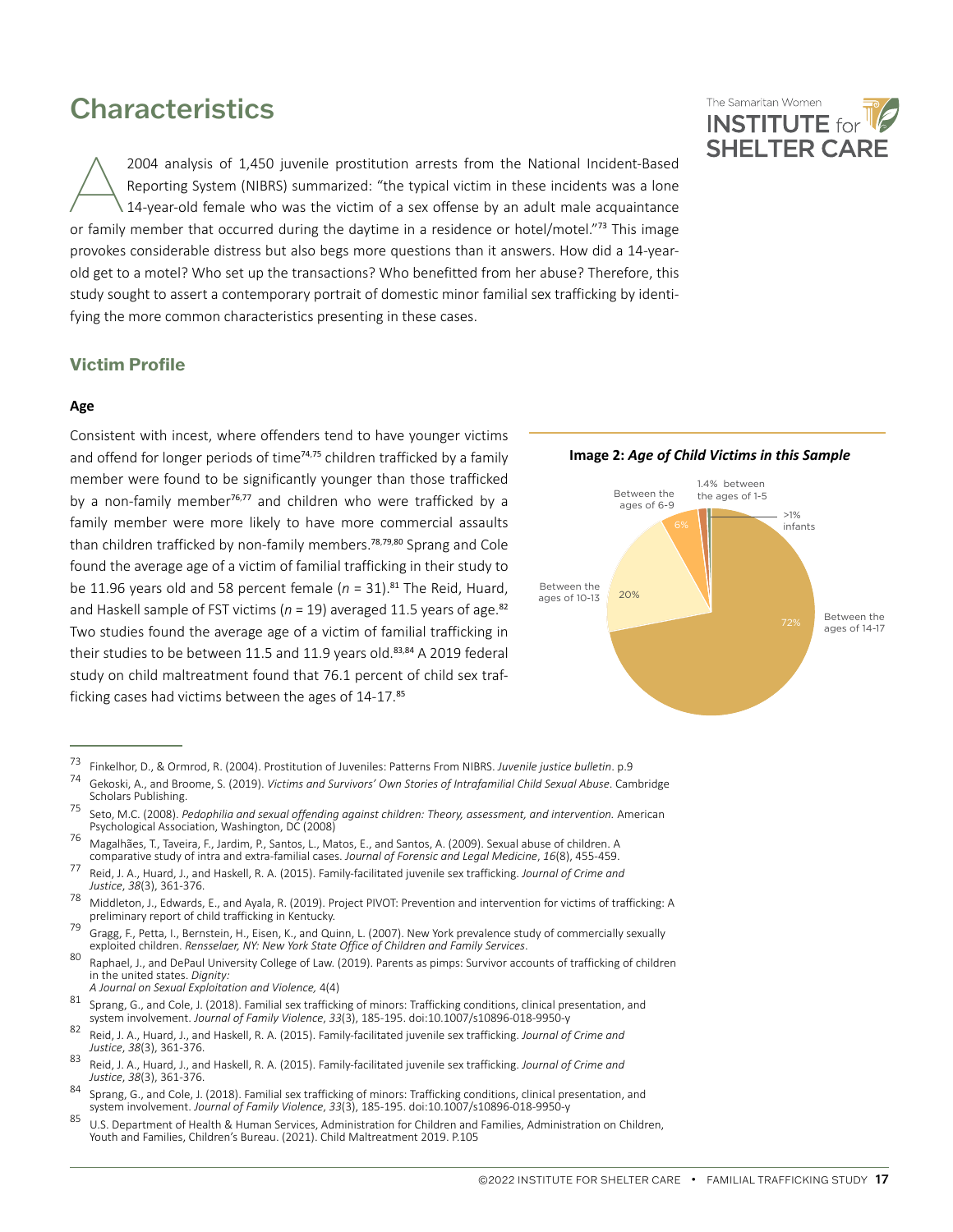<span id="page-17-0"></span>A 2020 study of familial trafficking found 84 percent of minor victims between the ages of 14-17 and 13 percent between ages 10-13.86

The Samaritan Women **INSTITUTE** for **SHELTER CARE** 

This 2021 study represents the largest sample to date. Of the 3,505 trafficking cases represented, 917 were confirmed to be cases of familial sex trafficking with 900 victims identified at the time their cases were encountered. Of that sample of minor victims, 72 percent were between the ages of 14-17; 20 percent were between the ages of 10-13; 6 percent were between the ages of 6-9; 1.4 percent were between the ages of 1-5; and less than 1 percent were infants. What appears reliable is that pre-pubescent and adolescent females are the populations at greatest risk; however, at the time of this study one Midwest prosecutor was working an active case with 7 exploited children, all under the age of 10.

#### **Sex**

A Health and Human Services (2019) study on child maltreatment reported 88.4 percent of child sex trafficking victims were female and 10.6 percent were male.<sup>87</sup> The 2020 familial trafficking study found 93 percent of the minor victims were female; 7 percent were male.<sup>88</sup>

Eighty-three percent of the minor victims in this study were female; 10.7 percent were male; and 6 percent of respondents did not specify. The average across these three studies suggests 88.1 percent female and 9.4 percent male. Across DMST and FST studies, this is a hardy statistic, but one to monitor in the years ahead.

#### **Risk Factors**

The Reid, Huard, and Haskell (2015) study offered the following contrast between familial and non-familial cases: children exploited by a family member were more likely to witness domestic violence (67% familial versus 27% non-familial); experience child sexual abuse (88% versus 35%); experience physical abuse (71% versus 30%) and be neglected or abandoned (83% versus 43%). The findings of this study not only reinforce those 2015 observations, but convey an even more dire situation for familial trafficked youth. Comparing the Allert (2021) study and the current study, all but three risk factors were within ten percentage points. Substance abuse/addiction in the home, suggestion or evidence of domestic violence, and acute poverty, however, jumped 20 percentage points in the current study. Therefore, we might infer that these three risk factors are reliable indicators for vulnerability to familial exploitation.

Some studies have reported that children trafficked by a family member were likely to have more commercial assaults than children trafficked by non-family members.<sup>89,90</sup> While this study did not inquire as to the frequency of commercial sexual transactions, the literature suggests that chronic, repetitive sexual assault inflicts a unique type of trauma that must be understood if the victim is to be well-served.<sup>91</sup> According to the Polaris Project Typologies of Modern Slavery report (2017), residential (in the home) trafficking tends to involve younger victims and include coercive compo-



Substance abuse/ addiction in the home, suggestion or evidence of domestic violence, and acute poverty, however, jumped 20 percentage points in the current study.

<sup>86</sup> Allert, J. L. (2021). Justice Professionals' Lens on Familial Trafficking Cases. *Criminal Justice Review*, 07340168211024719.

<sup>87</sup> U.S. Department of Health & Human Services, Administration for Children and Families, Administration on Children, Youth and Families, Children's Bureau. (2021). Child Maltreatment 2019. P.104

<sup>88</sup> Allert, J. L. (2021). Justice Professionals' Lens on Familial Trafficking Cases. *Criminal Justice Review*, 07340168211024719.

<sup>89</sup> Middleton, J., Edwards, E., and Ayala, R. (2019). *Project PIVOT: Prevention and intervention for victims of trafficking: A preliminary report of child trafficking in Kentucky*. <sup>90</sup> Gragg, F., Petta, I., Bernstein, H., Eisen, K., and Quinn, L. (2007). New York prevalence study of commercially sexually

exploited children. *Rensselaer, NY: New York State Office of Children and Family Services*. <sup>91</sup> Herman, J.L. (2000). *Father-daughter incest*. Harvard University Press.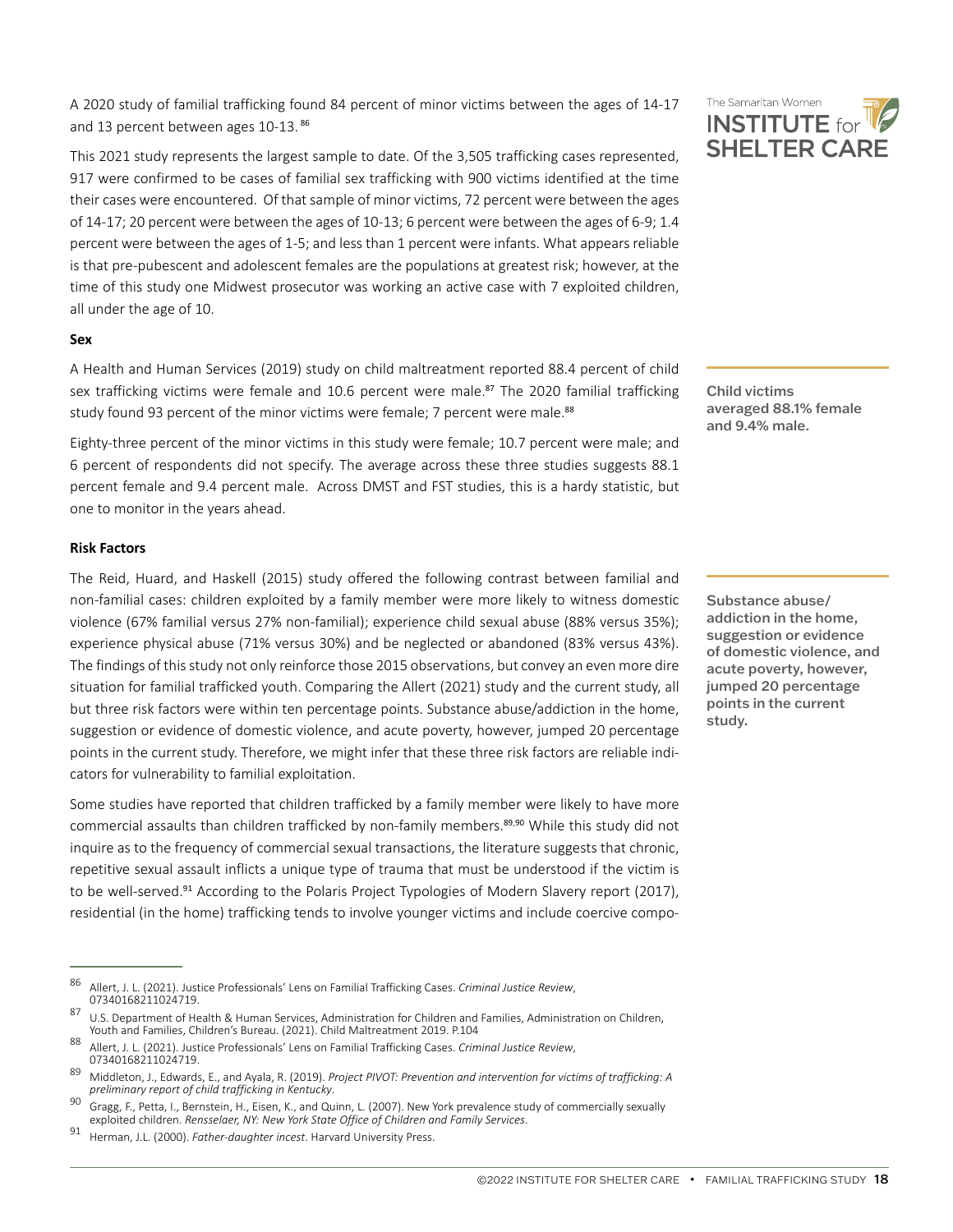nents such as confinement, drugs, threats of harm, or threats to the familial relationship.<sup>92</sup> One study contrasting intra-familial to extra-familial child sexual abuse found that verbal threat was the significantly more common form of coercion in intrafamilial cases versus physical threat in extra-familial.<sup>93</sup> The Reid, Huard, and Haskell (2015) study also offered that juveniles trafficked by family members were less likely to run away (69% familial versus with 92% non-familial), and less likely to use drugs and alcohol (56% versus 81%) during exploitation.<sup>94</sup> Additionally, Sprang and Cole reported that over half of the children in their study had attempted suicide in their lifetime.<sup>95</sup> All of these characteristics should compel future research.

The following risk factors (Table 2) were identified in this study as present in Half to All of the cases. It is important to consider that any of these factors may have existed at an even higher prevalence but may not have been apparent during the identification or investigative process. The following table reports the risk factors that were evident in Half to All Cases and the percentage of those same risk factors in All Cases.

| Present in Half<br>to All Cases | Present in<br>All Cases | <b>Risk Factor</b>                                              |
|---------------------------------|-------------------------|-----------------------------------------------------------------|
| 88.7%                           | 22.6%                   | Acute poverty                                                   |
| 86.8%                           | 19.7%                   | Substance use/Addiction in the family                           |
| 86.7%                           | 23.3%                   | Suggestion or evidence of neglect of basic needs                |
| 83.9%                           | 25.8%                   | Suggestion or evidence of verbal, emotional, spiritual abuse    |
| 81.0%                           | 19.0%                   | Other criminal activity in the home                             |
| 78.9%                           | 17.5%                   | Suggestion or evidence of domestic violence                     |
| 78.7%                           | 26.2%                   | Housing instability                                             |
| 77.0%                           | 18.0%                   | Single parent household                                         |
| 75.8%                           | 16.1%                   | Absent or nonexistent father                                    |
| 73.2%                           | 17.8%                   | Suggestion or evidence of other forms of childhood sexual abuse |
| 62.2%                           | 13.5%                   | Pattern of running away from home                               |
| 55.2%                           | 6.9%                    | Generational prostitution                                       |
| 50.0%                           | 3.6%                    | Incarcerated family members                                     |
| 45.5%                           | 3.6%                    | Pornography present in the home                                 |
| 24.1%                           | 0%                      | Gang affiliation                                                |
| 10.3%                           | 0%                      | Illegal immigration                                             |

| Table 2 : Presence of Risk Factors in Half to All Familial Trafficking Cases ( $n = 917$ ) |  |
|--------------------------------------------------------------------------------------------|--|
|--------------------------------------------------------------------------------------------|--|



<sup>92</sup> Polaris. (2017). The typology of modern slavery: Defining sex and labor trafficking in the United States. *Polaris Project.*

<sup>93</sup> Magalhães, T., Taveira, F., Jardim, P., Santos, L., Matos, E., and Santos, A. (2009). Sexual abuse of children. A comparative study of intra and extra-familial cases. *Journal of Forensic and Legal Medicine, 16*(8), 455-459.

<sup>94</sup> Reid, J. A., Huard, J., and Haskell, R. A. (2015). Family-facilitated juvenile sex trafficking. *Journal of Crime and Justice, 38*(3), 361-376.

 $\frac{95}{25}$  Sprang, G., and Cole, J. (2018). Familial sex trafficking of minors: Trafficking conditions, clinical presentation, and system involvement. *Journal of Family Violence, 33*(3), 185-195. doi:10.1007/s10896-018-9950-y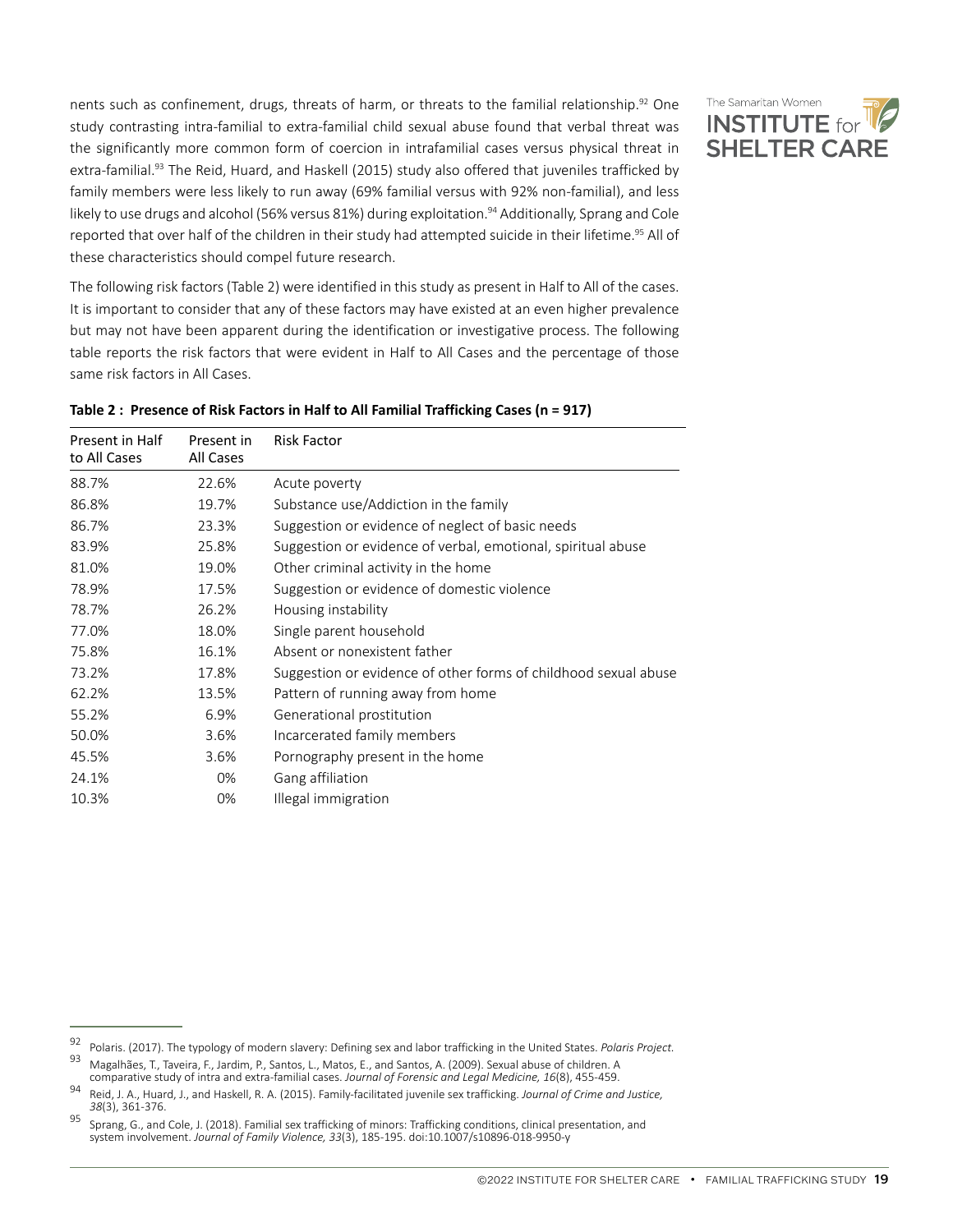# <span id="page-19-0"></span>**Exploiter Profile**

In a 2019 study by U.S. Health and Human Services, the biological mother was the most common perpetrator of child abuse (Image 3).<sup>96</sup> In intrafamilial sexual abuse (incest) cases, the perpetrator is more often the biological father, stepfather, or mother's paramour.<sup>97,98,99</sup> As previously mentioned, one of the factors that sets familial sex trafficking apart is the uniqueness of the relationship between offender and victim. Family members include consanguine (related by blood) family members, marital family members (related by law), and those that are functionally related (i.e., custodial non-parent, boyfriend or girlfriend of the parent). A 2021 report on child abuse by abuser

The Samaritan Women **INSTITUTE** for **SHELTER CARE** 

found that 46 percent of cases were perpetrated by the child's biological mother.<sup>100</sup> In FST, biological mothers were the perpetrator in 63-64.5 percent of cases.<sup>101,102</sup> In a study of traffickers, Roe-Sepowitz reinforced that when the exploiter was a caregiver or guardian, the individual was more likely to be female.<sup>103</sup> Another study where all traffickers involved were family members showed that nearly 65 percent were the victim's mother, and 32 percent were the victim's father.<sup>104</sup>

In a 2020 survey of familial cases, justice professionals identified the second most common exploiter profile as mother-plus-paramour.<sup>105</sup> Sprang and Cole found evidence of Mother + Non-Relative in 45 percent of the cases,<sup>106</sup> and the Broad study (2015) found that



## **Image 3:** *Number of Child Abuse Victims in the United States (2019) by Perpetrator Relationship* 97

<sup>96</sup> U.S. Department of Health and Human Services, Administration for Children and Families, Administration on Children, Youth and Families, Children's Bureau. (2021). *Child Maltreatment 2019,* p.106

<sup>97</sup> Magalhães, T., Taveira, F., Jardim, P., Santos, L., Matos, E., and Santos, A. (2009). Sexual abuse of children. A comparative study of intra and extra-familial cases. *Journal of Forensic and Legal Medicine, 16*(8), 455-459.

<sup>98</sup> Silbert, M. H., and Pines, A. M. (1983). Early sexual exploitation as an influence in prostitution. *Social Work, 28*(4), 285-289. doi:10.1093/sw/28.4.285

<sup>99</sup> Koçtürk, N., and Yüksel, F. (2019). Characteristics of victims and perpetrators of intrafamilial sexual abuse. *Child Abuse and Neglect*, *96*, 104122.

<sup>100</sup> Statista. (2021). Number of child abuse victims in the United States in 2019, by perpetrator relationship.<br>100 Statista. (2021). Number of child abuse victims in the United States in 2019, by perpetrator relationship.<br> system involvement. *Journal of Family Violence*, *33*(3), 185-195. doi:10.1007/s10896-018-9950-y

<sup>102</sup> Reid, J. A., Huard, J., and Haskell, R. A. (2015). Family-facilitated juvenile sex trafficking. *Journal of Crime and Justice*, *38*(3), 361-376.

<sup>103</sup> Roe-Sepowitz, D. E., Gallagher, J., Risinger, M., & Hickle, K. (2015). The sexual exploitation of girls in the United States: The role of female pimps. *Journal of Interpersonal Violence*, *30*(16), 2814-2830.

<sup>104</sup> Sprang, G., and Cole, J. (2018). Familial sex trafficking of minors: Trafficking conditions, clinical presentation, and system involvement. *Journal of Family Violence*, *33*(3), 185-195. doi:10.1007/s10896-018-9950-y

<sup>105</sup> Allert, J. L. (2021). Justice Professionals' Lens on Familial Trafficking Cases. *Criminal Justice Review*, 07340168211024719.

<sup>106</sup> Sprang, G., and Cole, J. (2018). Familial sex trafficking of minors: Trafficking conditions, clinical presentation, and system involvement. *Journal of Family Violence*, *33*(3), 185-195. doi:10.1007/s10896-018-9950-y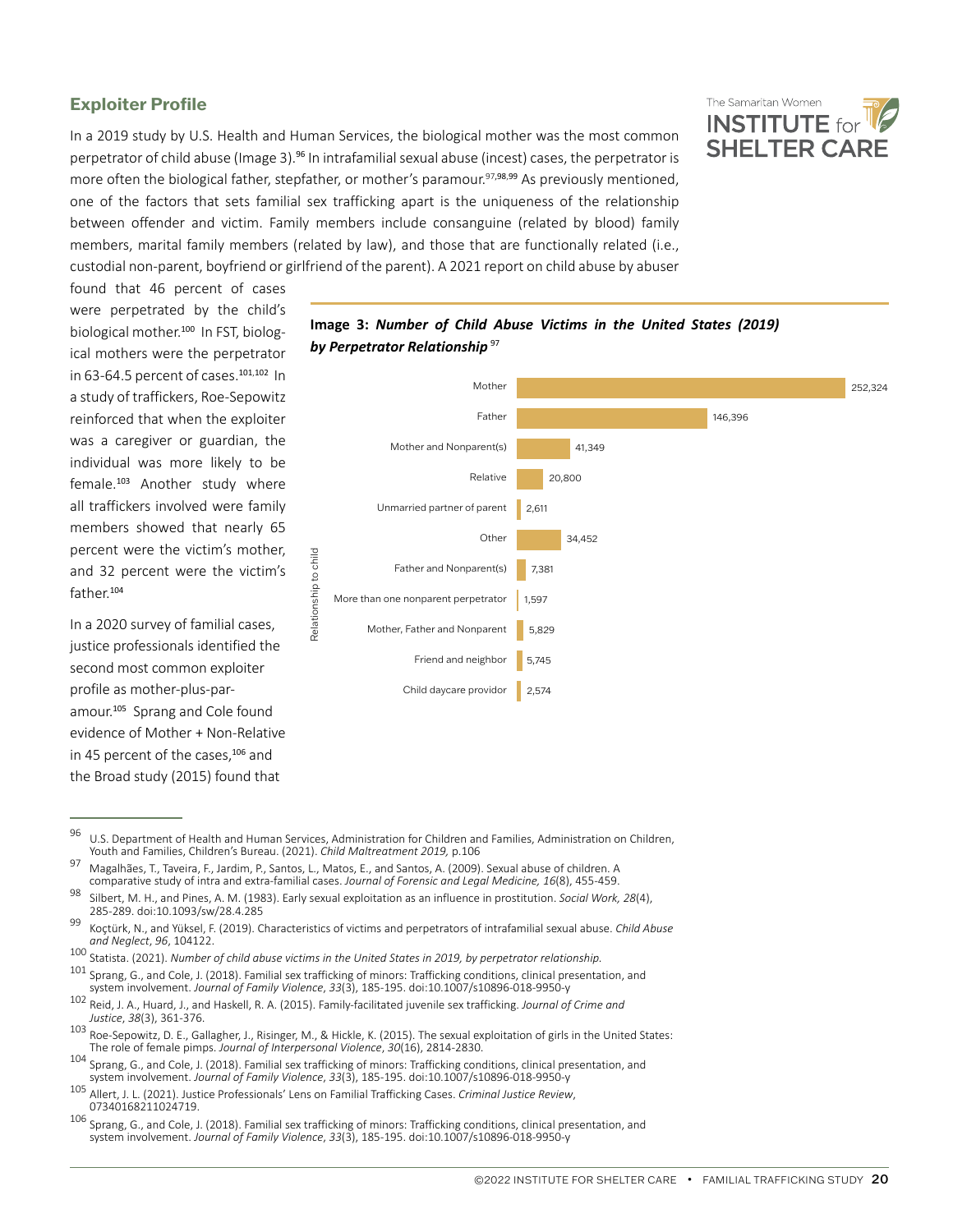52 out of 71 cases of familial trafficking included mothers who collaborated with their intimate partners to exploit their children.<sup>107</sup>

The most common perpetrator of familial trafficking in this study was—by wide margin—the child's biological mother (60.29%). All respondents reported at least one case involving the biological mother of the victim as perpetrator. One federal prosecutor reported that her first familial case was a father and son exploiting the daughter-sister, but today she has eleven cases of women selling their children. One investigator noted, "The mom's role is almost always overt if the child is being sold. If there's porn being produced, that's usually by a male in the home." Table 3 records the relationship of the perpetrator to the victim in this sample of familial trafficking cases.



#### **Table 3: Perpetrator Relationship to Familial Trafficking Victim (n = 917)**

Seto (2008) suggests that incestuous behaviors are more likely to occur when the father does not perceive kinship cues or relatedness;<sup>108</sup> in other words, if the offender does not perceive a familial relationship to the child. The child, reportedly, experiences no such distancing.<sup>109,110</sup> In a study of female incest perpetrators, the researcher referred to mother-child abuse as a "double betrayal" because the violation was of the child's trust as well as the child's affection and dependency.<sup>111</sup>

While most child victims of sex trafficking are coerced into or retained within commercial sex by the perceived authority the offender has over the victim, the nature of that authority differs in familial cases. Dr. Judith Herman argues that "the question of whether force is involved is largely irrelevant, since force is rarely necessary to obtain compliance. The parent's authority over the child is usually sufficient to compel obedience."<sup>112</sup> There is no legal distinction for when the commercial sexual exploitation of a minor is at the hand of a related party; however, child abuse and incest literature offer considerable argument that the psychological, relational, and spiritual effects on the child are more acute when the perpetrator has the unique access, power, confinement, and the emotional

"the question of whether force is involved is largely irrelevant since force is rarely necessary to obtain compliance. The parent's authority over the child is usually sufficient to compel obedience"

DR. JUDITH HERMAN



<sup>107</sup> Broad, R. (2015). 'a vile and violent thing': Female traffickers and the criminal justice response. *British Journal of Criminology, 55*(6), 1058-1075.

<sup>108</sup> Seto, M.C. (2008). *Pedophilia and sexual offending against children: Theory, assessment, and intervention.* American Psychological Association, Washington, DC (2008)

<sup>109</sup> Courtois, C. (2010). *Healing the incest wound*, Second Ed. W.W. Norton & Co Deloitte.<br><sup>110</sup> Herman, J.L. (2000). *Father-daughter incest*. Harvard University Press.

<sup>110</sup> Herman, J.L. (2000). *Father-daughter incest*. Harvard University Press. <sup>111</sup> Haliburn, J. (2019). Mother–child incest, psychosis, and the dynamics of relatedness. In *The Abused and the* 

<sup>&</sup>lt;sup>112</sup> Herman, J.L. (2000). *Father-daughter incest*. Harvard University Press. p.27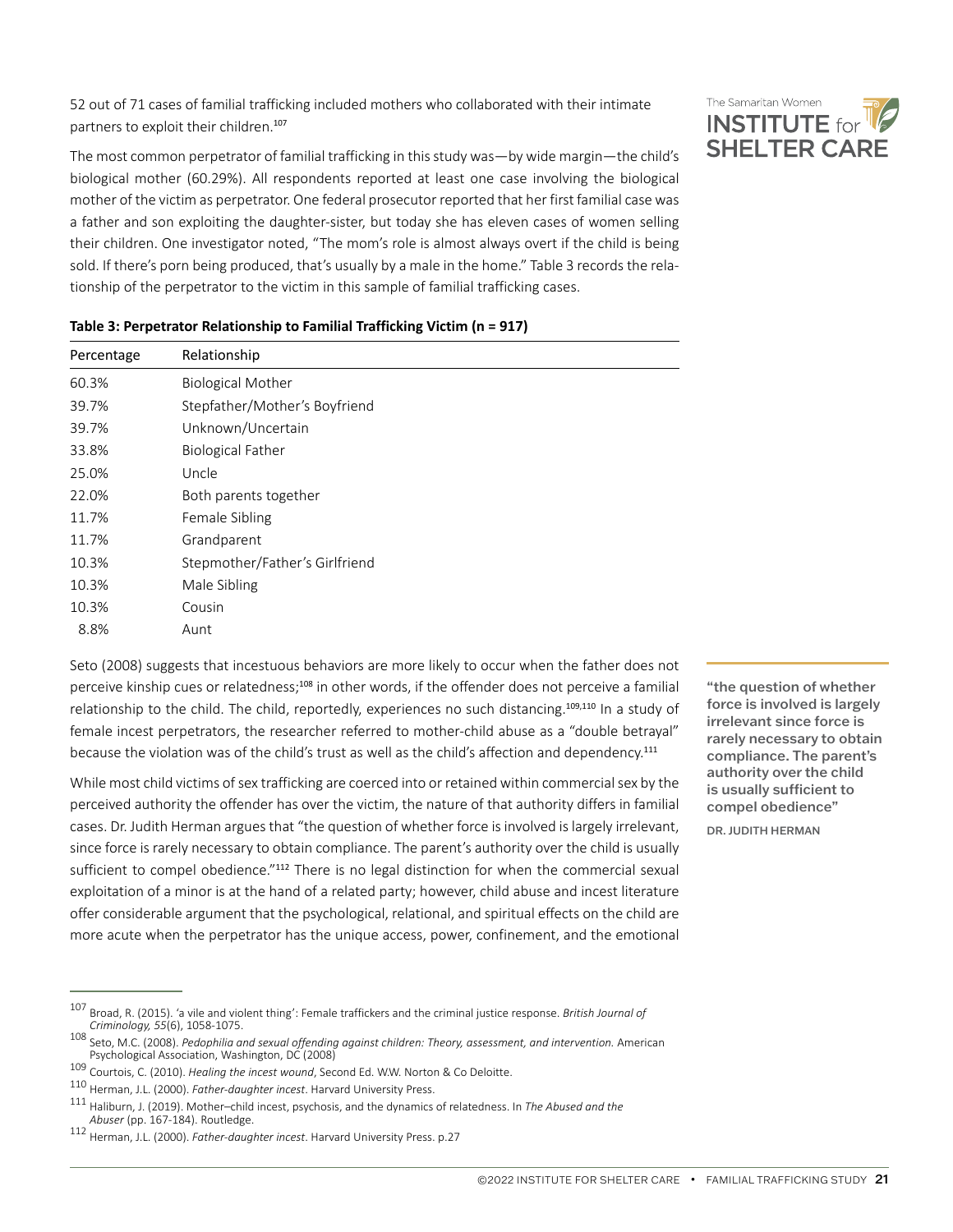<span id="page-21-0"></span>tie of a familial relationship.<sup>113,114,115,116,117</sup> 118,119

This study also supported the work of several studies<sup>120,121,122,123</sup> in finding a relationship between prior or current maternal prostitution and familial exploitation of children. Some familial victims are part of a generational family system of sexual abuse and/or prostitution.<sup>124,125</sup> The Jaeckl & Laughon (2021) study found that one-third of DMST victims had family members who engaged in commercial sex and that was a statistically significant risk factor for a juvenile being sexually exploited. One study correlated that 35 percent of child trafficking victims had family members who engaged in commercial sex.<sup>126</sup> Based on a 2019 examination of exploited youth in three Texas cities, they cited most often that a family member introduced them to commercial sex.<sup>127</sup> Another study of juvenile exploitation in six American cities commented that there can be "family pressure to do it [when] their fathers are pimps and their mothers are prostitutes."<sup>128</sup>

#### **Motive**

An important distinction between incestuous child abuse and FST is the presence of an economic exchange, regardless of the form of commerce. Estes and Weiner (2001) identified four economic categories of sexually exploited children living at home:

- 1) those who are exploited to raise money to support drug habits;
- 2) those who use commercial sex to buy more expensive consumer goods;
- 3) those who engage in prostitution with their own peers; and
- 4) exploitation is approved by the parent(s) as it contributes to the household economy.<sup>129</sup>

114 Boon, C. (1986). Betrayal of trust: Father-daughter incest. Sexual abuse of children in the 1980's: ten essays and an<br>annotated bibliography, 80

- 
- <sup>117</sup> Gekoski, A., and Broome, S. (2019). *Victims and Survivors' Own Stories of Intrafamilial Child Sexual Abuse*. Cambridge Scholars Publishing.
- 118 Sprang, G., and Cole, J. (2018). Familial sex trafficking of minors: Trafficking conditions, clinical presentation, and<br>118 Sprang, G., and Cole, J. (2018). Familial sex trafficking of minors: Trafficking conditions, c system involvement. *Journal of Family Violence*, *33*(3), 185-195. doi:10.1007/s10896-018-9950-y
- <sup>119</sup> Koçtürk, N., and Yüksel, F. (2019). Characteristics of victims and perpetrators of intrafamilial sexual abuse. *Child Abuse and Neglect*, *96*, 104122.
- <sup>120</sup> Ventura, L., Williamson, C., Cox, J., DuPuy, R., Lambert, E., Benjamin, B., & Bryant, M. (2007). *Female offenders in the*
- criminal justice system: Needs of and services for mothers and their children. Bureau of Justice Programs.<br><sup>121</sup> Balgamwalla, S. (2016). Trafficking in narratives: Conceptualizing and recasting victims, offenders, and resc <sup>121</sup> Balgamwalla, S. (2016). Trafficking in narratives: Conceptualizing and recasting victims, offenders, and rescuers in the war on human trafficking. *Denver Law Review, 94(1)*, 1-42.<br><sup>122</sup> Williamson, C., Karandikar-Ch
- *in persons study commission research and analysis sub-committee report on the prevalence of human trafficking in*
- *Ohio*. 123 Jaeckl, S., and Laughon, K. (2021). Risk factors and indicators for commercial sexual exploitation/Domestic minor sex trafficking of adolescent girls in the united states in the context of school nursing: An integrative review of the literature. The Journal of School Nursing, 37(1), 6-16.
- 124 Balgamwalla, S. (2016). Trafficking in narratives: Conceptualizing and recasting victims, offenders, and rescuers in the war on human trafficking. *Denver Law Review, 94(1),* 1-42.
- 125 Williamson, C., Karandikar-Chheda, S., Barrows, J., Smouse, T., Kelly, G., Swartz, G., . . Tame, C. (2010). O*hio trafficking in persons study commission research and analysis*
- 126 Fedina, L., Williamson, C., and Perdue, T. (2019). Risk factors for domestic child sex trafficking in the United States.<br>*Journal of Interpersonal Violence 34*(13).
- *Journal of Interpersonal Violence 34*(13). <sup>127</sup> Kellison, B., Torres, M. I. M., Kammer-Kerwick, M., Hairston, D., Talley, M., & Busch-Armendariz, N. (2019). *"To the public, nothing was wrong with me": Life experiences of minors and youth in Texas at risk for commercial sexual exploitation*. Institute on Domestic Violence & Sexual Assault, The University of Texas at Austin.
- <sup>128</sup> Swaner, R., Labriola, M., Rempel, M., Walker, A., and Spadafore, J. (2016). *Youth involvement in the sex trade: A national study*. Center for Court Innovation.
- <sup>129</sup> Estes, R. J., and Weiner, N. A. (2001). *The commercial sexual exploitation of children in the US, Canada, and Mexico.*  Philadelphia: University of Pennsylvania, School of Social Work, Center for the Study of Youth Policy.



"I can't think of a human trafficking case where drugs were not a factor or the impetus for the crime."

FEDERAL PROSECUTOR

<sup>113</sup> Cook, A., Spinazzola, J., Ford, J., Lanktree, C., Blaustein, M., Cloitre, M., DeRosa, R., Hubbard, R., Kagan, R., Liautaud, J.<br>and Mallah, K., (2017). Complex trauma in children and adolescents. Psychiatric annals, 35(

<sup>&</sup>lt;sup>115</sup> Courtois, C. (2010). *Healing the incest wound*, Second Ed. W.W. Norton & Co Deloitte.<br><sup>116</sup> Herman, J.L. (2000). *Father-daughter incest*. Harvard University Press.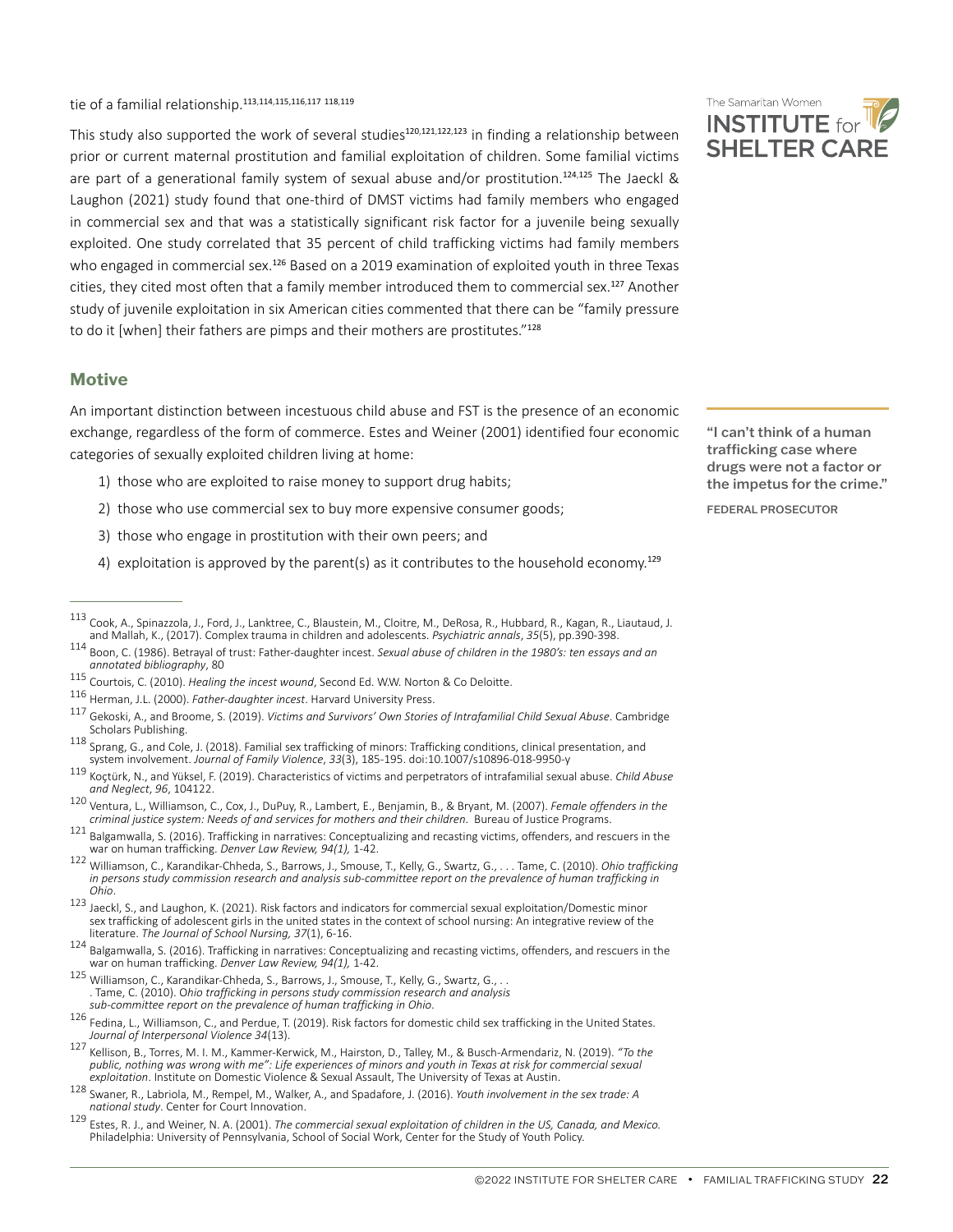Respondents recorded the economic exchange that was employed in Half to All of the cases represented in this study (Table 4).



| Percentage | Economic Exchange                                                     |
|------------|-----------------------------------------------------------------------|
| 75.4%      | Sex acts with the minor were exchanged for drugs                      |
| 69.8%      | Sex acts with the minor were exchanged for cash                       |
| 60.3%      | Sex acts with the minor were exchanged for material goods or services |
| 33.3%      | The minor was forced to perform sex acts live on camera               |
| 28.6%      | The minor was used to facilitate the manufacture of pornography       |
| 15.4%      | The minor was exchanged for sex among family members only             |
| 16.3%      | Sex acts with the minor were exchanged for protection                 |

In historical studies, the most common motive identified for familial trafficking was financial gain.<sup>130,131</sup> Chohaney identified that one-third of CSEC victims [in Ohio] lived in familial poverty before their involvement in commercial sex.<sup>132</sup> The motive of selling a child for sex in exchange for drugs was reported as prominent in other studies, $133,134,135,136,137$  but in this study was found to be the most common scenario at 75.4 percent of cases. Repeatedly, these professionals noted that the offending relative had a chronic drug addiction. Several interviewees confirmed the assertion that if there is a male involved, there is more likely to be the production and retail of child sexual abuse images. One Ohio prosecutor with over a decade of experience in trafficking cases reported that 100% of her minor cases involved the production of pornography as well as sexual exploitation.

Reported another professional with over a decade of experience with these crimes, "I can't think of a human trafficking case where drugs were not a factor or the impetus for the crime." That same individual suggested that if she could make the public aware of the single greatest prompting issue to familial trafficking, it would be the pervasive addiction across some communities to heroin, fentanyl, and methamphetamines.

Seventy-four percent of respondents indicated a child being smuggled into the country and sexually exploited was "None of the cases," although 9 respondents reported encountering this scenario. Likewise, 87.8 percent of respondents indicated that they had not seen cases where children were sold for torture, rituals, or other forms of abuse, but five respondents indicated that they had encountered that type of case.

It's either willful blindness or they are just so sick. What I hear often in these cases is, "I will do anything to get well."

FEDERAL PROSECUTOR

<sup>130</sup> Reed, S. M., Kennedy, M. A., Decker, M. R., and Cimino, A. N. (2019). Friends, family, and boyfriends: An analysis of relationship pathways into commercial sexual exploitation*. Child Abuse and Neglect,* 90, 1-12. doi:10.1016/j. chiabu.2019.01.016

<sup>131</sup> Reid, J. A., Huard, J., and Haskell, R. A. (2015). Family-facilitated juvenile sex trafficking. *Journal of Crime and Justice*, *38*(3), 361-376.

<sup>132</sup> Chohaney, M. L. (2016). Minor and adult domestic sex trafficking risk factors in Ohio. *Journal of the Society for Social Work and Research, 7*(1), 117-141.

<sup>133</sup> Allert, J. L. (2021). Justice Professionals' Lens on Familial Trafficking Cases. *Criminal Justice Review*, 07340168211024719.

<sup>134</sup> Balgamwalla, S. (2016). Trafficking in narratives: Conceptualizing and recasting victims, offenders, and rescuers in the war on human trafficking. *Denver Law Review, 94(1),* 1-42.

<sup>135</sup> Middleton, J., Edwards, E., and Ayala, R. (2019). *Project PIVOT: Prevention and intervention for victims of trafficking: A* 

*preliminary report of child trafficking in Kentucky*. <sup>136</sup> Estes, R. J., and Weiner, N. A. (2001). *The commercial sexual exploitation of children in the US, Canada, and Mexico*. Philadelphia: University of Pennsylvania, School of Social Work, Center for the Study of Youth Policy.

<sup>137</sup> Litam, S. D. A. (2017). Human sex trafficking in America: What counselors need to know. *Professional Counselor*, *7*(1), 45-61.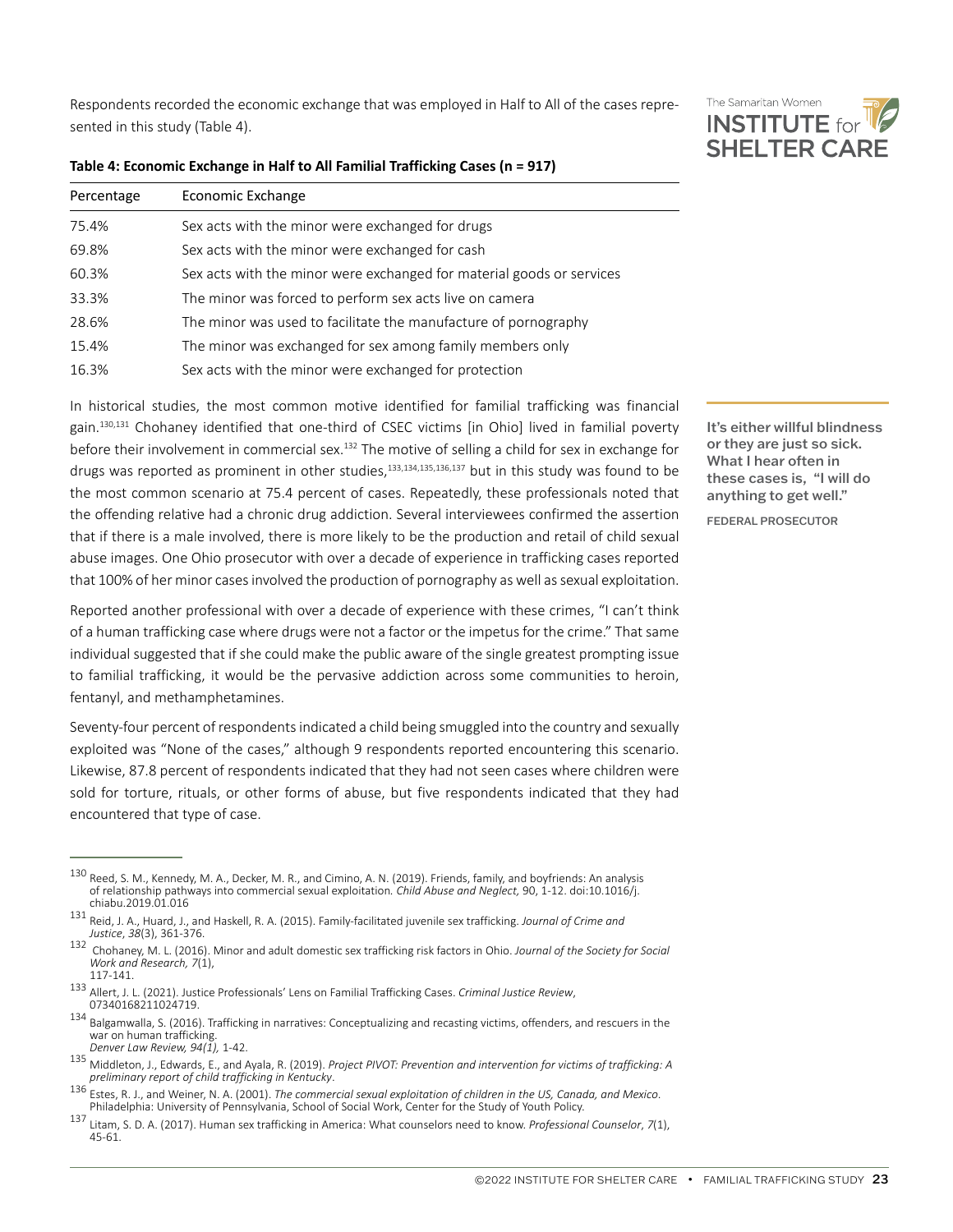### <span id="page-23-0"></span>**Venues**

Consistent with intrafamilial sexual abuse,<sup>138</sup> we might assume familial trafficking occurs only or primarily within the home. However, early research suggests children exploited by family members may be abused within the home, driven to buyer locations, or taken to strip clubs, parties, and other venues where sexual abuse of children is a part of the experience.<sup>139,140</sup> Commercial sexual exploitation of children may include the selling of minors for prostitution, the production of pornography, stripping and nude dancing, or live sex shows.<sup>141</sup> It involves the exchange of anything of value for the sexual act of the minor (TVPA, 2000, Sec. 103(3)). It is therefore not yet known if there is a distinct pattern or set of characteristics for where familial trafficking takes place.

What is known is that minors victimized in one form of sex trafficking are often victimized in other forms.<sup>142</sup> The U.S. Federal statute 18 U.S. Code § 2251 - Sexual Exploitation of Children explicitly states that "any person who employs, uses, persuades, induces, entices, or coerces any minor to engage in…any sexually explicit conduct for the purpose of producing any visual depiction of such conduct or for the purpose of transmitting a live visual depiction of such conduct, shall be punished as provided." With the ubiquitous and private nature of video recording technology, the proliferation of pornographic websites, image-swapping communities, and the Dark Web, there is also a disturbing ease—and growing economy—by which family members can exploit children in the home to manufacture pornography. In 2005 Mitchell, Finkelhor and Wolak reviewed 796 cases of juvenile prostitution over a one-year period and found that most of the activity involved disseminating child pornography images to other offenders online. Forty-four percent involved family member perpetrators.<sup>143</sup> Sprang and Cole found that familial trafficking included the manufacture of pornography in 50 percent of the cases.<sup>144</sup> Several interviewees confirmed the assertion that if there is a male involved, there is more likely to be the production and retail of child sexual abuse images. One Ohio prosecutor with over a decade of experience in trafficking cases reported that 100% of her minor cases involved the production of pornography as well as sexual exploitation.

The complexity of these cases may best be understood by illustration. In the Eastern District of Virginia, Hooper, a 53-year-old man, was indicted for producing child pornography of two children, ages 14 and 15. He paid a woman to transport the children to him, to secure specific clothing, and took photos and videos of the juveniles in various sex acts with him.<sup>145</sup> Hooper received a life sentence for sexual exploitation of a child under the manufacture and distribution of pornography statute.146 The female co-conspirator was charged with sex trafficking of a minor. The initial disclosure of the abuse to the police was made by the adult sister of the 15-year-old girl. It was never mentioned in the media that the co-conspirator was the victim's own mother, or the case was



<sup>138</sup> Magalhães, T., Taveira, F., Jardim, P., Santos, L., Matos, E., and Santos, A. (2009). Sexual abuse of children. A comparative study of intra and extra-familial cases. *Journal of Forensic and Legal Medicine*, *16*(8), 455-459.

<sup>139</sup> Allert, J. L. (2021). Justice Professionals' Lens on Familial Trafficking Cases. *Criminal Justice Review*, 07340168211024719.

<sup>&</sup>lt;sup>140</sup> Sprang, G., and Cole, J. (2018). Familial sex trafficking of minors: Trafficking conditions, clinical presentation, and<br>system involvement. *Journal of Family Violence*, 33(3), 185-195. doi:10.1007/s10896-018-9950-y

<sup>&</sup>lt;sup>141</sup> Reid, J. A. (2012). *Girl's path to prostitution: Linking caregiver adversity of child susceptibility*. LFB Scholarly Publishing<br>LLC.

<sup>142</sup> Hughes, D.M. (2005). *The demand for victims of sex trafficking*. University of Rhode Island, Women's Study Program. <sup>143</sup> Mitchell, K.J., Finkelhor, D., and Wolak, J. (2005). The Internet and family and acquaintance sexual abuse. *Child* 

<sup>&</sup>lt;sup>144</sup> Sprang, G., and Cole, J. (2018). Familial sex trafficking of minors: Trafficking conditions, clinical presentation, and<br>system involvement. *Journal of Family Violence*, 33(3), 185-195. doi:10.1007/s10896-018-9950-y

<sup>&</sup>lt;sup>145</sup> Hamilton, S. (2020, September 16). Hooper trial underway in Richmond. Gloucester-Mathews Gazette-Journal. https:// www.gazettejournal.net/hooper-trial-underway-in-richmond

<sup>146</sup> Wavy (2021, May 3). Mathews County yacht owner sentenced to life in prison in child pornography case. *Channel 10 Wavy.*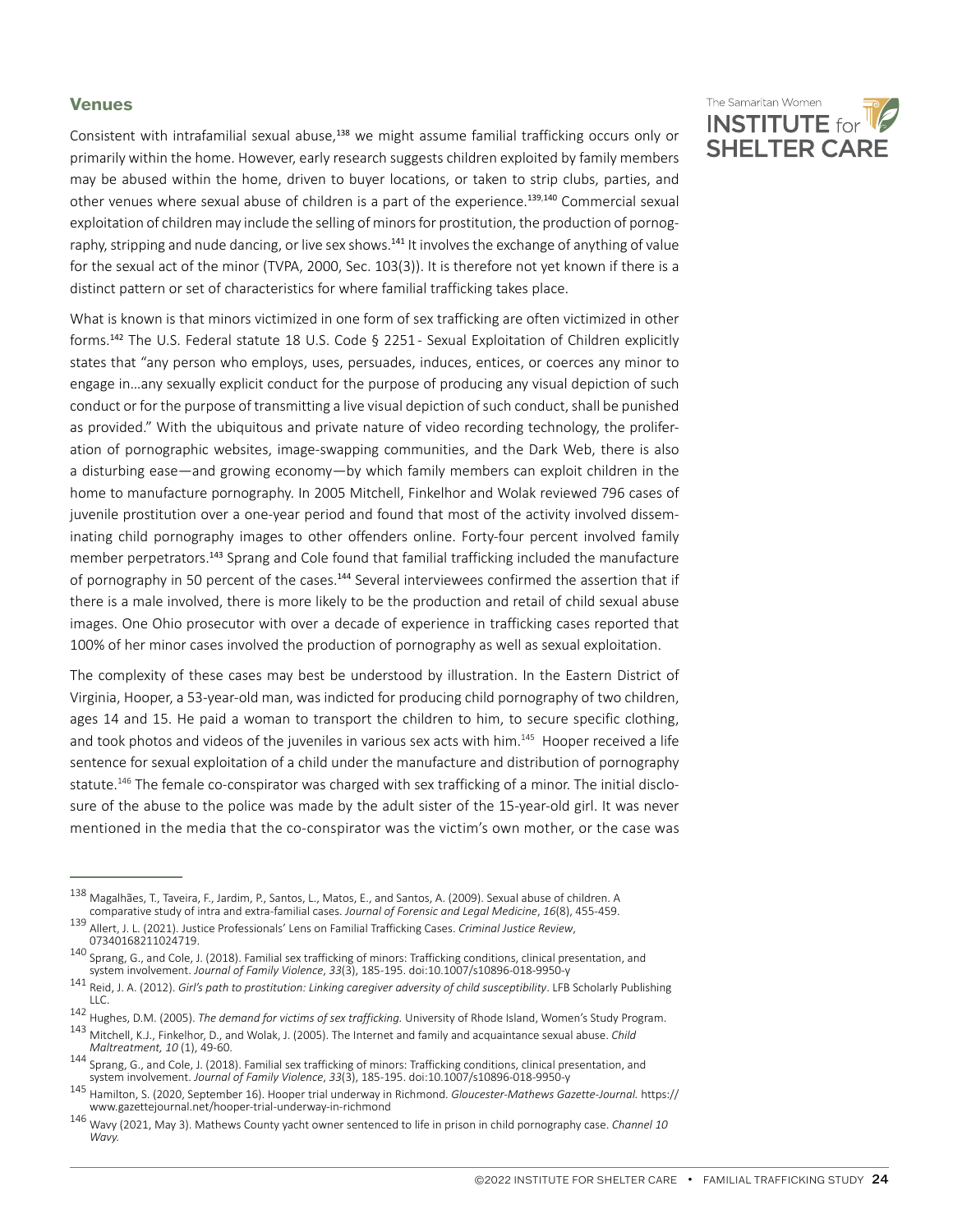disclosed by a sister. The complicated familial dynamics, the overlap of criminal activities, and how these cases traverse the judicial process gives credence to the importance of this study.



The following table records responses for where *Half* to All of the familial trafficking cases in this study took place. Among the responses that were reported *All* of the Time, exploited online (8.11%), in the home with parents present (7.27%), transported to other locations (7.14%), and transported to hotel/motel (7.02%).

| Percentage | Venue                                      |
|------------|--------------------------------------------|
| 64.9%      | Exploited online                           |
| 63.8%      | Transported to the buyer's location        |
| 61.4%      | Transported to a hotel/motel               |
| 53.6%      | Transported to another location            |
| 49.1%      | In a vehicle                               |
| 49.1%      | In the child's home with parent(s) present |
| 32.0%      | In the child's home with parent(s) absent  |

### **Table 5: Venue for Half to All Familial Trafficking Cases**

This study noted an increase in the percentage of familial trafficking cases in all venues, but most notably observed high percentages in the child being transported from the home to other locations. This would suggest the opportunity for public witnesses who might be educated to become more alert and report, which also opens up the definition of culpability to all persons who aid or abet this crime.

What might be considered significant is that between this and the Allert pilot study in 2020, the U.S. experienced a challenging time of pandemic lockdowns, record unemployment, hostility towards police, and an influx of the drug trade through our southern borders. It is worth further sociological study to explore whether during this time of unrest, the criminal impulse became more brazen, more desperate, or less concerned about exposure such that this study would see an increase in behaviors that could lead to the risk of public exposure. The following table reflects the significant increase in venue changes between these two research points.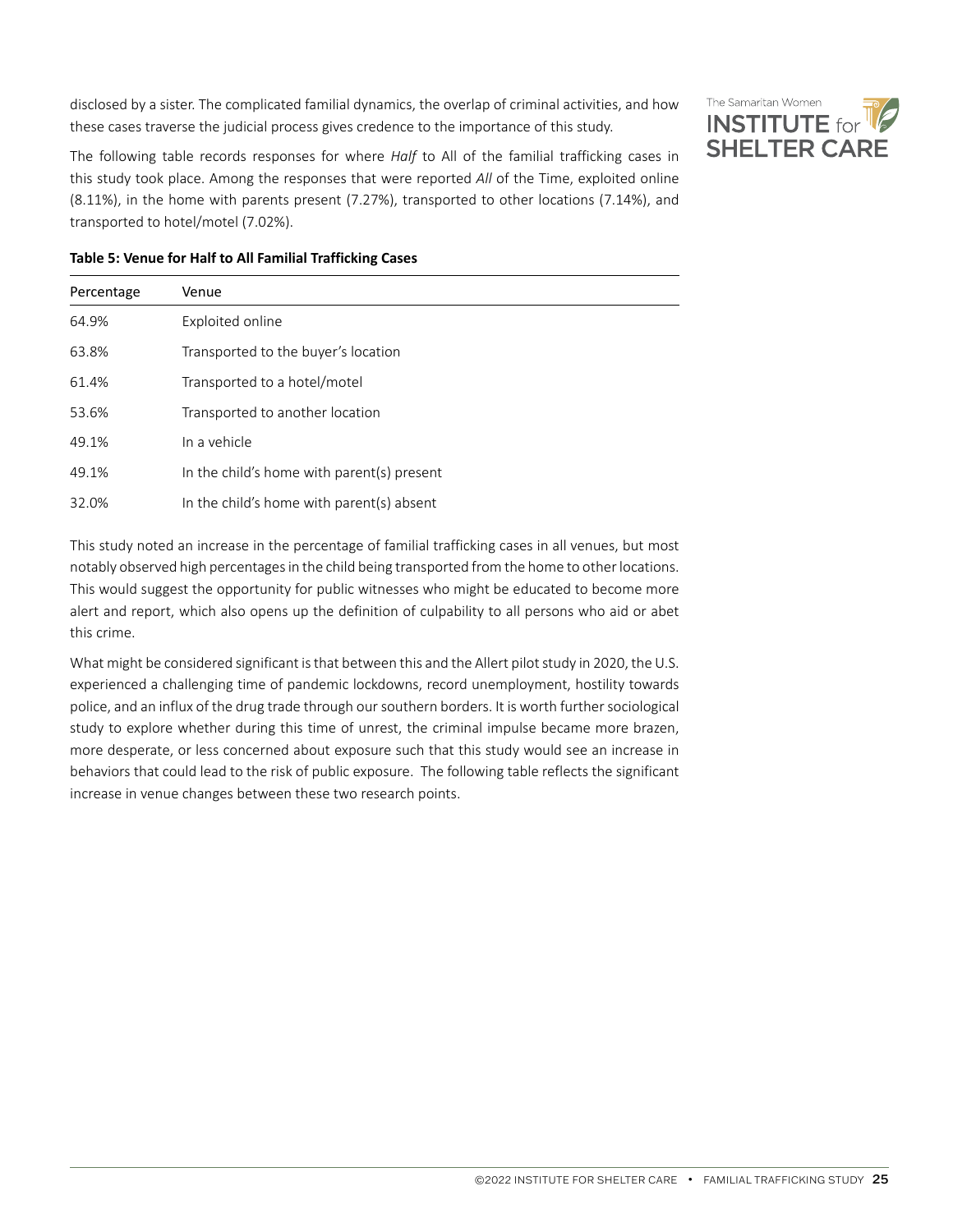#### **Table 6: Venue Comparison for 2020 and 2021 Findings**



| 2020 Percentage | 2021 Percentage | Venue                                      |
|-----------------|-----------------|--------------------------------------------|
| Not asked       | 64.9%           | Exploited online                           |
| 28.6%           | 63.8%           | Transported to the buyer's location        |
| 42.0%           | 61.4%           | Transported to a hotel/motel               |
| 22.0%           | 53.6%           | Transported to another location            |
| 8.3%            | 49.1%           | In a vehicle                               |
| 11.4%           | 49.1%           | In the child's home with parent(s) present |
| 3.0%            | 32.0%           | In the child's home with parent(s) absent  |

There was also a contrast between the Allert (2020) study and the current study in relationship to the exploitation of children for the manufacture of pornography and the use of the internet to advertise sex with a minor. In the former study, the assumption on behalf of the researcher was that familial exploiters would not risk criminal exposure by advertising a child online; therefore, that option for venue was not asked in early 2020. Yet between January and November 2020, the National Center for Missing and Exploited Children (NCMEC) reported a 98.66% increase in disclosures of online sexual solicitation of children compared to the same time period last year.<sup>147</sup> This study, based on case experience 2018 through 2021, reported online exploitation as the most common at 64.9 percent occurring in Most or All cases. While tragic, the high percentage of online exploitation may offer a digital trail that could provide the often-missing evidentiary support needed for these cases.

<sup>147</sup> NCMEC. (2020). COVID-19 and Missing & Exploited Children. https://www.missingkids.org/blog/2020/covid-19-andmissing-and-exploited-children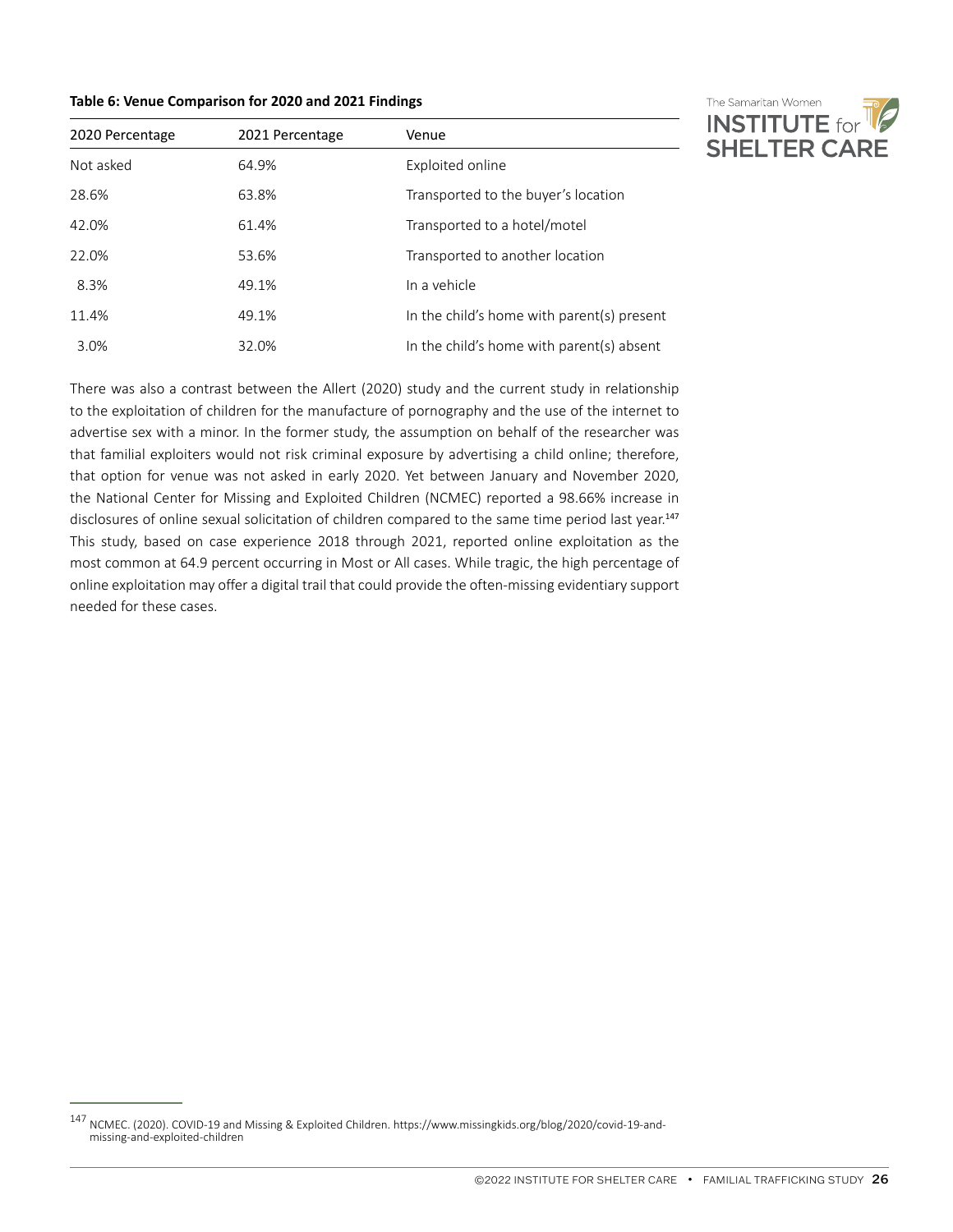# <span id="page-26-0"></span>**Challenges**



For justice to have an opportunity, there must be a breach in the law and evidence sufficient<br>to prove the offense. That is challenging in familial cases as there are a myriad of dynamics<br>at play. To understand those dynam to prove the offense. That is challenging in familial cases as there are a myriad of dynamics at play. To understand those dynamics, the study invited respondents to rank order the most prevalent challenges with 1 as the least and 10 as the greatest. Table 7 offers ten options and how those challenges were ranked. Notice how the top 3 items are evidentiary in nature.

|  | Table 7: Ranking of Challenges in Familial Trafficking Cases |  |  |  |  |
|--|--------------------------------------------------------------|--|--|--|--|
|--|--------------------------------------------------------------|--|--|--|--|

| Order          | Ranking | Challenge                                                              |
|----------------|---------|------------------------------------------------------------------------|
| 1              | 8.0     | Minor is unwilling to testify against offending family member(s)       |
| $\overline{2}$ | 6.1     | There is usually not enough evidence to prosecute these cases          |
| 3              | 6.1     | Minor's testimony is not believed                                      |
| $\overline{4}$ | 5.9     | Laws or penalties are not written with family perpetrators in mind     |
| .5             | 5.6     | We have no (or inadequate) options for alternative placement of minors |
| 6              | 5.2     | Victim service agencies allow contact with offending family member(s)  |
| 7              | 5.0     | Social services favor placing the minor with family                    |
| 8              | 4.9     | There is usually a great deal of collusion in these cases              |
| 9              | 4.6     | Prosecutors will not take these types of cases                         |
| 10             | 3.5     | These cases are not a priority in our jurisdiction                     |

## **Identification**

There is a shroud of secrecy that insulates the child victim from disclosure or from outsiders catching suspicion.<sup>148</sup> In the Silbert and Pines study (1986), 63 percent of intrafamilial abuse victims never told anyone about their lives at home and the abuse they suffered. Cecchet and Thoburn (2014) suggest that youth often do not recognize or disclose their exploitation because they have family members who are engaged in the sex trade which may normalize those activities.<sup>149</sup> The emotional proximity between the victim and abuser makes disclosure from the victim or detection by a third party more difficult and less likely.<sup>150,151</sup> Yet as Farrell, Owens, and McDevitt (2014) argue, current interventions are inadequate. More emphasis should be placed on policies that identify and serve victims.<sup>152</sup>

The indicators for familial trafficking can also be different than indicators for other types of trafficking.153 From one report in Mississippi:

"It is important to realize that victims are not always picked up and whisked away by their traffickers. In cases of familial trafficking, the children still go to school, attend functions, and go out in the community. Even when victims have freedom of movement, it does not mean

<sup>148</sup> Ford, J.D. and Courtois, C. A. (Eds.). (2020). *Treating complex traumatic stress disorders in adults.* Guilford Press.

<sup>&</sup>lt;sup>149</sup> Cecchet, S. J., and Thoburn, J. (2014). The psychological experience of child and adolescent sex trafficking in the United States: Trauma and resilience in survivors. *Psychological trauma: theory, research, practice, and policy*, *6*(5), 482.

<sup>150</sup> Magalhães, T., Taveira, F., Jardim, P., Santos, L., Matos, E., and Santos, A. (2009). Sexual abuse of children. A<br>Comparative study of intra and extra-familial cases. Journal of Forensic and Legal Medicine, 16(8), 455-

<sup>151</sup> Katz, C., and Field, N. (2020). Unspoken: Child-Perpetrator dynamic in the context of intrafamilial child sexual abuse. *Journal of Interpersonal Violence,* 88626052094372-886260520943723. doi:10.1177/0886260520943723

<sup>152</sup> Farrell, A., Owens, C., and Mcdevitt, J. (2014). New laws but few cases: understanding the challenges to the investigation and prosecution of human trafficking cases. *Crime, Law and Social Change, 61*(2), 139-168.

<sup>153</sup> U.S. Department of State. (2021). Trafficking in Persons Report. Special Topics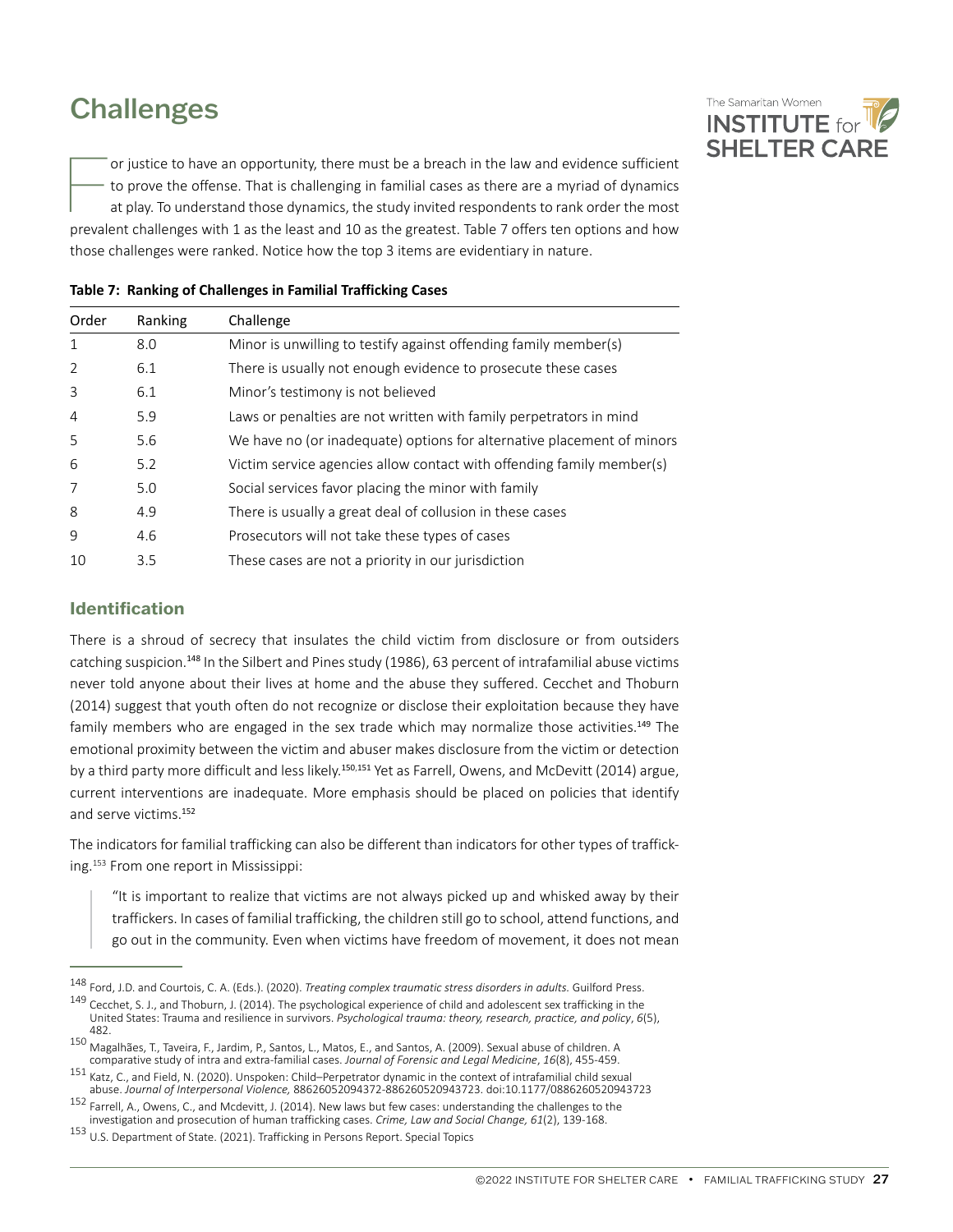they are not trapped. In fact, this can make them even more loyal to their trafficker because it allows them to think they have a 'choice' in staying."<sup>154</sup>



In a recent case, John Griffin, CNN Producer, was charged with enticing minors to engage in unlawful sexual activity. The case included multiple charges of Griffin soliciting mothers to perform sexual acts with their daughters online, or paying the mothers of young girls to fly with their children to his location in Vemont for "sexual training."<sup>155</sup> Given the secrecy of what a mother might do within her own home, or the normalcy of a mother escorting her child on travel, we understand the lament of one respondent who wrote, "We are not seeing these victims—and that's the problem!"

The limited research on this topic suggests that cases of familial exploitation are not only rarely identified, but those that have been identified are more often discerned by healthcare providers, child welfare workers, education providers, or law enforcement professionals<sup>156,157</sup> based on whatever training each may have had.

So whose responsibility is it to identify and account for these children? Given that Child Protective Services (CPS) primarily deals with perpetrators of abuse who are parents or caregivers,<sup>158</sup> they have the opportunity to be on the frontlines of identifying familial trafficking. This effort, however, did not uncover a study that suggests CPS workers are being consistently trained on identifying cases of FST. In a 2016 report on trafficking in the state of Texas, the authors noted: "It is often assumed that Child Protective Services (CPS) will get involved on all cases of child endangerment, but they only have jurisdiction in cases of familial trafficking, where the trafficker is a parent or caregiver."<sup>159</sup> It is worth noting that HHS "instructs states to conduct a CPS response for sex trafficking cases [also] by non-caregivers and to consider sex trafficking victims who are older than 21 and younger than 24 as children, which is outside of the traditional scope of CPS."<sup>160</sup>

A number of state reports acknowledge that screening is either not in place or insufficient.<sup>161,162</sup> In the 2021 study 38 respondents offered their subjective observations on the most common impediments to identifying cases of FST. Those observations are summarized below.

**Screening Tools.** Relying on tools to facilitate identification is currently an insufficient strategy. Contemporary screening tools do not necessarily ascertain the relationship of the perpetrator to the minor victim,<sup>163,164</sup> which ignores one of the critical factors of FTS. Many

160 U.S. Department of Health & Human Services, Administration for Children and Families, Administration on Children, Youth and Families, Children's Bureau. (2021). *Child Maltreatment 2019,* p.97

Beautiful Ones Ministries, Inc. (2015). *Rapid assessment on domestic minor sex trafficking: Mississippi, Hinds,*<br>Madison, Rankin, and Warren counties. P.19

*Madison, Rankin, and Warren counties.* P.19 <sup>155</sup> https://www.dailymail.co.uk/news/article-10298845/CNN-employee-accused-luring-mom-daughter-home-trainsexually-submissive.html

<sup>&</sup>lt;sup>156</sup> Sprang, G., and Cole, J. (2018). Familial sex trafficking of minors: Trafficking conditions, clinical presentation, and<br>system involvement. Journal of Family Violence, 33(3), 185-195. doi:10.1007/s10896-018-9950-y

<sup>157</sup> Marburger, K., and Pickover, S. (2020). A comprehensive perspective on treating victims of human trafficking. The *Professional Counselor, 10*(1), 13-24.

<sup>158</sup> Hartinger-Saunders, R. M., Trouteaud, A. R., & Matos Johnson, J. (2017). Mandated reporters' perceptions of and encounters with domestic minor sex trafficking of adolescent females in the United States. *American journal of orthopsychiatry, 87*(3), 195.

<sup>159</sup> Busch-Armendariz, N.B., Nale, N.L., Kammer-Kerwick, M., Kellison, B., Torres, M.I.M., Cook-Heffron, L., Nehme, J. (2016). *Human Trafficking by the Numbers: Initial Benchmarks of Prevalence & Economic Impact in Texas.* Austin, TX: Institute on Domestic Violence & Sexual Assault, The University of Texas at Austin.p.93

<sup>161</sup> Roe-Sepowitz, D., Gallagher, J., Steving, K., and Lucchesi, L. (2020, December). *Maricopa county sex trafficking collaborative – Analysis of three years of cases.* p.4

<sup>162</sup> State of Hawai'i Department of the Attorney General. (2022). *Initial report on the state's efforts to address the commercial sexual exploitation of children.* Requested by House Resolution No. 83, H.D. 1 Regular Session of 2021 Submitted to The Thirty-First State Legislature Regular Session of 2022

<sup>163</sup> Reid, J. A., Baglivio, M. T., Piquero, A. R., Greenwald, M. A., & Epps, N. (2017). Human trafficking of minors and childhood adversity in Florida. *American Journal of Public Health, 107*(2), 306-311.

<sup>164</sup> Hartinger-Saunders, R. M., Trouteaud, A. R., & Matos Johnson, J. (2017). Mandated reporters' perceptions of and encounters with domestic minor sex trafficking of adolescent females in the United States. *American journal of orthopsychiatry*, *87*(3), 195.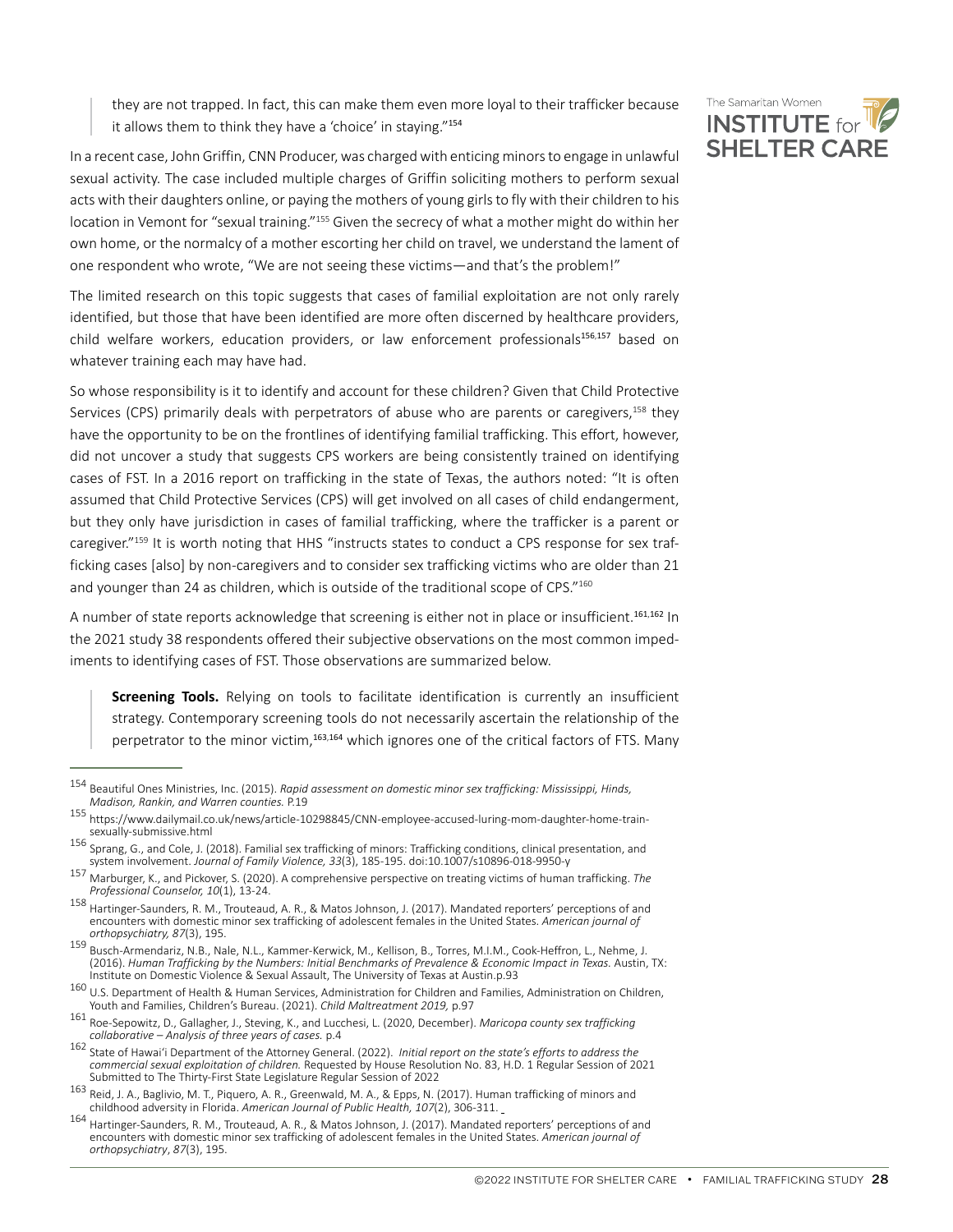contemporary screening tools in use fail to include questions that would suggest a familial perpetrator(s). Only 15 respondents (22%) indicated that they use a specific screening tool to distinguish sex trafficking cases. The most cited tool in use was CSE-IT (Commercial Sexual Exploitation Identification Tool) with three mentions. Four individuals reported that their agency had to modify a publicly available tool.



One investigator noted that the language of the law in his state was that "screening was recommended," not necessarily required. Screening for trafficking should be mandatory for all juvenile justice identified youth, with specific screening for FST among youth engaged in commercial sex. As with other types of child abuse, however, the child trafficking identified by authorities is likely still only a fraction of what is truly occurring.<sup>165</sup>,166,167

**Lack of Training.** Because DMST is a relatively new term, it is reasonable to assume that it causes confusion and reporting inconsistencies.<sup>168</sup> Consistent and coherent training is also lacking. In a study of the states that changed their mandated reporting laws to include human trafficking, "none of the fourteen states that changed their mandatory reporting laws to address child trafficking expressly mandate training for all mandatory reporters on how to identify and respond to human trafficking."<sup>169</sup> It is therefore unknown whether, since 2016, mandated reporters across different professions have been given specific and sufficient training related to identify and respond to DMST.

Ten respondents noted that the lack of training among frontline professionals (mandated reporters, children's services, and first responders) impeded the proper identification of these cases. Study participants suggested that a "lack of experience, training, expertise and willingness of street level officers to recognize the situation" contributes to what they assumed to be a high number of overlooked cases. A few respondents indicated that there are very few—if any—tips related to familial cases, and because they do not have explicit categorization of these cases as familial, it is difficult to learn from them. One law enforcement investigator with 15 years' experience in trafficking cases noted that specific training on trafficking is not required—nor is the training consistent across jurisdictions—for officers assigned to trafficking cases.<sup>170</sup> Lack of training or inconsistent training for those on the frontlines and across the justice process impacts the ability to have reliable, actionable prevalence figures.171,172,173,<sup>174</sup>

<sup>165</sup> Finkelhor, D., & Ormrod, R. (2004). Prostitution of Juveniles: Patterns From NIBRS. *Juvenile justice bulletin.* 

<sup>166</sup> Hartinger-Saunders, R. M., Trouteaud, A. R., & Matos Johnson, J. (2017). Mandated reporters' perceptions of and encounters with domestic minor sex trafficking of adolescent females in the United States. *American journal of orthopsychiatry*, *87*(3), 195.

<sup>167</sup> Reid, J. A., Baglivio, M. T., Piquero, A. R., Greenwald, M. A., & Epps, N. (2017). Human trafficking of minors and childhood adversity in Florida. *American Journal of Public Health, 107*(2), 306-311.

<sup>168</sup> Hartinger-Saunders, R. M., Trouteaud, A. R., & Matos Johnson, J. (2017). Mandated reporters' perceptions of and encounters with domestic minor sex trafficking of adolescent females in the United States. *American journal of orthopsychiatry*, *87*(3), 195.

<sup>169</sup> Todres, J. (2016). Can mandatory reporting laws help child survivors of human trafficking? *Wisconsin Law Review Forward,* 2016, 69-78.

<sup>&</sup>lt;sup>171</sup> Dedel, K. (2010). *The Problem of child abuse and neglect in the home.* Guide No. 55. ASU Center for Problem-Oriented<br>Policing.

<sup>&</sup>lt;sup>172</sup> Swaner, R., Labriola, M., Rempel, M., Walker, A., and Spadafore, J. (2016). *Youth involvement in the sex trade: A national study.* Center for Court Innovation.

<sup>173</sup> Hartinger-Saunders, R. M., Trouteaud, A. R., & Matos Johnson, J. (2017). Mandated reporters' perceptions of and encounters with domestic minor sex trafficking of adolescent females in the United States. *American journal of* 

*orthopsychiatry*, *<sup>87</sup>*(3), 195. 174 Mitchell, K. J., Finkelhor, D., and Wolak, J. (2013). Sex trafficking cases involving minors. *Crimes Against Children Research Center,* University of New Hampshire.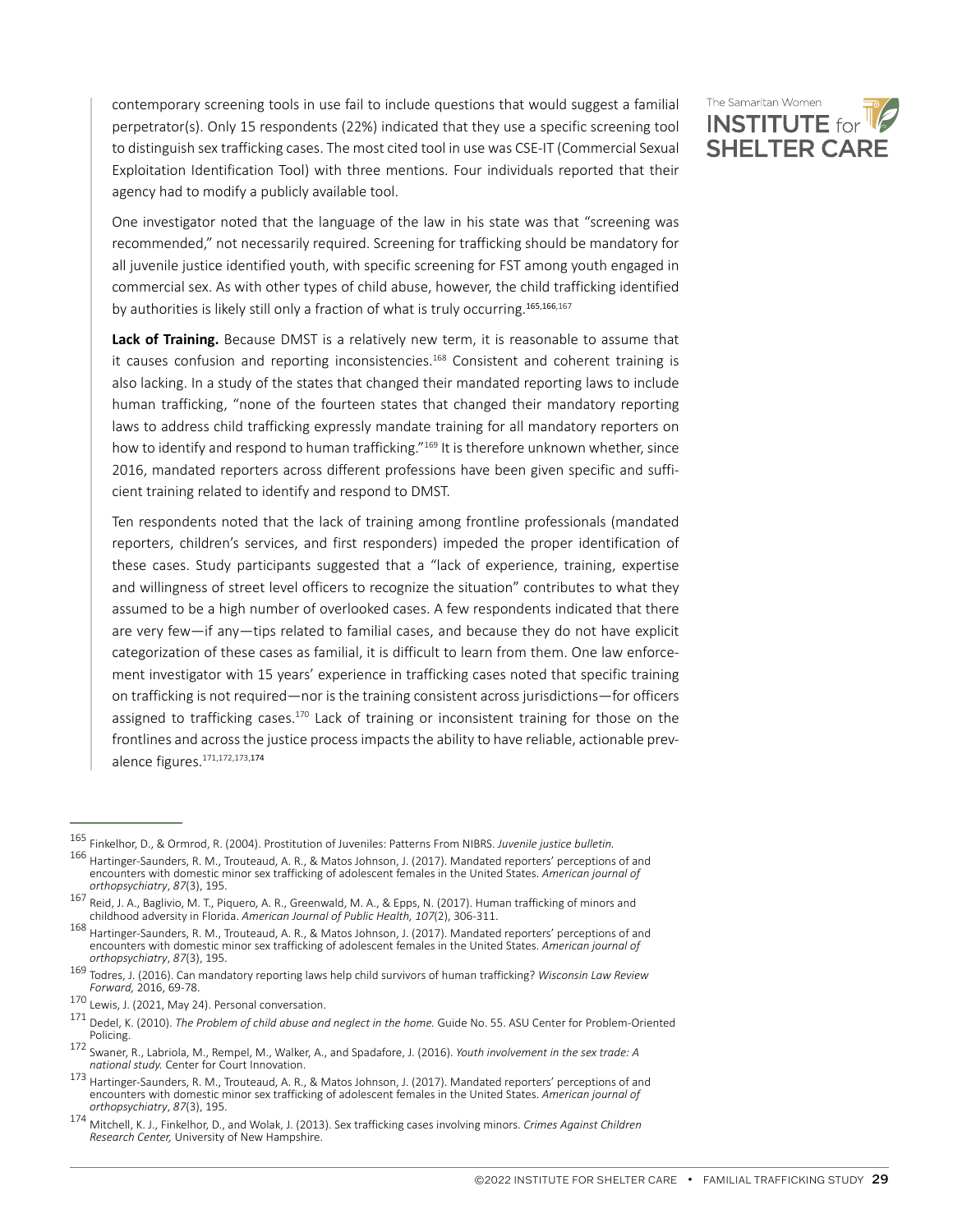**Disclosure by the victim.** It is well established that children who are sexually abused in the home, including those who are victims of incestuous abuse, are less likely to self-report.175,176,177 One respondent summed up a common observation: "The child is not made aware of the exchange of goods/money/something of value and the case is recorded as child sex abuse. The child victim witness is unable to testify to the commercial exchange because they [sic] did not witness it. However, investigators do not pursue other options like interviewing other family members in order to gather that vital piece of evidence." The suggestion here is that if children understood what was happening, they would disclose and/or testify—or would they? As one survey respondent noted, there is a resistance for the victim to talk to police, even more so than in a non-familial case. Intertwined with unwillingness to disclose, is lack of cooperation with the process. "Other family members protect the suspect" and "there is pressure within the family to keep quiet" were recurring themes.

**Underground.** Two respondents alluded to the secretive nature of familial trafficking, particularly in how the child is advertised to buyers: "The trafficking is not typically advertised online via traditional means (i.e., prostitution hub websites, dating websites), which is the way we typically identify trafficking victims" and "[there is a difference in] methods of advertising, not on the internet, but by word of mouth." In clandestine systems there is not the same kind of digital trail that can be followed. Had the outcome of a case of familial trafficking not ended in the death of 5-year old Kamarie Holland, her mother Kristy Siple (GA) may never have been identified as having sold her daughter to Jeremy Williams (AL) for sexual abuse in a nearby motel.<sup>178</sup>

**Reporting Bias.** Familial trafficking may be one of the most under-detected crimes because society is either ignorant to the fact that family member(s) profiting from the exploitation of children is trafficking179 or social bias inhibits plausibility that a parent or close relative would perpetrate such abuse against a child, and for commercial gain. This bias of belief can have a powerful effect on what we allow ourselves to see. Anna Salter, expert on sexual predators, points out: "[Personal bias does] half the work for the offender. If you have an unconscious bias toward discounting the accusation, you will look for signs that bolster your belief, not for signs that challenge it."180 Idealism about family or parenthood also may cloud our perception of these cases and color the lens through which we see what is happening to children.

It is likewise unclear whether perceptions or beliefs about sexual exploitation on behalf of those on the frontlines impede decisions to report. In a disturbing study on mandated reporters (school and healthcare professionals), 96.6 percent of reporters indicated that they would definitely report if they knew an adolescent was being sexually exploited by a family member, but some indicated they would probably *not* report if they had knowledge of an adolescent being used in pornographic imagery (12.4%), being pressured to exchange sex for money or goods (17.9%), or working at a strip club (18.5%) and 57.2 percent of mandated reporters in the sample believed that some adolescent girls choose to



In clandestine systems there is not the same kind of digital trail that can be followed.

<sup>175</sup> Herman, J.L. (2000). *Father-daughter incest.* Harvard University Press.

Raphael, J., and DePaul University College of Law. (2019). Parents as pimps: Survivor accounts of trafficking of children in the united states. *Dignity: A Journal on Sexual Exploitation and Violence,* 4(4)

<sup>178</sup> Fox News. (2022, January 2). Georgia mom sold murdered 5-year-old daughter as sex slave, warrant alleges

<sup>179</sup> Smith, L., Vardaman, S. H., and Snow, M. (2009). *The national report on domestic minor sex trafficking: America's prostituted children.*

<sup>180</sup> Salter, A. (2003). *Predators – pedophiles, rapists, and other sex offenders.* Basic Books. p.204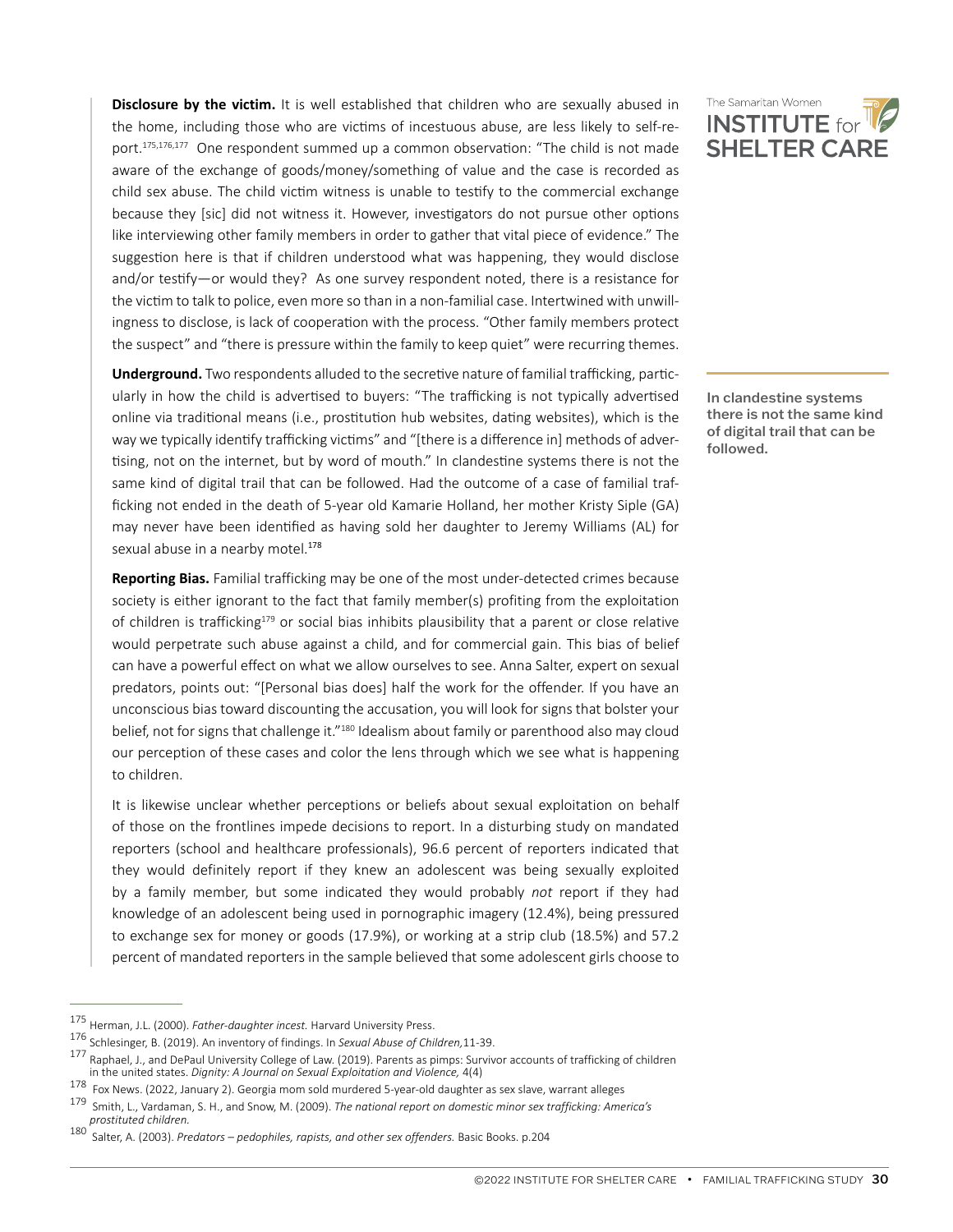prostitute.<sup>181</sup> These perceptions or beliefs speak to an ignorance of the laws protecting children from abuse and a lack of training within these professions. In fact, out of the 577 mandated reporters in the sample, 60 percent indicated that they had received no training of any kind related to identification and reporting of child sexual exploitation.<sup>182</sup>

**Misidentification.** It is not known if juveniles who are being exploited by a family member present as a victim of solo or third-party DMST. An adolescent dropped off at a motel or taken to a strip club by a parent could be misidentified as a delinquent youth acting independently.<sup>183</sup> Law enforcement and juvenile justice agencies may be among the most likely to collect data or track child sex trafficking victims as such minors who have been detained as juvenile delinquents.<sup>184, 185</sup> According to Reid et al., exploited youth are frequently arrested and detained in the juvenile justice system because:

- (1) they may be wrongly identified as offenders,
- (2) they may have been manipulated by exploiters to engage in other criminal offenses, and/or
- (3) their victimization may coincide with alcohol or drug use, increasing the likelihood of being identified by law enforcement.<sup>186</sup>

It is unlikely the juvenile is going to disclose the familial exploiter; the child may instead point culpability elsewhere or incur it him/herself. This study lends credibility to the hypothesis that juveniles identified as engaging in commercial sex could be misidentified as delinquents, not familial victims. Given that this sample of familial cases reflected a majority (72%) of older minors (age 13-17) and half-to-all cases involved a minor being taken to the buyer's location (63.8%), taken to a hotel (61.4%) or to another location (53.6%); it is not surprising that 79.4 percent of respondents encountered a case where the juvenile was apprehended for engaging in commercial sex outside of the home, only to find out through investigation that the juvenile's exploiter was a family member. Several write-in and interview comments spoke to the dearth of training among frontline professionals which impeded their ability to accurately discern juvenile cases as familial.

**Time.** The interviews in this study yielded that time and relationship with the victim were critical to the disclosure of familial trafficking. One Texas investigator with over 11 years of experience with trafficking cases reported that all of the familial victims in his case history were being exploited by an outsider at the time they came to law enforcement's attention. It was only after a long period of developing rapport that victims disclosed being introduced to exploitation by their biological mother, usually around age 13-14.



"It's not your job to test the voracity of the child's testimony; just believe the kid and report it."

LAW ENFORCEMENT

<sup>181</sup> Hartinger-Saunders, R. M., Trouteaud, A. R., & Matos Johnson, J. (2017). Mandated reporters' perceptions of and encounters with domestic minor sex trafficking of adolescent females in the United States. *American journal of orthopsychiatry*, *87*(3), 195.

<sup>182</sup> Ibid.

<sup>183</sup> Mitchell, K. J., Finkelhor, D., and Wolak, J. (2010). Conceptualizing juvenile prostitution as child maltreatment: Findings from the National Juvenile Prostitution Study. *Child Maltreatment*, *15*(1), 18-36.

<sup>184</sup> Halter, S. (2010). Factors that influence police conceptualizations of girls involved in prostitution in six US cities: Child sexual exploitation victims or delinquents? *Child maltreatment*, *15*(2), 152-160.

<sup>185</sup> Clawson, H. J., Dutch, N., Solomon, A., & Grace, L. G. (2009). Human trafficking into and within the United States: A review of the literature. *Washington, DC: Office of the Assistant Secretary for Planning and Evaluation, US Department of Human and Health Services. Retrieved December 25*, 2009.

<sup>186</sup> Reid, J. A., Baglivio, M. T., Piquero, A. R., Greenwald, M. A., & Epps, N. (2017). Human trafficking of minors and childhood adversity in Florida. *American Journal of Public Health, 107*(2), 306-311.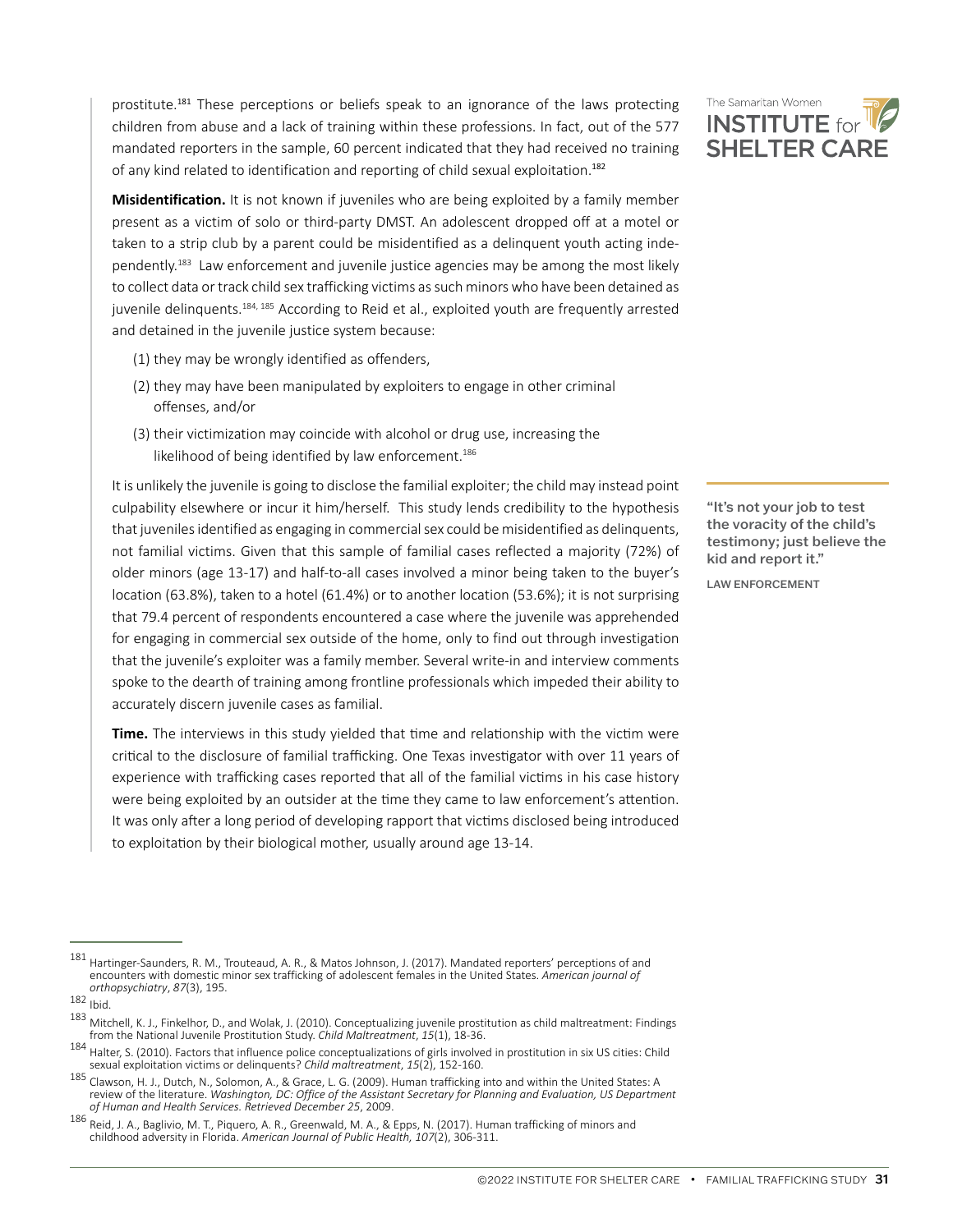<span id="page-31-0"></span>**Credibility.** The third most cited impediment to identifying cases is that the child's testimony is often not believed.<sup>187</sup> One investigator who was interviewed exhorted other mandated reporters, "It's not your job to test the voracity of the child's testimony; just believe the kid and report it." Several respondents commented on the challenge of finding credible witnesses or corroborating evidence given the protective nature of the family dynamic and the secrecy of the criminal acts. One federal prosecutor added that in these cases, they have to secure a great deal of corroboration because the victim-witness isn't likely to be reliable. "They don't lock into their statements, and they are easily influenced by others."

### **Investigation**

The 2021 study asked respondents to report on how dependent they are on investigative work to confirm a familial trafficking case. Based on their responses for Most or All cases worked, respondents indicated:

- they know that the case is familial at the time the case is identified (50.6%);
- it takes some investigative work to determine the case is familial (54.5%);
- it takes considerable work to be certain the trafficking is familial (39.4%); and
- they are never really sure because these cases are so complex (13%).

The survey inquired as to how often these trafficking cases ended in arrest of the familial perpetrator. The majority of responses indicated Some (22%), a Few (28%), or None (18%) with 9 percent not knowing the outcome of their cases. The following section represents some of the more common challenges in the investigative process.

**On-going Contact**. Almost 60 percent of familial trafficking victims have ongoing contact with their trafficker, making it exceedingly difficult for children and youth to remove themselves from harmful situations and protect themselves—both physically and psychologically.<sup>188</sup> This leaves the child under the emotional and psychological coercion of not only the perpetrator, but the family's entire system of abuse—and virtually ensures that the child will be confounded and confused as a potential witness.<sup>189</sup>

It is safe to assume that the familial exploiter is not going to be cooperative to the investigative process. Accused caretakers may refuse entry to the home or access to the victim, both of which are essential to determining whether abuse occurred and whether the child is still at risk of harm.<sup>190</sup> In the Allert (2021) study, justice professionals commented that juvenile witnesses (and other family members) being uncooperative to the investigative process was a prominent and consistent factor in FST cases.

**Protecting the Perpetrator**. Once a child has been sexually victimized or trafficked by a family member, permanent separation for the victim from the perpetrator is the most common proposed option. This option may also mean a closed door for any future reconciliation and reestablishment within the home or within the family, and the threat of that loss can be overwhelming to a child. In a child's economy, the risk of losing this primary relationship



"These cases take a lot longer to investigate from the jump. You have to build so much corroboration because victims don't lock into their statements"

PROSECUTOR WITH 10 YEARS' EXPERIENCE

"There is a world and a reality that the child shares only with his/her abuser, which is why s/he may feel their abuser is the only one who truly knows them"

KATZ & FIELD, 2020

<sup>187</sup> Melkman, E. P., Hershkowitz, I., and Zur, R. (2017). Credibility assessment in child sexual abuse investigations: A descriptive analysis. *Child Abuse and Neglect, 67*, 76-85. doi:10.1016/j.chiabu.2017.01.027

<sup>188</sup> Sprang, G., and Cole, J. (2018). Familial sex trafficking of minors: Trafficking conditions, clinical presentation, and system involvement. *Journal of Family Violence*, *33*(3), 185-195. doi:10.1007/s10896-018-9950-y

<sup>189</sup> Allert, J. L. (2021). Justice Professionals' Lens on Familial Trafficking Cases. *Criminal Justice Review*, 07340168211024719.

<sup>190</sup> Dedel, K. (2010). *The Problem of child abuse and neglect in the home.* Guide No. 55. ASU Center for Problem-Oriented Policing.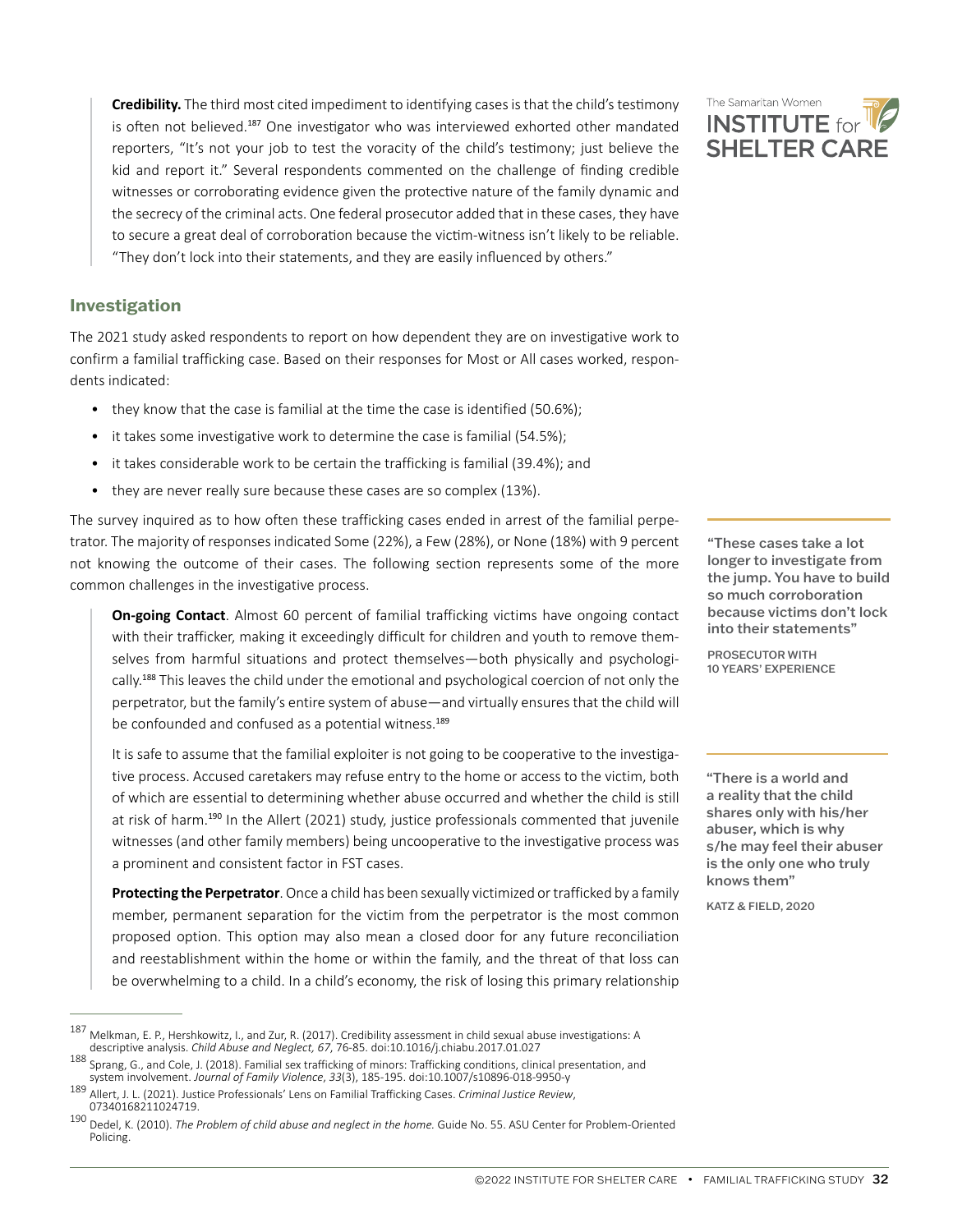<span id="page-32-0"></span>can be more devastating than the abuse s/he must suffer to keep it.<sup>191</sup> As such, the victim may subvert any efforts to expose the perpetrator, fearing the loss of that relationship, or the whole family. There can be a desire in the child victim to protect the perpetrator<sup>192</sup> or at least protect the family system. Comparing the perception of threat in familial trafficking to that of incest, we must consider that "no matter how miserable the daughter may be, she is likely to remain silent as along as she fears that a word from her will loose [sic] the full vengeance of the law upon her parent, her family, herself."<sup>193</sup> For some children, an abusive adult is the only caregiver they have, and many choose to stay with "the devil they know" instead of risk the devil they don't.

"A victim may also feel a sense of loyalty to the abuser, and while the victim may want the abuse to stop, he or she may not want the perpetrator to be punished."<sup>194</sup> As noted by Katz and Field (2020), "there is a world and a reality that the child shares only with his/her abuser, which is why s/he may feel their abuser is the only one who truly knows them" (p. 5). Trauma specialist Bessel van der Kolk offers: "When trauma emanates from within the family, children experience a crisis of loyalty and organize their behavior to survive within their families."<sup>195</sup> Familial trafficking cases can be much more complex given that the entire family system is often affected.

A 2019 case, Reyes-Bonilla v. the State of Texas, faced the challenge of the 16-year-old victim recanting her testimony of familial abuse because of the adverse reaction she got from her mother and because she "did not want to be blamed for taking her little sisters' father away."<sup>196</sup> As noted in the 2019 U.S. Health and Human Services Child Maltreatment Report, "victims of sex trafficking have different relationships patterns to their perpetrators than victims of all maltreatment types analyzed together."<sup>197</sup>

## **Prosecution**

Reaching beyond the identification and investigative phases of justice, it is equally important to consider the role of the courts, attorneys, and judges. Several studies have demonstrated that the majority of trafficked youth have had some involvement with the juvenile justice and child welfare systems <sup>198,199,200</sup> but it is not known whether that holds true for children in familial trafficking situations.

Laws in individual states are also inconsistent on whether DMST is considered a form of child abuse.<sup>201</sup> This leaves open the potential for FST cases to be recorded as other offenses, such as



"We have to keep in mind, the child's sense of safety is with the parent, not with a stranger or a service provider. Children don't often cooperate for their own best interest, but for the interest of preserving the family"

LAW ENFORCEMENT PROFESSIONAL

<sup>191</sup> Herman, J.L. (2000). *Father-daughter incest*. Harvard University Press.

<sup>192</sup> Koçtürk, N., and Yüksel, F. (2019). Characteristics of victims and perpetrators of intrafamilial sexual abuse. *Child Abuse and Neglect*, *96*, 104122.

<sup>193</sup> Herman, J.L. (2000). *Father-daughter incest*. Harvard University Press. p.163

<sup>194</sup> Dedel, K. (2010). *The Problem of child abuse and neglect in the home.* Guide No. 55. ASU Center for Problem-Oriented Policing. p.8

<sup>195</sup> van der Kolk, B. A. (2005). Editorial introduction: Child abuse & victimization. *Psychiatric Annals*. 374-378.

<sup>196</sup> Partida-Kipness, R. (2021, September 20). Reyes-Bonilla v. State. Memorandum opinion, Leagle No. 05-19-00983-CR, p.2

<sup>197</sup> U.S. Department of Health & Human Services, Administration for Children and Families, Administration on Children, Youth and Families, Children's Bureau. (2021). Child Maltreatment 2019, p.98

<sup>198</sup> Swaner, R., Labriola, M., Rempel, M., Walker, A., and Spadafore, J. (2016). *Youth involvement in the sex trade: A national study*. Center for Court Innovation.

<sup>199</sup> Mitchell, K. J., Finkelhor, D., and Wolak, J. (2013). Sex trafficking cases involving minors. *Crimes Against Children Research Center*, University of New Hampshire.

<sup>200</sup> Marburger, K., and Pickover, S. (2020). A comprehensive perspective on treating victims of human trafficking. *The Professional Counselor, 10*(1), 13-24.

<sup>201</sup> Hartinger-Saunders, R. M., Trouteaud, A. R., & Matos Johnson, J. (2017). Mandated reporters' perceptions of and encounters with domestic minor sex trafficking of adolescent females in the United States. *American journal of orthopsychiatry*, *87*(3), 195.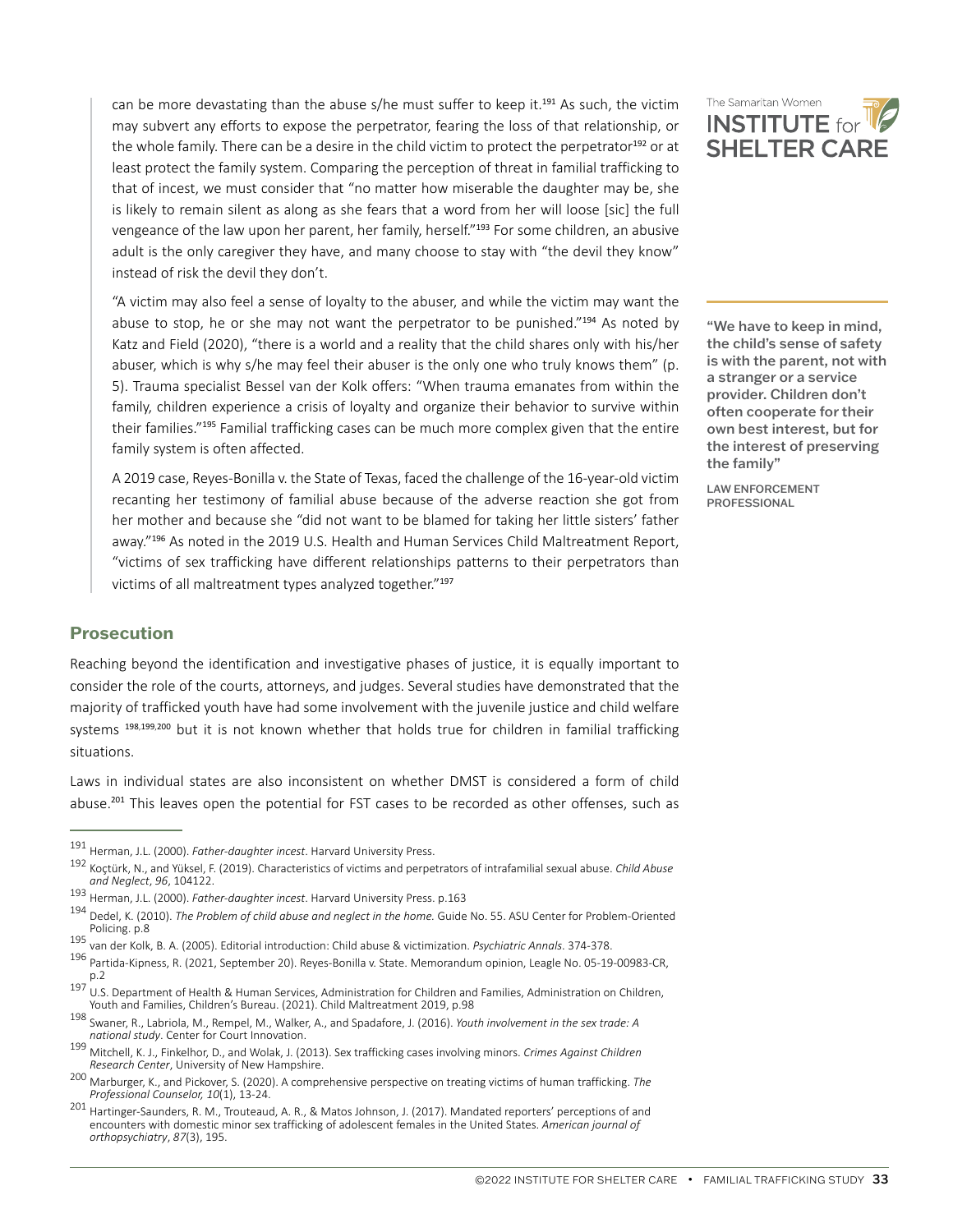child abuse, neglect, maltreatment, or child endangerment. Over the course of the justice process the charges may change and plea deals may be made.<sup>202</sup> In the Roe-Sepowitz (2019) analysis of sex traffickers over a six-year period, she found that 70.8 percent of traffickers were offered a plea bargain with the court which led to the documented offense being other than the original charge.<sup>203</sup> Differences in penalties also come into play as in the Hooper sex trafficking and pornography case mentioned prior. Instead of a child sex trafficking charge, several counts of the manufacture and production of pornography afforded the prosecution the ability to work with higher sentencing guidelines.<sup>204</sup> According to the investigator on that case, "[pornography] production can be easier to prove when you have an image. It does not require proving any force, coercion, or laying out a trafficking scheme. Trafficking can be really difficult to prove."205 Collecting sufficient evidence to determine whether a crime against a related child occurred and to identify effective responses to the problem is very difficult.<sup>206</sup>

This study found that cases involving familial perpetrators can often end up being filed or pled out as child abuse, child endangerment, contributing to the delinquency of a minor, sexual assault, coercion, and enticement (18 USC 2422), or other types of crimes. One head of special investigations offered, "There's a gap in the identifying circumstances, familial trafficking being seen as child exploitation or child abuse. The cases are still being prosecuted but not with the full depth and breadth that they could be, and often not inclusive of the commercial component of the crime." Labeling these offenses as child sexual abuse may allow parents to be charged with lesser penalties.<sup>207</sup>

Few of the cases in this sample fully traversed the justice system. Of those cases that resulted in arrest of the familial perpetrator, only 23 percent indicated All or Most of them. Twice as many (46.2%) indicated Few or None. A similar pattern was presented in the familial trafficking cases that ended in the conviction of the familial perpetrator. Twenty-one percent indicated All or Most of the cases, but 41 percent reported a Few or None of the cases. Over a quarter of respondents (26.0%) did not know how their cases ended. Of the few reported cases of familial trafficking that have been heard in court, the challenges to prosecution were many. The following challenges were noted in this study.

**Collusion, Coercion, and Corruption.** Familial trafficking cases can be much more complex given that the entire family system is affected, if not complicit. It is not just the victim and perpetrating family member, but the entire family is infected by a familial system of abuse.<sup>208</sup> The most common lament among those interviewed was their inability to secure sufficient time and distance needed to do their job. The distance sought is the emotional/psychological separation between the victim and the abusive family system. "We don't have access to the child without them being [continually] psychologically adulterated by the adult in the home," said one investigator. Over half of the study respondents reported collusion, coercion, and corruption of the process by family members as the most prevalent challenge



<sup>202</sup> Farrell, A., Owens, C., and Mcdevitt, J. (2014). New laws but few cases: understanding the challenges to the investigation and prosecution of human trafficking cases. *Crime, Law and Social Change, 61*(2), 139-168.

<sup>&</sup>lt;sup>203</sup> Roe-Sepowitz, D. (2019). A six-year analysis of sex traffickers of minors: Exploring characteristics and sex trafficking patterns. *Journal of Human Behavior in the Social Environment, 29*(5), 608-629.

<sup>204</sup> Wavy (2021, May 3). Mathews County yacht owner sentenced to life in prison in child pornography case. *Channel 10 Wavy.*

<sup>205</sup> Brumbelow, J. (2021, May 27). personal conversation.

<sup>206</sup> Dedel, K. (2010). *The Problem of child abuse and neglect in the home.* Guide No. 55. ASU Center for Problem-Oriented Policing.

<sup>207</sup> Sprang, G., and Cole, J. (2018). Familial sex trafficking of minors: Trafficking conditions, clinical presentation, and system involvement. *Journal of Family Violence*, *33*(3), 185-195. doi:10.1007/s10896-018-9950-y

<sup>208</sup> Ford, J.D. and Courtois, C. A. (Eds.). (2020). *Treating complex traumatic stress disorders in adults.* Guilford Press.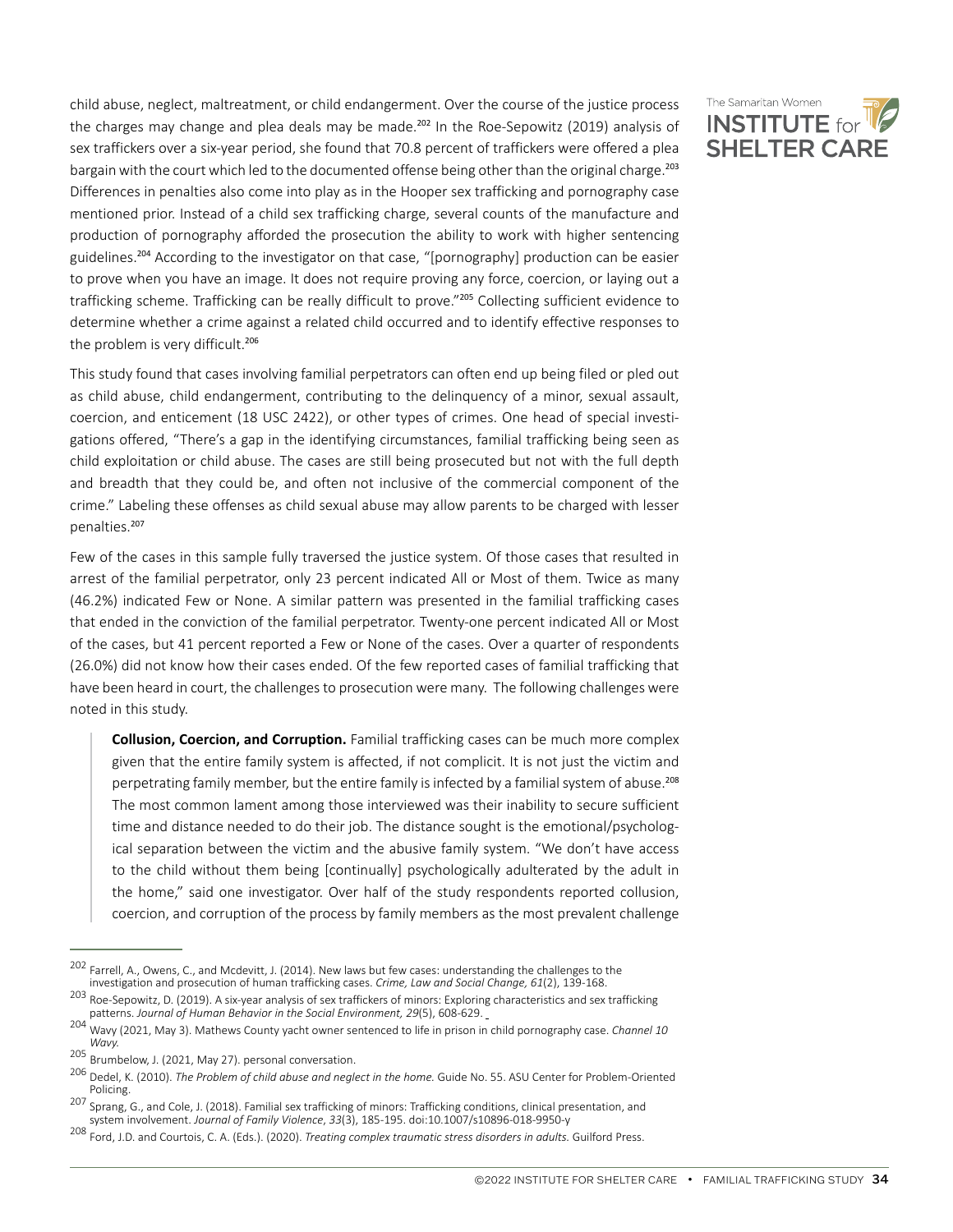in the investigative process. "Families rally behind the offender and that hinders investigation" or "families join up against the victim" were echoed comments. One suggested, "Bail reform has allowed offender(s) out while they can continue exploiting the victim or others." A respondent wrote there are difficulties in "breaking through barriers with victims, which is much more highly complex than with adult victims, caused by manipulations of offenders." Sprang and Cole found familial threats, intimidation, and parental authority—including bribes, force, and use of weapons—as the means of coercion to control the victim.<sup>209</sup>



Family Bias. The belief that "family is safe" and "family is best" is also a bias that may be wholly unfounded for minors experiencing familial trafficking. This bias can influence the rigor of investigation and prosecution. Special Agent in Charge of the Tennessee Bureau of Investigations wrote, "Defendants' advocates have embraced the concept of family unity, not because it would benefit children, but because it would benefit those who commit the abuse."<sup>210</sup> This sentiment remains today and can serve as an obstacle to the identification and pursuit of justice of familial sex trafficking.

**Gender Bias**. Another challenge associated with FST cases can be the social/gender bias that factors in when the perpetrator is a female relative. Broad observes: "criminal procedures use exonerated constructions for female behavior that is not the same for males.<sup>211</sup> The behavior of a female exploiter may be interpreted with less culpability, attributed to her own victimization or lack of reasonable alternative, as opposed to moral autonomy."212 Roe-Sepowitz et al., studied female traffickers and found that overall, judges and prosecutors issued significantly shorter sentences for female traffickers [not necessarily familial], in some cases in exchange for testimony against a male counterpart.<sup>213</sup> One study on female offenders asserted, "Increasing clarity surrounding the positions of female sex traffickers is crucial if the U.S. is to ameliorate its policy surrounding their prosecution to one that is based on their true roles, not ones developed based on gender stereotypes."<sup>214</sup>

The problem with bias is it can either disproportionately favor the offender or have the opposite effect. Raphael conducted a media review of familial cases and noted a clear "venting of their disgust with parental perpetrators" on behalf of prosecutors, psychologists,



<sup>&</sup>lt;sup>209</sup> Sprang, G., and Cole, J. (2018). Familial sex trafficking of minors: Trafficking conditions, clinical presentation, and system involvement. *Journal of Family Violence*, *33*(3), 185-195. doi:10.1007/s10896-018-9950-y

<sup>&</sup>lt;sup>210</sup> Pence, D. (1993). Family preservation and reunification in intrafamilial sexual abuse cases: A law enforcement perspective. Journal of Child Sexual Abuse 2(2), 103-108. P.104

perspective. *Journal of Child Sexual Abuse 2*(2), 103-108. P.104 <sup>211</sup> Broad, R. (2015). 'a vile and violent thing': Female traffickers and the criminal justice response. *British Journal of* 

<sup>&</sup>lt;sup>212</sup> Jones, S. V. (2014). The invisible women: Have conceptions about femininity led to the global dominance of the female human trafficker. *Albany Government Law Review, 7*, 143.

<sup>213</sup> Roe-Sepowitz, D. E., Gallagher, J., Risinger, M., & Hickle, K. (2015). The sexual exploitation of girls in the United States:<br>The role of female pimps. Journal of Interpersonal Violence, 30(16), 2814-2830.

<sup>&</sup>lt;sup>214</sup> Veldhuizen-Ochodničanová, E., and Jeglic, E. L. (2021). Of madams, mentors, and mistresses: Conceptualising the female sex trafficker in the united states. *International Journal of Law, Crime and Justice, 64. P.4*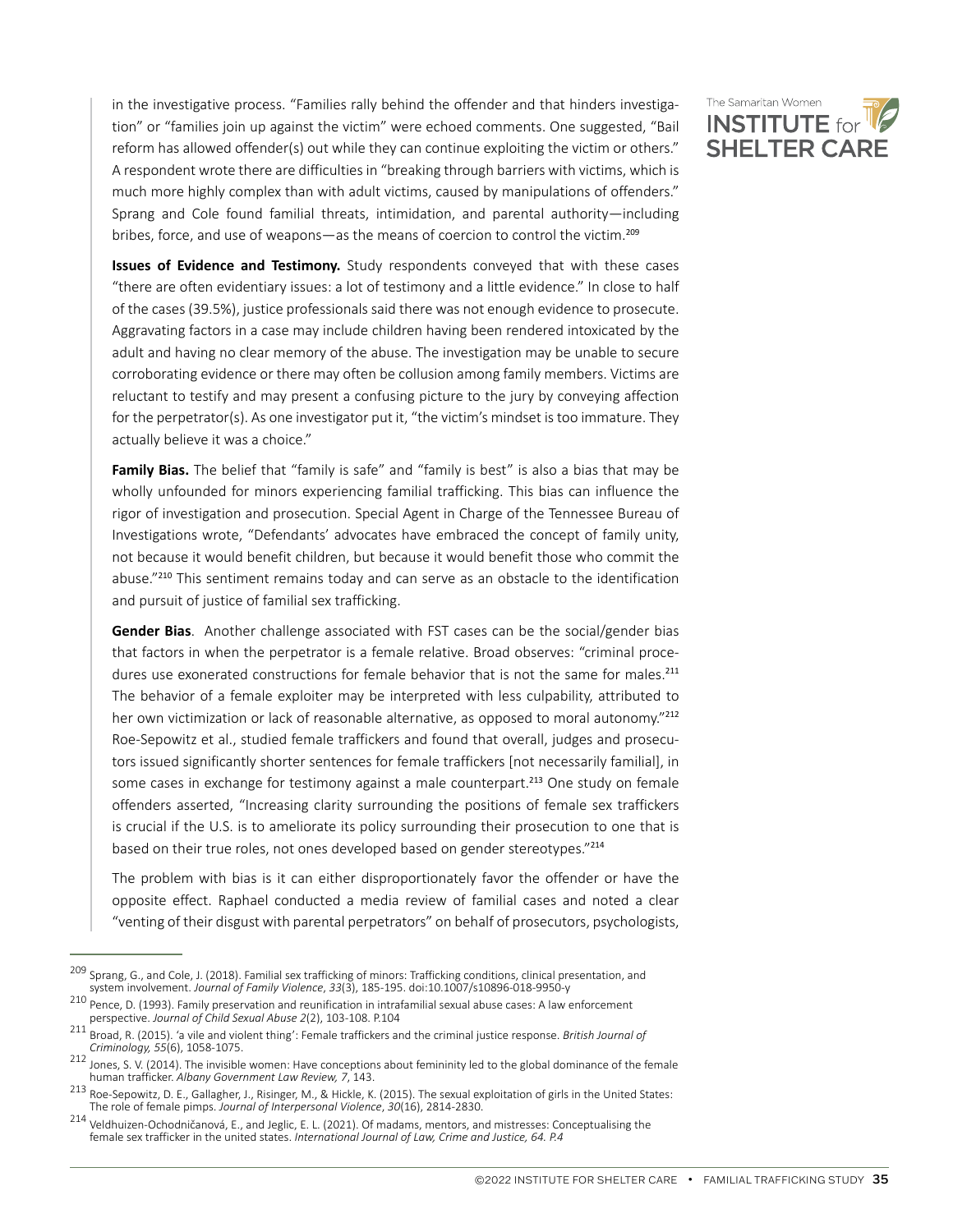and judges.<sup>215</sup> She argues that our tendency to fixate on an immoral or demonic characterization of the parent buries the monetary motivation and obscures the organization of the sex trade in the U.S. that encourages these acts. For mothers who are exploiters, research supports that such behavior so undermines our normative labels and traditional gender-stereotypes that these cases may be underreported and not prosecuted adequately.<sup>216</sup> While examining gender stereotypes and their impact on the judicial process is beyond the scope of the current study, it is worth recognizing the pervasive impact that bias may have on case identification, investigation, and the judicial process.

**Victim Stability.** With a lengthy prosecution process, there is a need to keep the victim stable. "Victims need to have consistent, long-term support during the court process." How do we provide a "cycle of services for the victim to maintain 'positive consistency' in their lives?" A few comments suggested that simply keeping track of the victim during this protracted process is difficult. One respondent expressed dismay at a protracted judicial process: "The length of time it took to get a conviction was long and so ongoing perpetration took place during that time." A federal prosecutor from Ohio and investigator from Virginia, both suggested it can take 18-24 months for a case to go before the court. An investigator from Washington estimated  $2 - 2$  % years, and one high-profile familial case from that state took over three years, largely due to the inordinate amount of time the investigative team had to put into building trust with the victim and perpetrators. "It can be even longer when you have multiple defendants," acknowledged one prosecutor who was currently working a case with 11 defendants.

**Politics and Culture.** There was also the challenging acknowledgement that court can be a negotiation of what is "win-able?" Several law enforcement officials who were interviewed conveyed the sentiment that prosecutors won't touch these cases because they are "messy." "It's a no-win situation to have a child testify against her parent—and in front of a room full of strangers," lamented one Texas investigator. A survey entry offered: "there is a lack of prosecutors willing to prosecute, concern that juries won't comprehend the complexities." "…from a LEO perspective, [these cases] are hugely resource intensive, there's a lower chance of conviction when compared to other, simpler matters (drug cases, simple assaults, etc.), and the maximum penalty someone might face for HT1/ST1 is 20 years in jail unless—we get lucky—and they are trafficking someone under the age of 20." Respondents often commented on the frequency by which plea deals are made: "prosecutors don't want to pursue charges" or "prosecutors plea bargain everything," thereby making it difficult to account for true prevalence of this specific form of sex trafficking. Another lamented: "there are so many cases in which no investigation or prosecution happens, and it is so frustrating."

The cultural climate towards the crime impacts if and how these cases appear before the courts. Respondents suggested that the political leanings of elected officials weighed heavily on whether these crimes had priority—or were addressed at all. A few investigators conceded that these cases are not a priority in their jurisdiction, or do not make for good media, so they are not encouraged to pursue them. One investigator from a progressive city in the Pacific northwest painted a challenging political landscape: "we have given all the rights to the kids and stripped [good] parents of their parental authority. A child at age 13 can decline any service. Courts are saying to those parents who are trying to intervene and



"These cases are messy. I wouldn't give them to just any prosecutor"

PROSECUTOR WITH 10 YEARS' **EXPERIENCE** 

<sup>215</sup> Raphael, J., and DePaul University College of Law. (2019). Parents as pimps: Survivor accounts of trafficking of children in the united states. *Dignity: A Journal on Sexual Exploitation and Violence,* 4(4) doi:10.23860/dignity.2019.04.04.07

<sup>216</sup> Hayes, S., & Baker, B. (2014). Female sex offenders and pariah femininities: Rewriting the sexual scripts. *Journal of Criminology*, *2014*.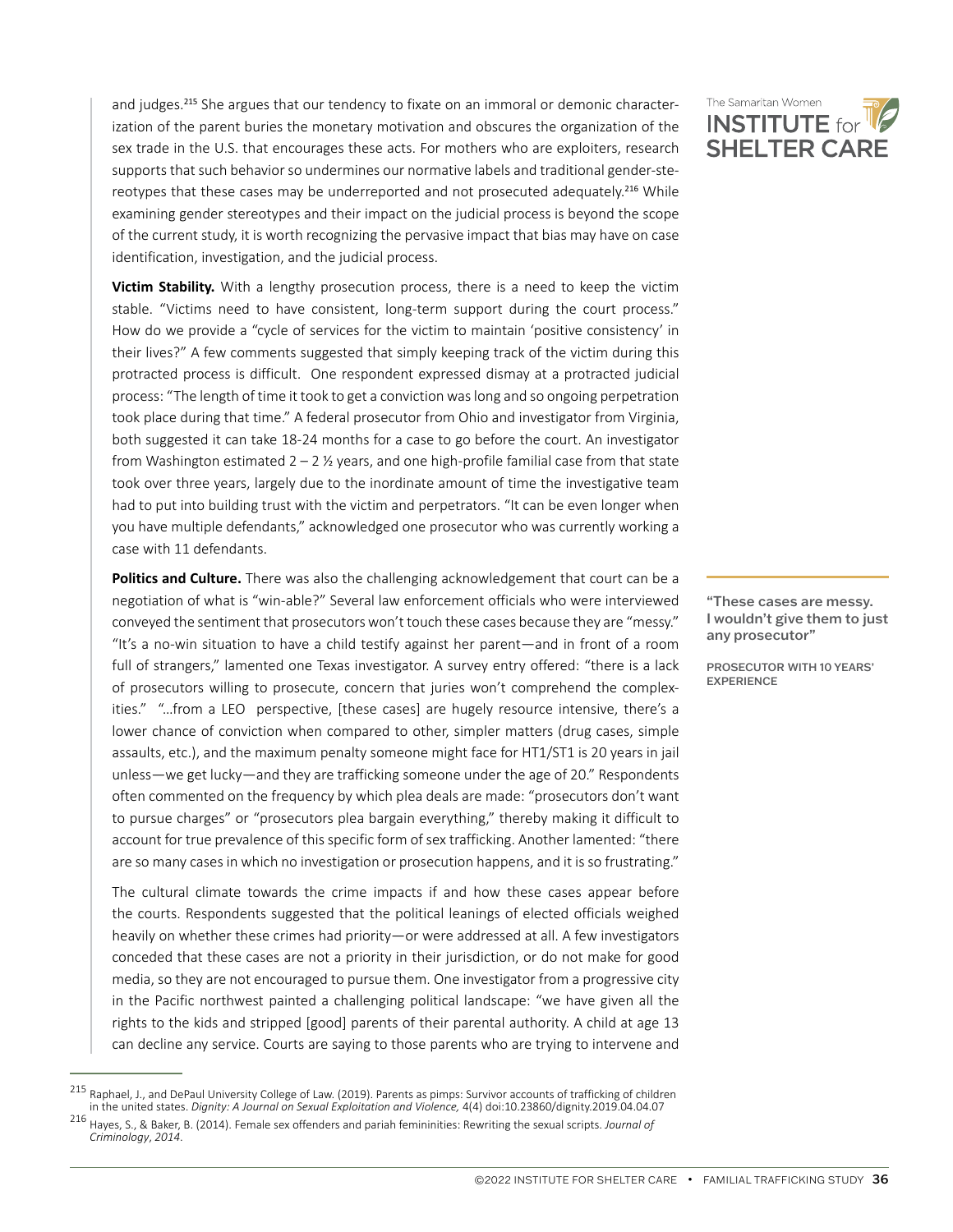<span id="page-36-0"></span>get help for their child that 'the kid has a right to be homeless' but then no one is asking why is that kid homeless."

**Witness Cooperation**. Lack of cooperation in the investigative process was mentioned by several respondents, whether that was cooperation of the victim, relatives, or other parties. "We have a hard time getting the families to follow through on appointments and bring the child to court," reported one professional. As one respondent noted, "In all trafficking cases, it is difficult to prevent the victim from returning to her abuser and becoming uncooperative during the investigation" –and even more so when the abuser is in the family.

The most-cited challenge in this study for the justice response to familial trafficking—by two ranking points —was that minors are unwilling to testify against offending family member(s). That pattern of the victim protecting the perpetrator is consistent with other forms of intra-familial child abuse.<sup>217</sup> Exploited minor victims, many who come from dysfunctional family systems and/or those who have prior criminal interactions with the law can be uncooperative with the legal process.<sup>218</sup> Therefore, to understand FST cases, we must learn to account for the unique power of the familial bond. This demands more time, training, and attention to relational dynamics. That investment of time, however, must also be attuned to the fact that prolonged investigations and court proceedings are felt as a considerable burden. One prosecutor who had seen improved outcomes reported that these cases are only given to special prosecutors, those who "have the heart and stamina" for them, and who have been trained to understand their complexities. "We have to keep in mind," added a federal law enforcement professional, "that the child's sense of safety is with the parent, not with a stranger or a service provider. Children don't often cooperate for their own best interest, but for the interest of preserving the family"—even at their own peril.

## **Victim Services**

Once identified, the question of what to do with exploited minor victims presents many challenges for criminal justice professionals and victim advocates, because not only are the victim and perpetrating family member(s) involved, but the entire family is infected by a familial system of abuse.<sup>219</sup>

According to the TVPA, minor victims of sex trafficking are to be provided protection and benefits, including specialized shelter and services,<sup>220</sup> and yet, residential treatment homes for trafficked minors are in short supply. According to the Institute for Shelter Care, there are 67 residential programs in the U.S. that specialize in trafficked minors, equating to about 737 beds.<sup>221</sup> In stark contrast, a 2019 report from the University of Texas at Austin estimates 79,000 children in that state alone as victims of commercial sexual exploitation.<sup>222</sup> Criminal justice professionals and victim advocates have few options for juvenile victims, often aggravated when the victim or custodial parent refuses to accept services.



"Children don't often cooperate for their own best interest, but for the interest of preserving the family—even at their own peril

LAW ENFORCEMENT

<sup>217</sup> Koçtürk, N., and Yüksel, F. (2019). Characteristics of victims and perpetrators of intrafamilial sexual abuse. *Child Abuse and Neglect*, *96*, 104122.

<sup>218</sup> Sprang, G., and Cole, J. (2018). Familial sex trafficking of minors: Trafficking conditions, clinical presentation, and system involvement. *Journal of Family Violence*, *33*(3), 185-195. doi:10.1007/s10896-018-9950-y

<sup>&</sup>lt;sup>219</sup> Katz, C., and Field, N. (2020). Unspoken: Child–Perpetrator dynamic in the context of intrafamilial child sexual abuse. *Journal of Interpersonal Violence,* 88626052094372-886260520943723. doi:10.1177/0886260520943723

<sup>220</sup> Reid, J. A. (2012). *Girl's path to prostitution: Linking caregiver adversity of child susceptibility*. LFB Scholarly Publishing

<sup>221&</sup>lt;br>Institute for Shelter Care (2021). National shelter landscape map. The Samaritan Women. Retrieved from:<br>222 Busch-Armendariz, N.B., Nale, N.L., Kammer-Kerwick, M., Kellison, B., Torres, M.I.M., Cook-Heffron, L., Nehme, (2016). *Human Trafficking by the Numbers: Initial Benchmarks of Prevalence & Economic Impact in Texas*. Austin, TX: Institute on Domestic Violence & Sexual Assault, The University of Texas at Austin.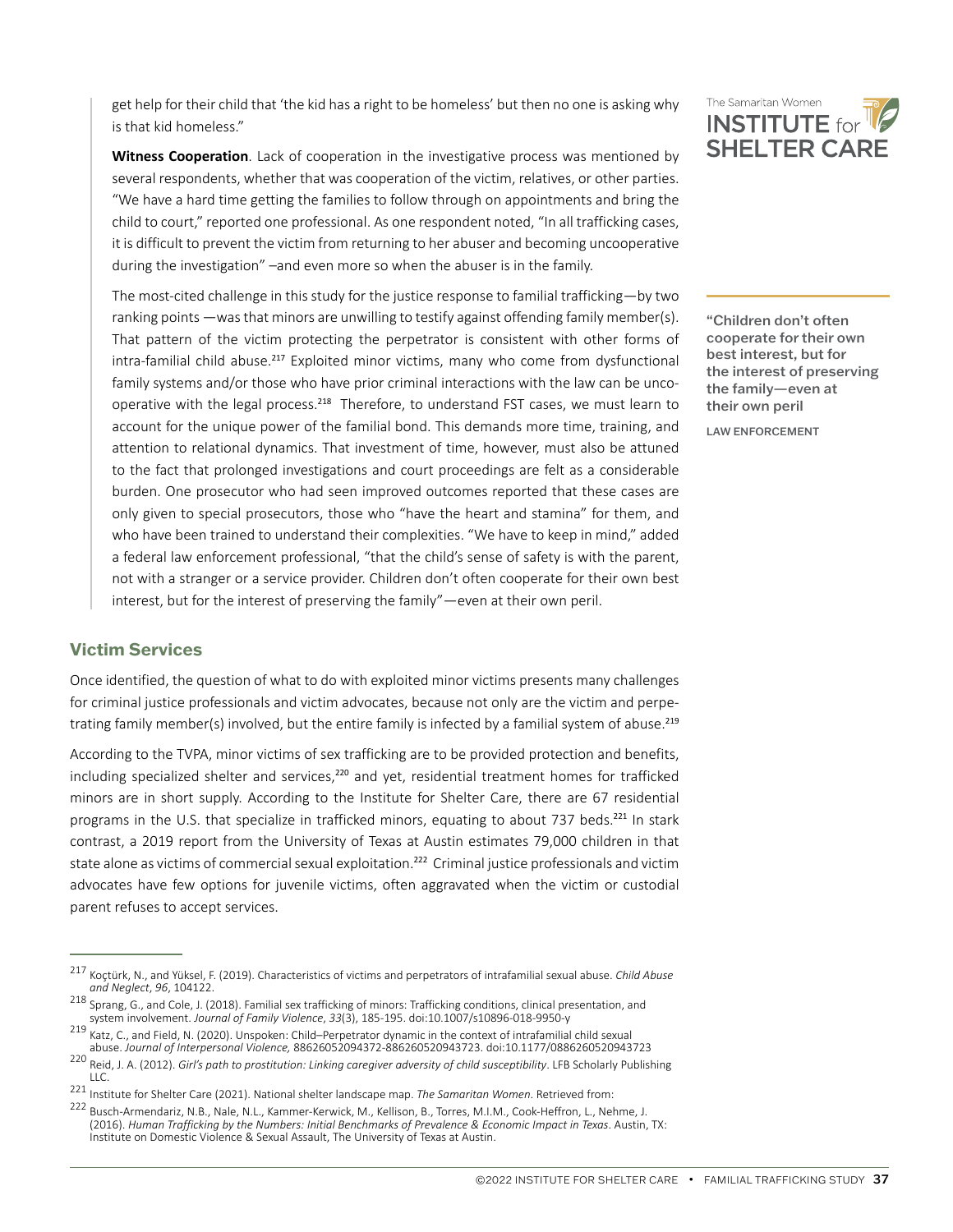Thirteen write-in comments ( $n = 44$ ) reported that there are simply not enough options for minor victim placement, and 8 commented that the options available lack the specialized skills to serve this population well. One question that warrants study is does the nature of the restorative care need to differ based on how the individuals experienced exploitation? Some contend that exploitation presents in such a wide array that care must follow suit. "Frequently, service providers use the same approaches and resources for familial trafficking that are used for all types of human trafficking, which can be inappropriate and even harmful." $223$  Respondents also acknowledged the tension between needing to protect the child from familial influences while also not treating the child like a criminal. Where does the line between ensuring safety and inhibiting liberties lie? The following are some of the challenges presented in this study.

**Reunification Bias.** Based on a 2020 study of justice professionals who have encountered FST cases, several noted that one of the primary challenges in victim care is the bias found in social services and the courts to facilitate family reunification.<sup>224</sup> The Swaner et al. study noted, "services should not necessarily be based on family reunification, given that many of these youth are leaving their family homes because of abuse."<sup>225</sup> Study participants recognized this challenge: "[we have a] well-intended but misguided focus on reunification." "Our systems are negligent. The consensus is reunification." Or "…we see judicial leanings towards premature reunification. This could be liability deflections, or parental victimization. If we paint the parent as a victim, we may hasten the reunification." This and future studies should challenge the wisdom of a default posture towards reunification.

Several of the interviewees conveyed a wish that they could have the authority and available services to place a child outside of the abusive home, "at least long enough to give the child a chance." Another echoed that system change is imperative: "I think that in the past we [took] a more child protection/civil action approach which always has the aim of towards reunification. In my experience, it is very rare for familial trafficking to enable any future, safe reunification/return of the child to the family home." And "we need to accept when reunification just isn't an option. If *that* kid has run from *that* home over a dozen times, something's just not right and we need to pursue other options." A federal prosecutor of these crimes noted that while she sees frequent cases whereby the older minor victim (age 15-17) is left on her own to figure out how to resolve family dynamics post-abuse, the same justice professional noted that she does not see a reunification push when the child is younger.

In this study, 65.1 percent of the time, the child was not returned to the home, and only in 10.6 percent of cases was the child returned to the home All or Most of the time. Such outcomes would be consistent with the recommendation of a federal prosecutor with a decade of child sex trafficking experience: "The child has to be removed from the home if the perpetrator is the one who has custody – 1000 percent of the time!"

**Unsecured Services**. Forty-one percent of the child victims in this study (*n* = 900) were removed from the home and placed in child protective services, institutional care, or foster



If *that* kid has run from *that* home over a dozen times, something's just not right and we need to pursue other options."

A FEDERAL PROSECUTOR

<sup>223</sup> U.S. Department of State. (2021). Trafficking in Persons Report. [https://www.state.gov/reports/2021-trafficking-in-](https://www.state.gov/reports/2021-trafficking-in-persons-report/)

[persons-report/](https://www.state.gov/reports/2021-trafficking-in-persons-report/) 224 Allert, J. L. (2021). Justice Professionals' Lens on Familial Trafficking Cases. *Criminal Justice Review,*  07340168211024719.

<sup>225</sup> Swaner, R., Labriola, M., Rempel, M., Walker, A., and Spadafore, J. (2016). *Youth involvement in the sex trade: A national study*. Center for Court Innovation.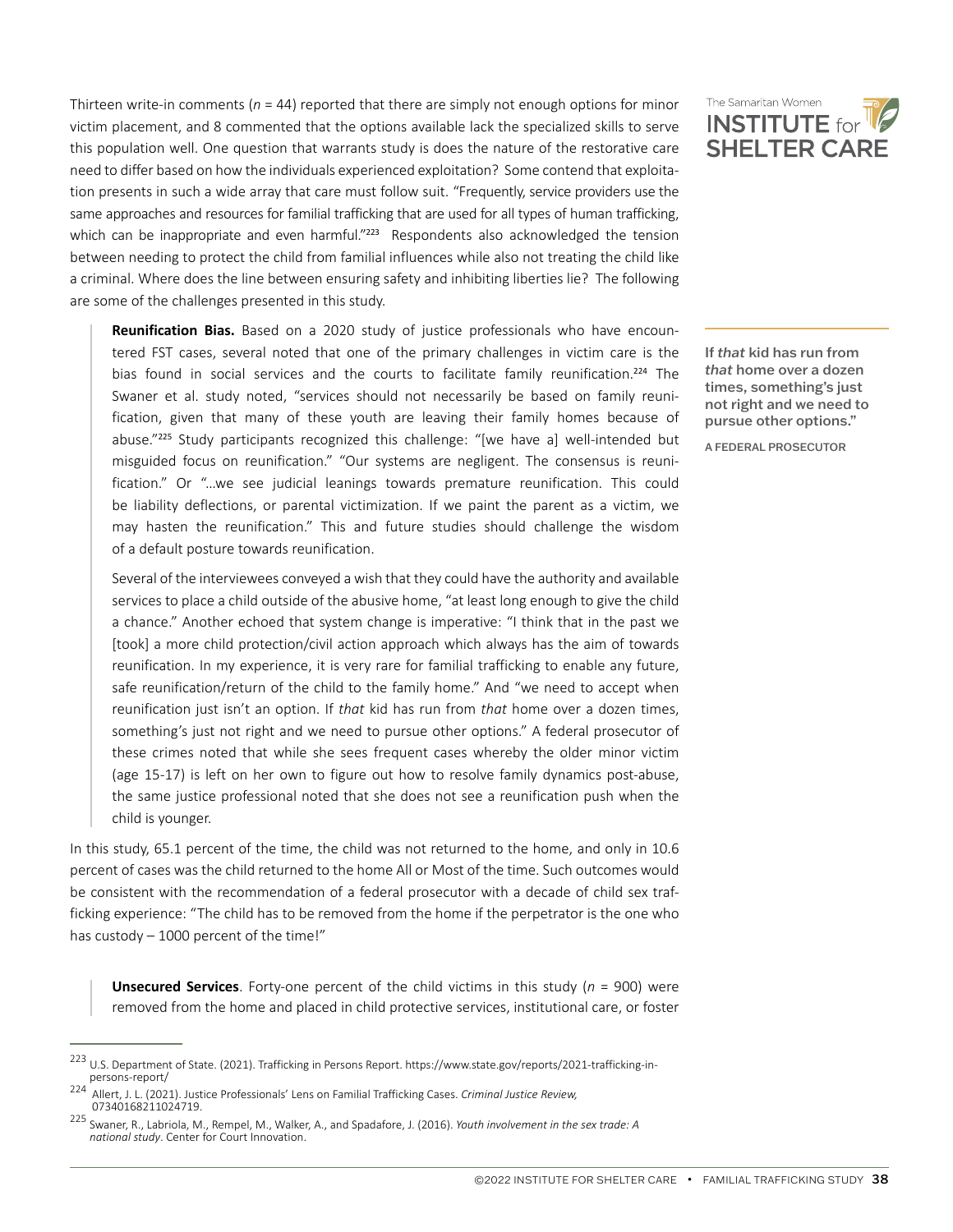care All or Most of the time. Law enforcement continues to be challenged by the lack of available and secure options for temporary placement of the child. As quoted: "the CINS [child in need of services] statute is not effective." One of the biggest concerns from these professionals is the propensity of child victims to run from placements: "Juveniles are difficult to retain in a secure facility unless they have a high enough JAC [Juvenile Assessment Center] score. We rescue them and they are released back to other family or foster care and are gone again ASAP." "Ninety percent of the time a child is recovered and placed with CPS and typically is gone the next day." Running away is often the only way a child victim can escape abuse at home, but they also run from services. A veteran investigator from Texas offered, "Adult [victims] are just easier to keep track of. They are more likely to take the offer for services. Kids are always running." A minor trafficking shelter in Tennessee reports that in over 8 years of service, they have a 100% AWOL rate. "We're not a lockdown facility, and running is the only tool in their toolkit," reports the shelter director.<sup>226</sup> Other justice professionals lament: "We can't legally detain the child and CPS is not really a lock-down option. We have no provision by which to hold the child. Could we get some kind of mental health warrant to at least buy time to have the child assessed?" "[We need to be able to find] a secure facility that the victim can stay and not feel like they are in custody." The director of a large anti-trafficking task force in the Midwest suggests that there are some kids who are simply dangerous on their own and need lock-down for a while. She referred to a "package" of conditions that suggest the juvenile is a danger to him/herself:

"When a kid has 15, 20 or more missing persons reports, you have to stop and ask, 'what is she running from?' Add to that a growing criminal history, a history of sexual abuse and mental health issues, and that juvenile is saying to the world, 'I can't do this on my own.' We need the courts to see this, and we need to get that kid placed far enough away, out of the county, maybe out of the state, to give her a chance."

**Qualified Treatment Programs.** Only 24% of respondents indicated that victims were placed in a therapeutic program specific to victims of sexual exploitation All or Most of the time, but respondents noted the dearth of qualified services available. "There are very limited, specialized services available for minors in our state who have experienced exploitation of this kind or therapeutic placements which (1) have space and (2) feel confident in addressing this type of trauma." The problem, according to one seasoned professional, is that the placement options "just are not good. They aren't equipped to support the needs of these kids, which may mean they need a secure, lock-down situation."

This study echoed the need for more, and better qualified, placement options. Most justice professionals expressed that they were getting by with what they had, and all of the interviewees spoke into the desire for more options, at different levels of care with more qualified staff. A comment offered thrice in this study was how state funding is associated with a childvictim which also limits the placement options for that child. In most cases, the state funding precludes the justice professional from seeking placement outside of the child's home state, even if that might be the best possible care for the child. At present 95% of the shelter programs in the U.S. will accept referrals from anywhere in the nation, and especially if the funding were to accompany the child.<sup>227</sup>



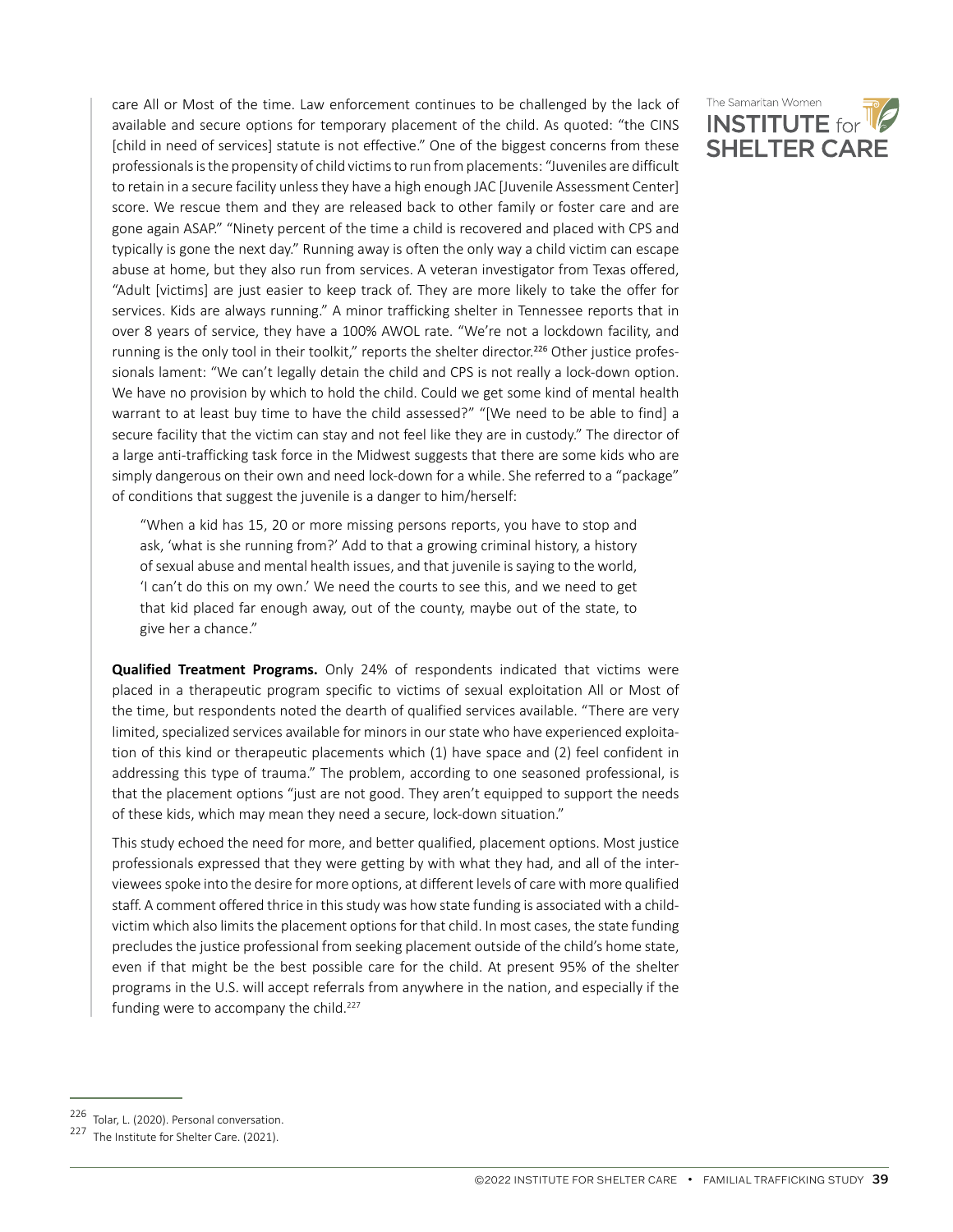**Restricted Contact.** There are not only insufficient options, but justice professionals have their hands tied when the victim or custodial parent refuses to accept services. In some cases, judges will place child victims in juvenile detention for their own safety, which can lead to a decry from the public about locking up children. Even within residential programs, the child can still be influenced by family member. "We need to ask the judge to restrict the defendant from having access to the child, but even then, we may be infringing on the constitutional rights of parents," lamented one prosecutor.

For an older minor, it may be an option to consider emancipation from parental authority, but this study did not offer insight into the respondents' perspective on, or use of, emancipation as an option. The reasons may be that such pathway to that freedom often requires parental agreement or, as one justice professional conveyed, "emancipation is next to impossible for these kids coming out of dysfunctional family systems. They haven't been prepared for 'normal' life, and to be considered for emancipation [in our state] the child has to show that she can take care of herself." Given the amount of trauma, that may be less likely. Ford and Courtois admonish that "without effective intervention, abusive/incestuous families tend to return to their known interactional patterns without change, and abuse may resume or even worsen." 228 What may be needed is what society might not want to accept: that if a healthy family member cannot be identified for these children, they may have to be removed from what they have come to know as their family system. In in the words of one law enforcement officer, "I wish these kids could be given a chance at something different."

What these observations lead to is the necessity to invest in more long-term community-based options for child placement that are equipped for their acute needs, with staff who have been specifically trained to serve the exploited. It would also seem imperative that these placement programs have a close working relationship with justice professionals, as the facts of the case often unfold only as rapport and trust are established, and both remain invested in positive outcomes for the child.



"We are personally and emotionally invested. Their failures are our failures. These are just the most stressful crimes to investigate."

<sup>228</sup> Ford, J.D. and Courtois, C. A. (Eds.). (2020). *Treating complex traumatic stress disorders in adults.* Guilford Press. p.461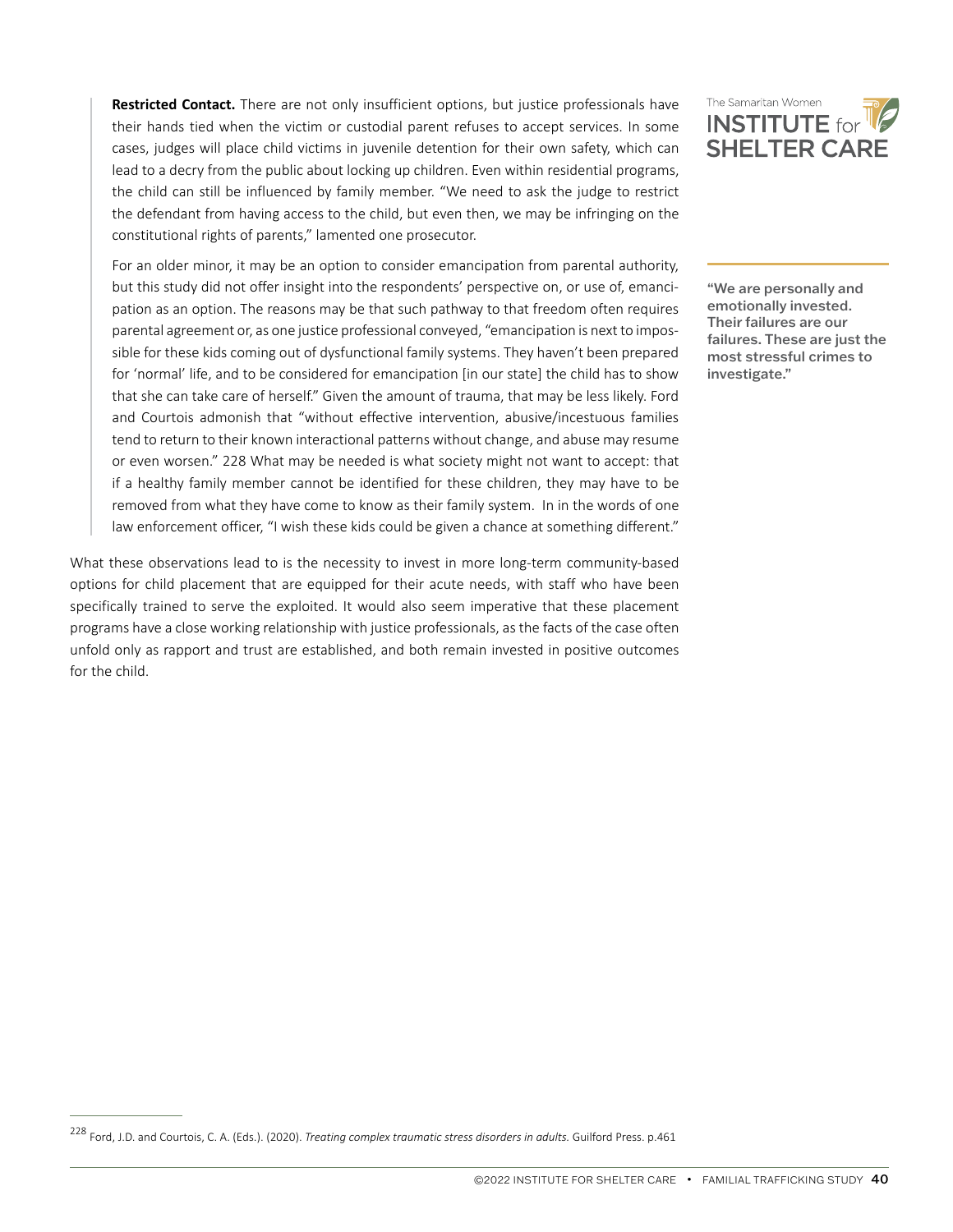# <span id="page-40-0"></span>Improving Outcomes



his study collected the perspectives of justice professionals on the challenges, but also on what specific efforts have proven to be helpful across the justice process.

## **Multi-disciplinary Teams**

The formation of multi-disciplinary teams (MDTs) has proven to have multiple benefits to the case and the victim. In traditional structures, justice professionals and child welfare workers gather information independently, and seek different types of information. This can be time-consuming and detrimental to the case and the victim. When MDTs are in place, victims and witnesses may be interviewed once, obtaining information that is criminally, legally, and therapeutically pertinent which is then shared across the team. This approach is not only more efficient, but it can also lessen the secondary trauma on the witnesses, and potentially increase conviction rates by minimizing contradictory statements or interpretations.<sup>229</sup>

Fifteen percent of the entries mentioned the value of multi-disciplinary teams (MDTs) and/or task forces as leading to a better handling of these cases. Specific members of that team noted as valuable were social service agencies, child advocacy centers, victim advocates/guardian ad litem, victim service providers, and other law enforcement agencies. One investigator offered: "CPS has more ways of getting inside the home, but there's not much collaboration. We need to work better together." MDTs are also more inclined to share data across agencies, which can help to identify the cracks through which these children may be falling. One emerging model, in Maricopa County, Arizona, has been working a collaborative community response model for the past four years between the Department of Child Safety, juvenile courts, CASA and survivor mentors, behavioral health providers, and local service providers.<sup>230</sup> As these coordinated approaches prove efficacious, an effort should be made to showcase and replicate them elsewhere.

## **Trained Victim Advocates**

Seventy-nine percent of the respondent population (*n* = 54) offered their input on the resources that have proven to be the most helpful in handling familial cases. Just under 20 percent of the write-in entries mentioned law enforcement or community-based victim advocates as being instrumental to improved outcomes. Staff from local NGOs, that are trained in issues of trafficking and their role, who work alongside the justice professionals were deemed extremely helpful. Some justice professionals recognized that their limitations, such as with budgeting and service provision, is complemented by what NGOs can offer. "There's so much we as law enforcement can't do that victim advocates can. They are the ones who can build rapport, who can get the survivor the things she needs, and be there at all hours. We *need* them," acknowledged a human trafficking task force director. In a 12-state human trafficking operation call Operation United Front, led by the Missouri Attorney General's Office and Missouri Highway Patrol, Kentucky State Police partnered with members of Southeast Christian Church to provide emergency care and material support to the 20+ survivors.<sup>231</sup> These church members had undergone considerable training prior to coming

"We need a good victim advocate to create rapport, to help her detach, to guide her through the process"

PROSECUTOR WITH 10 YEARS' **EXPERIENCE** 

Skibinski, G. J. (1995). The influence of the family preservation model on child sexual abuse intervention strategies: Changes in child welfare worker tasks. *Child Welfare, 74*(5), 975-989.

<sup>230</sup> Roe-Sepowitz, D., Gallagher, J., Steving, K., and Lucchesi, L. (2020, December). Maricopa county sex trafficking collaborative – Analysis of three years of cases.

<sup>231</sup> WLKY Louisville. (2021, Sept. 21). 21 Victims rescued during Kentucky human trafficking sting, dozens arrested. https://www.msn.com/en-us/news/crime/21-victims-rescued-during-kentucky-human-trafficking-sting-dozensarrested/ar-AANZhlD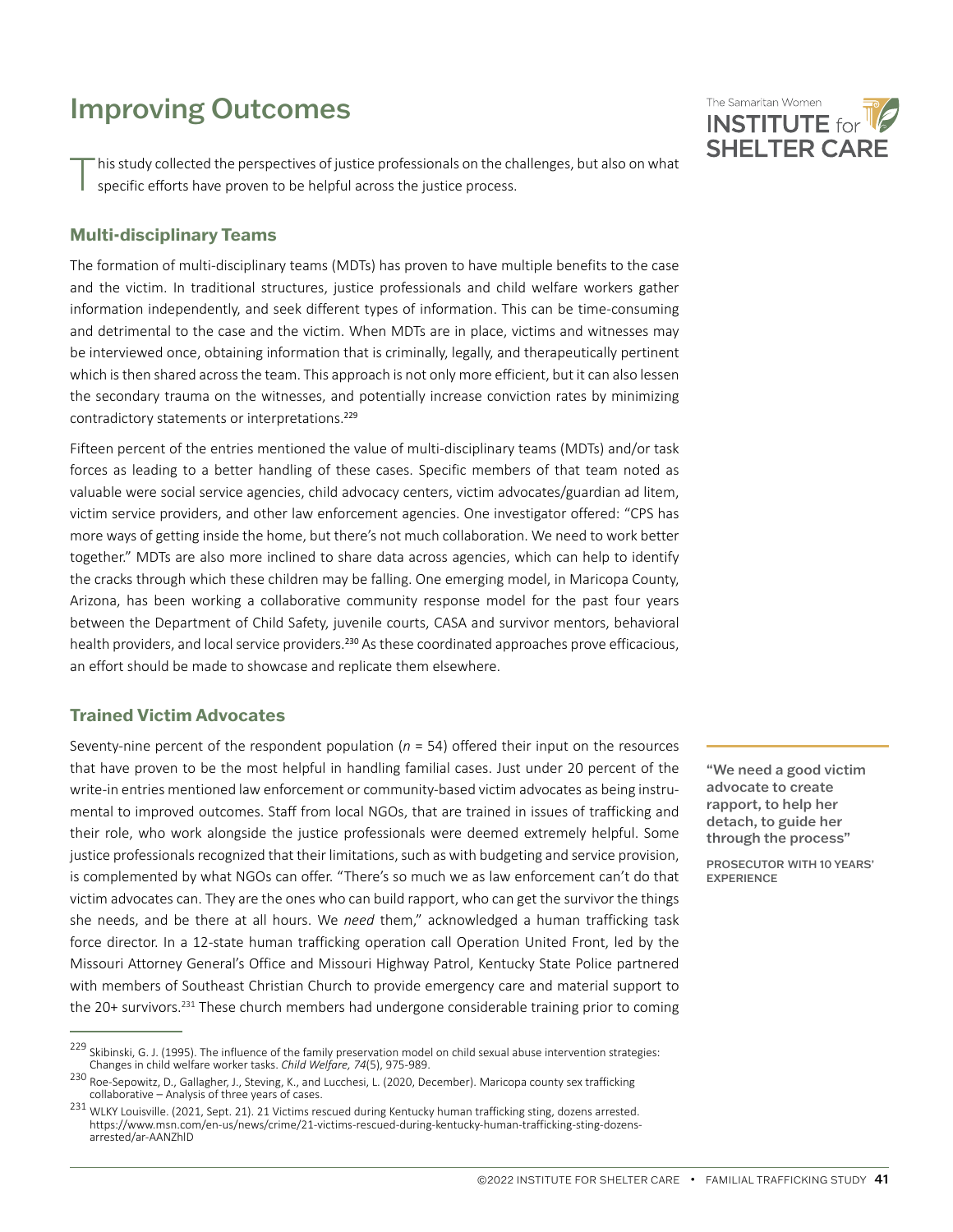<span id="page-41-0"></span>alongside law enforcement in this operation. Jurisdictions should ensure that the teams working on child trafficking cases include well-defined and cultivated partnerships with the community-based agencies that can augment victim support.

# **Psychological/Emotional/Spiritual Stability**

Interviewees were asked to speak to the personal impact of the cases they handle. "It's soulcrushing just to go to work" reported a Pennsylvania juvenile defense attorney that specializes in child trafficking cases. "You have to develop thick skin," reported an investigator, "You are going to see the worst of the worst in these cases." Some reported satisfaction in arresting perpetrators but live with the unanswered question of what becomes of the victims.

A Sergeant in Ohio explained the psychic toll this way: "In a normal crime you don't get to know the victim. Investigating a robbery might take a month and you're onto the next one, but in these cases, the whole team gets to know the victim over a long period of time. We are personally and emotionally invested. Their failures are our failures. These are just the most stressful crimes to investigate." One attorney said succinctly, "Drug cases are easy. Drugs don't lie; people do. That is what makes these cases so hard to investigate." A federal prosecutor of child sex crimes admitted that she and her team keep pictures of the victims who have had positive outcomes and refer to that wall of photos as their "brain bleach," a way of cleaning out the bad thoughts. When asked how she has made it over a decade in this work, she replied, "You find the strength because you have to. You can't just not do anything."

Multi-disciplinary teams and on-going training were noted as important provisions for the wellbeing of these professionals and should not be overlooked. Both provide a collegial forum for sharing the challenges and frustrations of these cases, which can attend to psychological and emotional health. Likewise, intentional collaboration hones the agility and skillset of those involved as "iron sharpens iron."

These professionals were generally aware of the effects of vicarious trauma, as well as the services offered within their departments for psychological support. Of those that reported effective self-care strategies, "peer connections," "time with my family," and "faith in God" were most mentioned. Jurisdictions should be intentional about hiring professionals for this work based on emotional and spiritual stability as well as technical skills and put provisions in place to ensure that there are healthy means by which these workers can release the burdens this work imposes.



"We are personally and emotionally invested. Their failures are our failures. These are just wwthe most stressful crimes to investigate."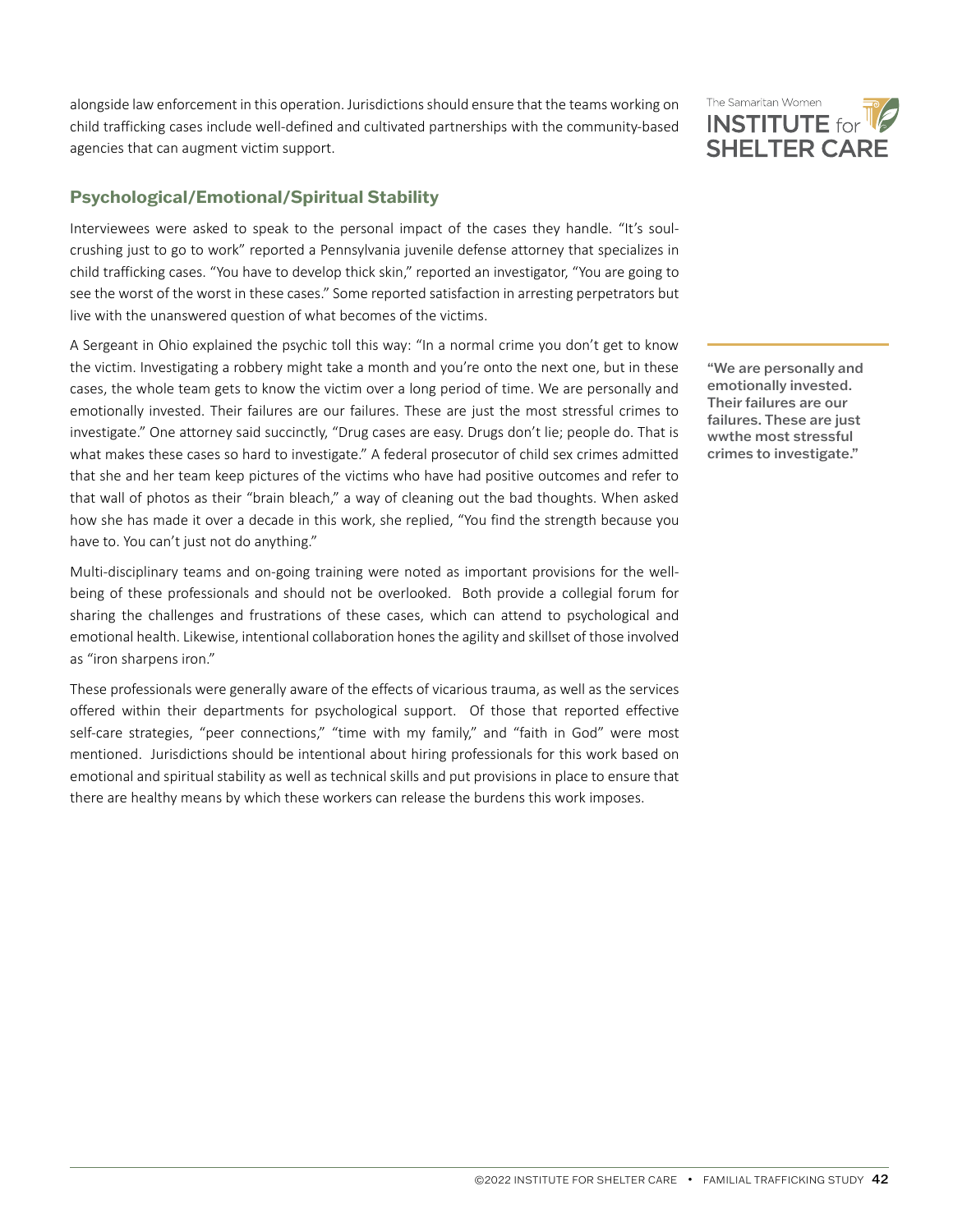# <span id="page-42-0"></span>Suggestions for Action



### **Law Makers**

- Future research should delve into the legal statutes and processes that are in place which may lead to familial sex trafficking cases being filed as other offenses or settled out of court.
- States should harmonize laws and penalties across incest, child sexual abuse, and sex trafficking to ensure a consistent response when the perpetrator is a family member.
- Given how quickly the landscape of exploitation is changing, states should conduct an updated survey on the training and perceptions of mandated reporters, to be proactive about areas of deficit. Mandated reporters and/or their employers who override their responsibility to report based on personal bias should be subject to corrective measures.

### **Justice Agencies**

- Leadership should advocate for a multi-disciplinary team approach to the justice process, to reduce the traumatic impact on victims and encourage the best outcomes for prosecution.
- Similarly, justice agencies need to be tasked with ensuring that there are proper channels by which data on at-risk children is collected, analyzed, and shared. It should not be assumed these provisions are in place.<sup>232</sup>
- Each state should examine the screening tool(s) and protocol(s) recommended for frontline professionals to ensure that those tools and processes include screening for victim-perpetrator relationship.
- Justice professionals acknowledge that their preferred mode of learning is case studies. Therefore, a series of shared case reviews would be useful to understanding the characteristics and progression of these cases through identification, investigation, and prosecution. The International Association of Human Trafficking Investigators (IAHTI) conference is a likely venue for these case studies to be taught.
- Child sexual abuse images should be further explored as a reverse gateway to identifying familial actors who are exploiting their children. Investigators who work child sexual abuse material (CSAM) cases not only need to be trained to identify the clues that might suggest a familial agent, but also be included in multidisciplinary teams who work child trafficking cases.
- Judges and other court professionals should be required to complete annual training in familial trafficking and caregiver-perpetrator dynamics.

## **Academia/Research**

• The Sprang and Cole (2018) study found that familial trafficked children were less likely to be identified by law enforcement and more likely by a health-care provider, schools, or child welfare. While educators have typically had the most consistent contact with children outside of their home, the lockdowns and imposed remote learning the past few years have lessened teachers' direct contact with vulnerable children. Child welfare professionals, like law enforcement and emergency response, have unique access inside the home of a child

<sup>&</sup>lt;sup>232</sup> State of Hawai'i Department of the Attorney General. (2022). Initial report on the state's efforts to address the commercial sexual exploitation of children. Requested by House Resolution No. 83, H.D. 1 Regular Session of 2021 Submitted to The Thirty-First State Legislature Regular Session of 2022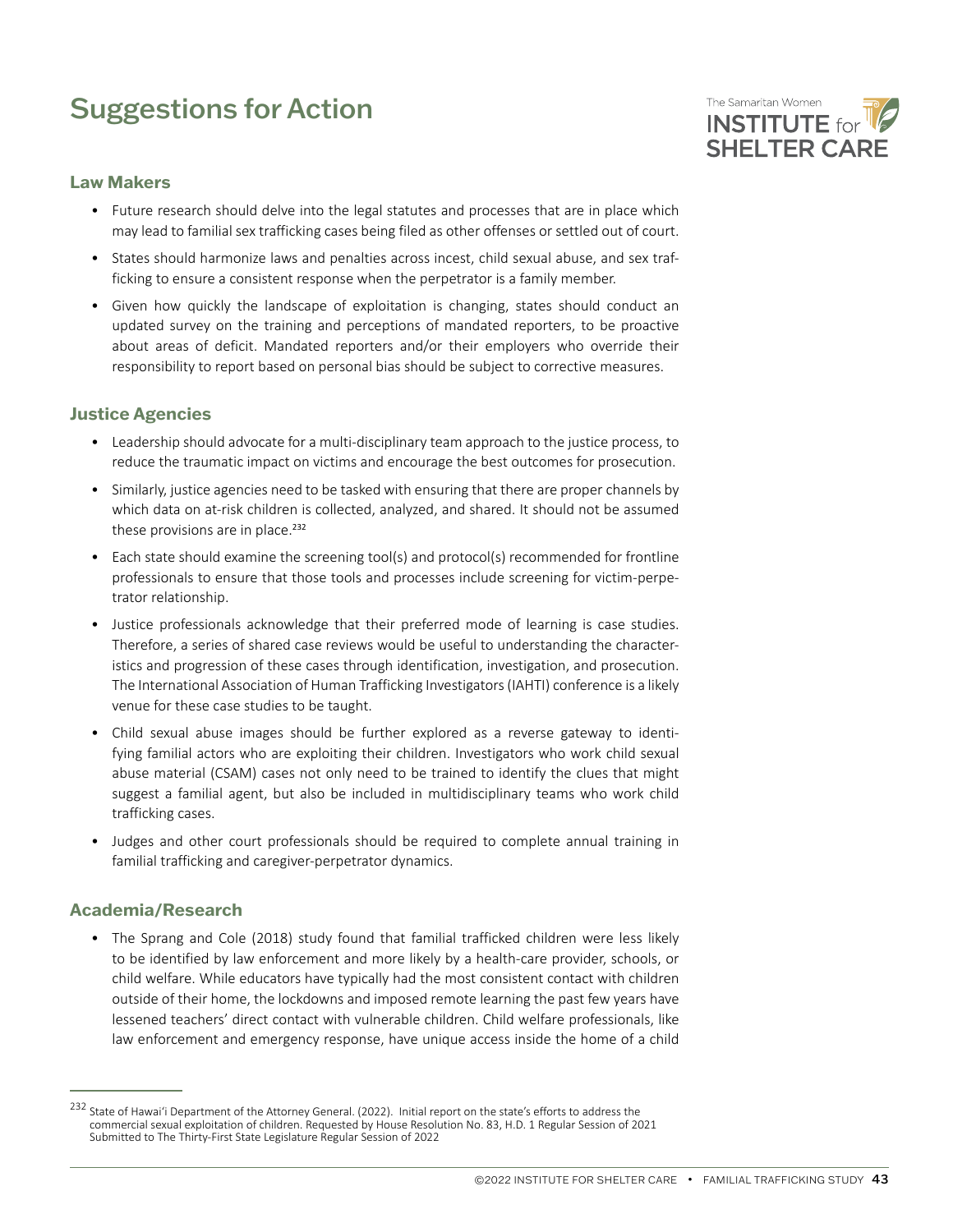<span id="page-43-0"></span>who is suspected of being abused.<sup>233,234</sup> This unique access can provide critical context and additional evidence on a trafficking situation. Therefore, this study should be replicated with child welfare workers nationally. The results should be compared to the results of this study to further improve suggested prevalence and case characteristics. As a means of raising awareness and improving victim identification, a similar study should be conducted with emergency room and medical clinic personnel.



- To improve victim identification and services, a longitudinal study should be conducted on familial trafficking survivors. Studies have reported familial victims as being less likely to run away, less likely to use drugs/alcohol during exploitation,<sup>235</sup> and more likely to attempt suicide.<sup>236</sup> Such a study would help to isolate any characteristics of FST victims that differs from our understanding of DMST victims. The current body of literature lacks studies that explore the phenomenology of the familial victim as well as perpetrator which may shed light on how victims might better be identified and served, as well as why this problem exists.
- Correlational studies between discrete sociological factors (poverty, substance abuse, domestic violence, and sexual abuse) and familial trafficking of minors may help to refine our understanding of vulnerability factors. Similarly, a correlation study to examine the likelihood that familial trafficking children will become exploited by non-familial exploiters, and/ or engage in the commercial sex trade as adults would be helpful for the prevention of further abuse.
- The relational dynamics between the exploitative relative and child victim warrant considerable study. Building on the work of Seto (2008) regarding kinship cues and relatedness between the exploiter family member and the child victim may provide insight into our understanding of familial bonds or the absence thereof.
- A longitudinal study should be done to determine if there is an optimal set of conditions and/ or lapse of time that is effective for giving familial-abused children a chance at a different way of relating, to interrupt any pattern of generational exploitation and abuse.

## **Child Welfare/Victim Service Providers**

- All workers associated with exploited children need a greater understanding of the impact of human trafficking victimization on individuals to allow them to more appropriately contextualize victims' experiences and behavior $237$  most specifically, how the unique relational bond and control dynamics between family members differs from non-familial exploiters.
- Each jurisdiction should build up a strong base of trained victim advocates to complement the work of law enforcement and the courts.
- Several justice professionals noted that the disclosure of familial exploitation came only after a long time of relationship-building. A closer partnership between justice professionals and the service providers they work with could lead to a better understanding of victim's trajectories of exploitation.

<sup>233</sup> Marburger, K., and Pickover, S. (2020). A comprehensive perspective on treating victims of human trafficking. *The Professional Counselor, 10*(1), 13-24.

<sup>&</sup>lt;sup>234</sup> Sprang, G., and Cole, J. (2018). Familial sex trafficking of minors: Trafficking conditions, clinical presentation, and system involvement. *Journal of Family Violence*, *33*(3), 185-195.

<sup>235</sup> Reid, J. A., Huard, J., and Haskell, R. A. (2015). Family-facilitated juvenile sex trafficking. *Journal of Crime and Justice*, *38*(3), 361-376.

<sup>236</sup> Sprang, G., and Cole, J. (2018). Familial sex trafficking of minors: Trafficking conditions, clinical presentation, and system involvement. *Journal of Family Violence*, *33*(3), 185-195.

<sup>237</sup> Farrell, A., McDevitt, J., Pfeffer, R., Fahy, S., Owens, C., Dank, M., & Adams, W. (2012). *Identifying challenges to improve the investigation and prosecution of state and local human trafficking cases*. Washington, DC: National Institute of Justice.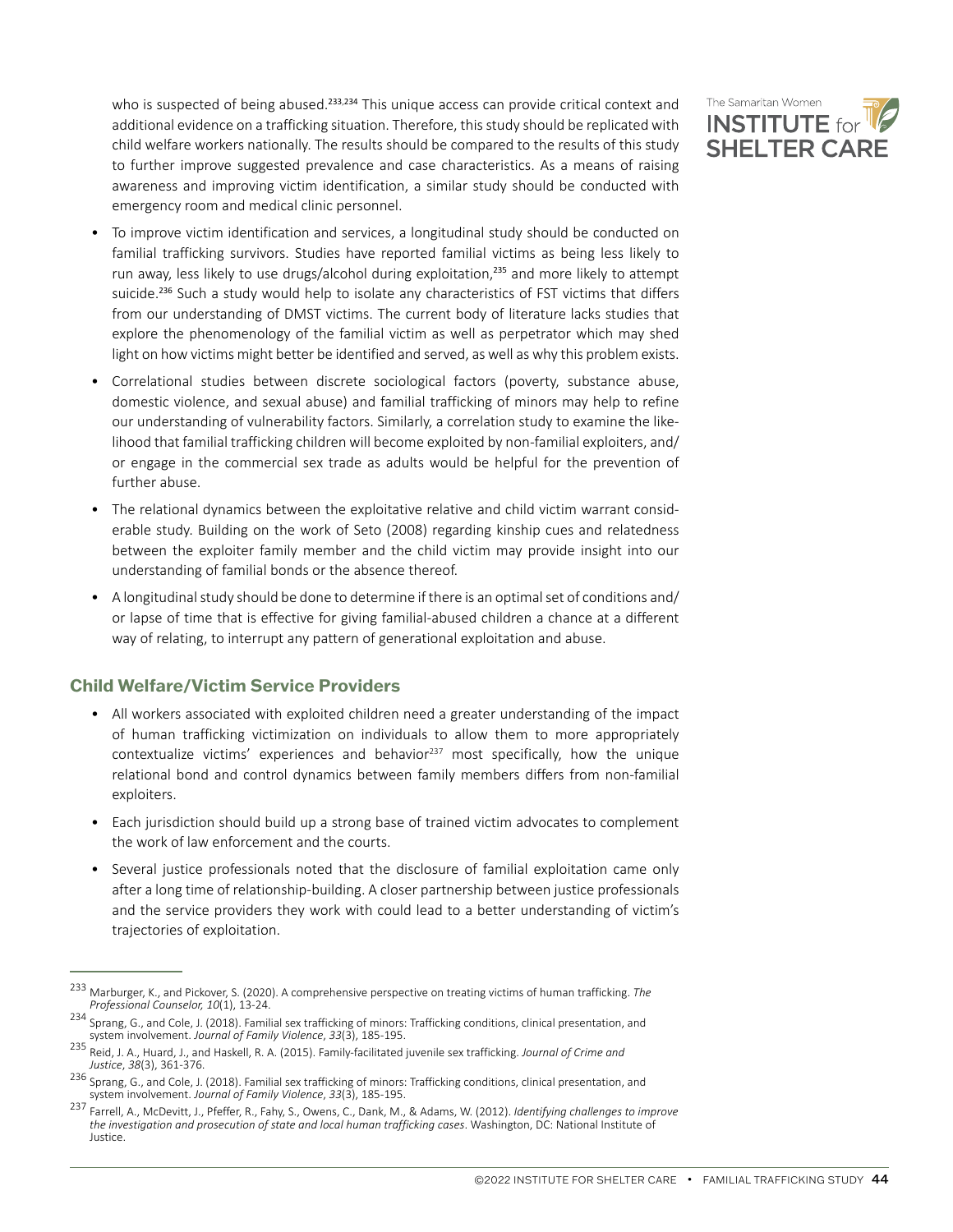# <span id="page-44-0"></span>**Conclusion**



This study sought to build on the scant literature about domestic minor familial sex trafficking<br>in order to infer its prevalence, isolate its distinct characteristics, and illuminate any specific<br>challenges to these cases in order to infer its prevalence, isolate its distinct characteristics, and illuminate any specific challenges to these cases as they traverse the justice process. This research offered a significantly greater sample size than prior studies, yet reinforced many of the same conclusions.

Seasoned human trafficking professionals are confident that the familial cases disclosed or investigated do not represent the fullness of this type of child exploitation. The gap may be attributed to a host of reasons: frontline personnel not having the training or proper tools to distinguish between child neglect/abuse/child endangerment cases and child sex trafficking; a greater shroud of secrecy insulating familial trafficking from detection; family members who collude to avoid detection; juveniles who appear on the surface to be willingly engaged in the commercial sex trade; and the children themselves being unwilling to disclose out of fear or indoctrination. What this study reinforced, however, is that social interventions and mandated reporters need to be much more intentional with at-risk families, based on prevalence of the risk factors noted in this study and others.

Given the high percent of cases where the child was sold in exchange for drugs (75.4%) and the presence of substance abuse in the home (86.8%) and other criminal history in the family (81%), child welfare professionals and those who supervise individuals known for substance-related offenses should be trained to screen for familial abuse. Screening tools also need to be adapted to include the victim-perpetrator dynamic. Then professionals who intersect with at-risk (but not criminally identified) families may have a greater opportunity to identify familial trafficking cases.

Frontline responders and judicial personnel continue to need an investment of training, case examples, and appropriate tools to identify cases correctly. Societally, there needs to be a greater recognition of the vulnerability of children that is created for families with poverty, domestic violence, and substance abuse. Within the court system, demand education of judges and attorneys on familial exploiters, and the bias towards family reunification. Finally, victim services that are specific to sexual exploitation continue to be lacking nationwide, not only in availability, but also in expertise to attend to the unique wounds imposed upon a child by his or her own family.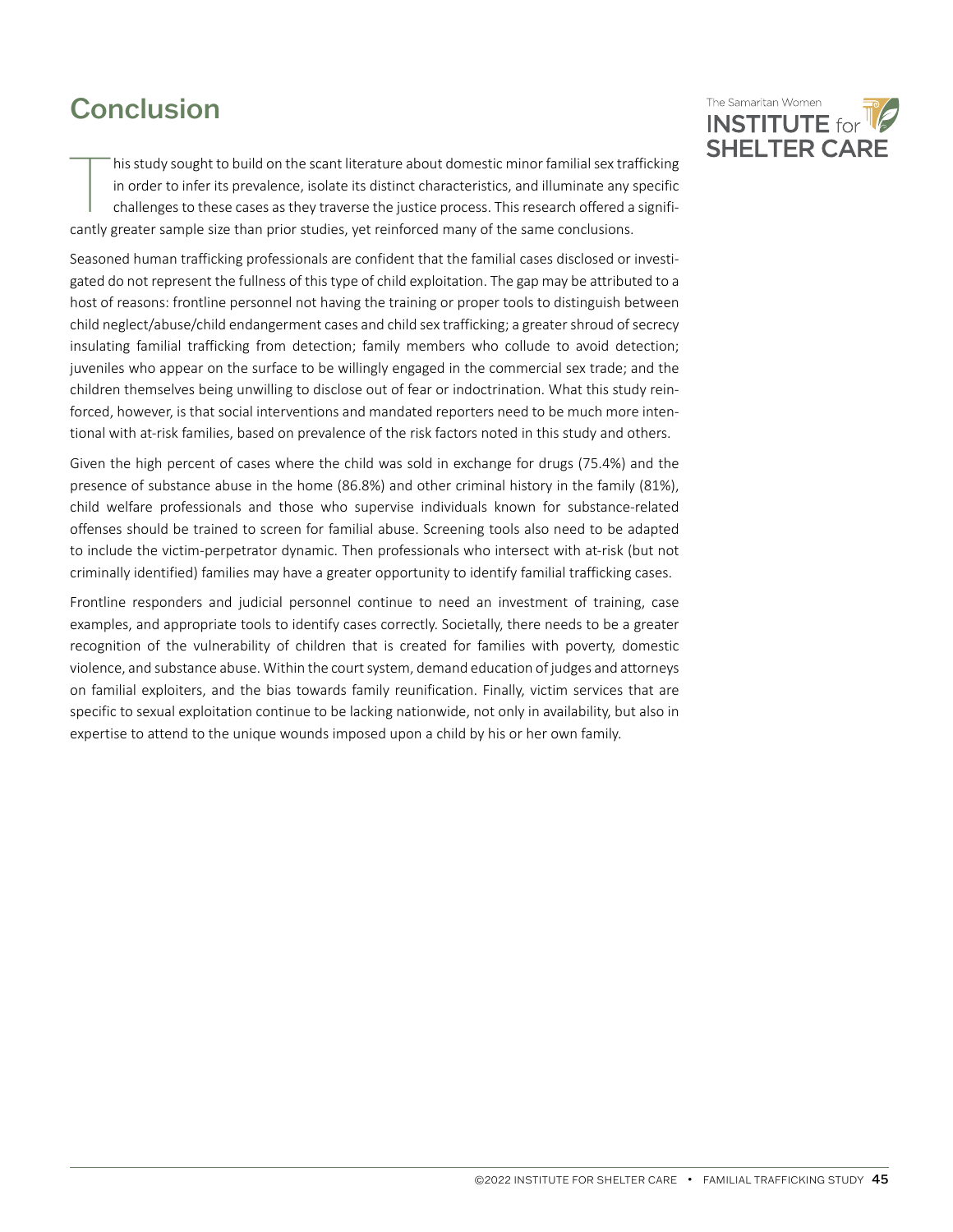# <span id="page-45-0"></span>About the Author



J eanne L. Allert, Ph.D. is Founder and Executive Director of The Samaritan Women – Institute for Shelter Care. She created the first long-term restorative care program in the Mid-Atlantic for female victims of domestic sex trafficking. After over a decade of direct service, the organization made a pivot to create the Institute for Shelter Care, a research, training, and mentoring effort focusing on improving survivor access to residential care and improving the quality of care offered by these agencies. Dr. Allert holds a Ph.D. in Counseling and Psychological Studies, Master of Church Ministries, and Master of Education. This study was funded by the Institute for Shelter Care.

### **Contact Email:**

[jallert@thesamaritanwomen.org](mailto:jallert@thesamaritanwomen.org)

**Websites:** 

<https://thesamaritanwomen.org> <https://instituteforsheltercare.org>

#### **For additional reports, visit:**

<https://thesamaritanwomen.org/research-library/>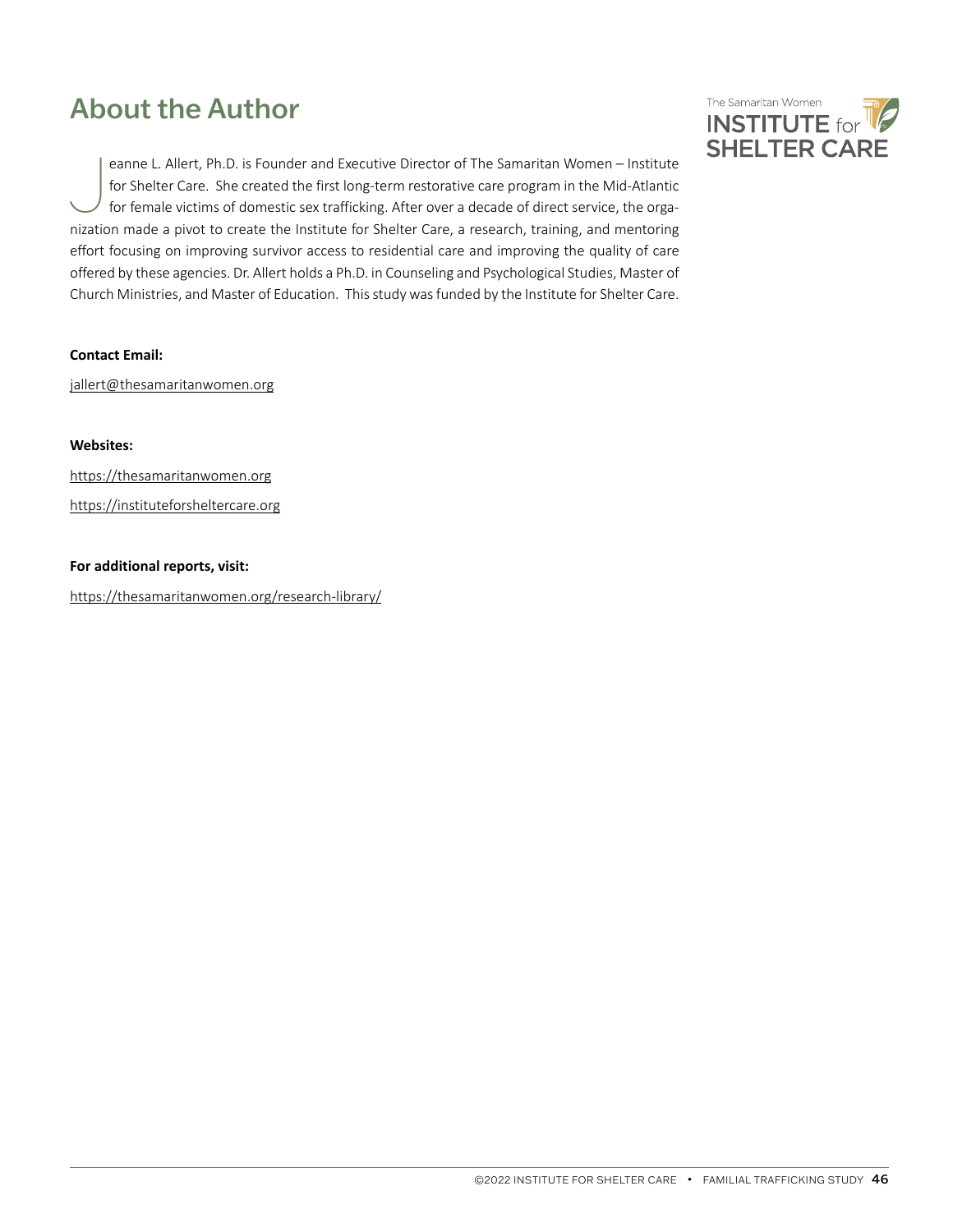